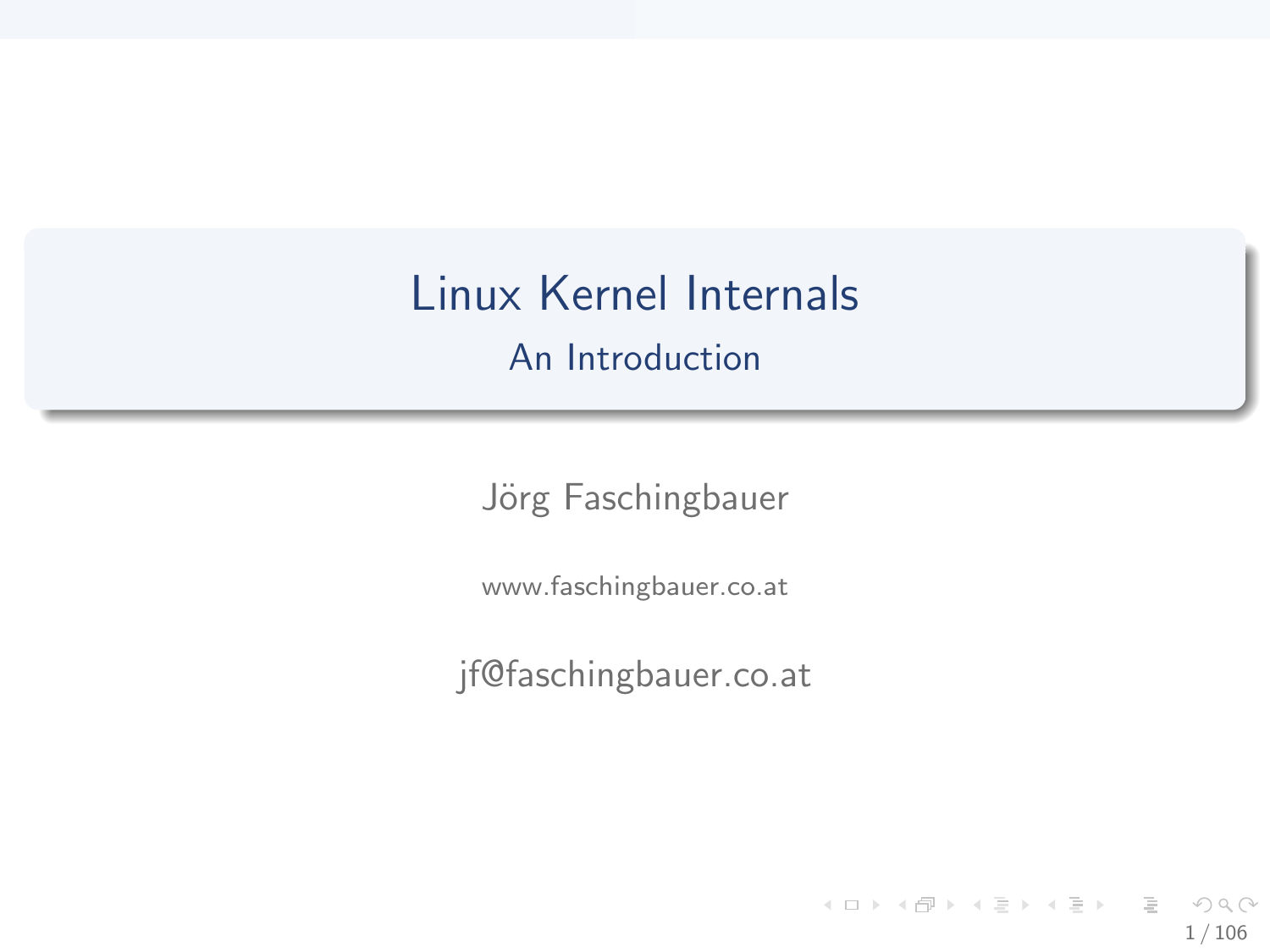## T[able of Content](#page-2-0)s



- **1**How Linux Boots
	- **Overview**
	- **M[ounting Filesys](#page-14-0)tems**
	- chroot
- Bind and Move Mounts <sup>3</sup> [Kernel Internals](#page-29-0)
- **•** Early Userspace
- <sup>2</sup> [Kernel Man](#page-7-0)agement
	- Kernel Source
	- **A** Kernel Modules
- - **·** Duplicating
	- **•** [Character Device](#page-30-0)s
	- **·** [Locking](#page-34-0)
	- **a** Communication
- **·** Memory
- · Interrupts
- 4 Realtime
	- **•** Realtime Pre[emption](#page-75-0)
	- Xenomai

イロト イ部 トイモト イモト  $\equiv$  $OQ$ 2 / 106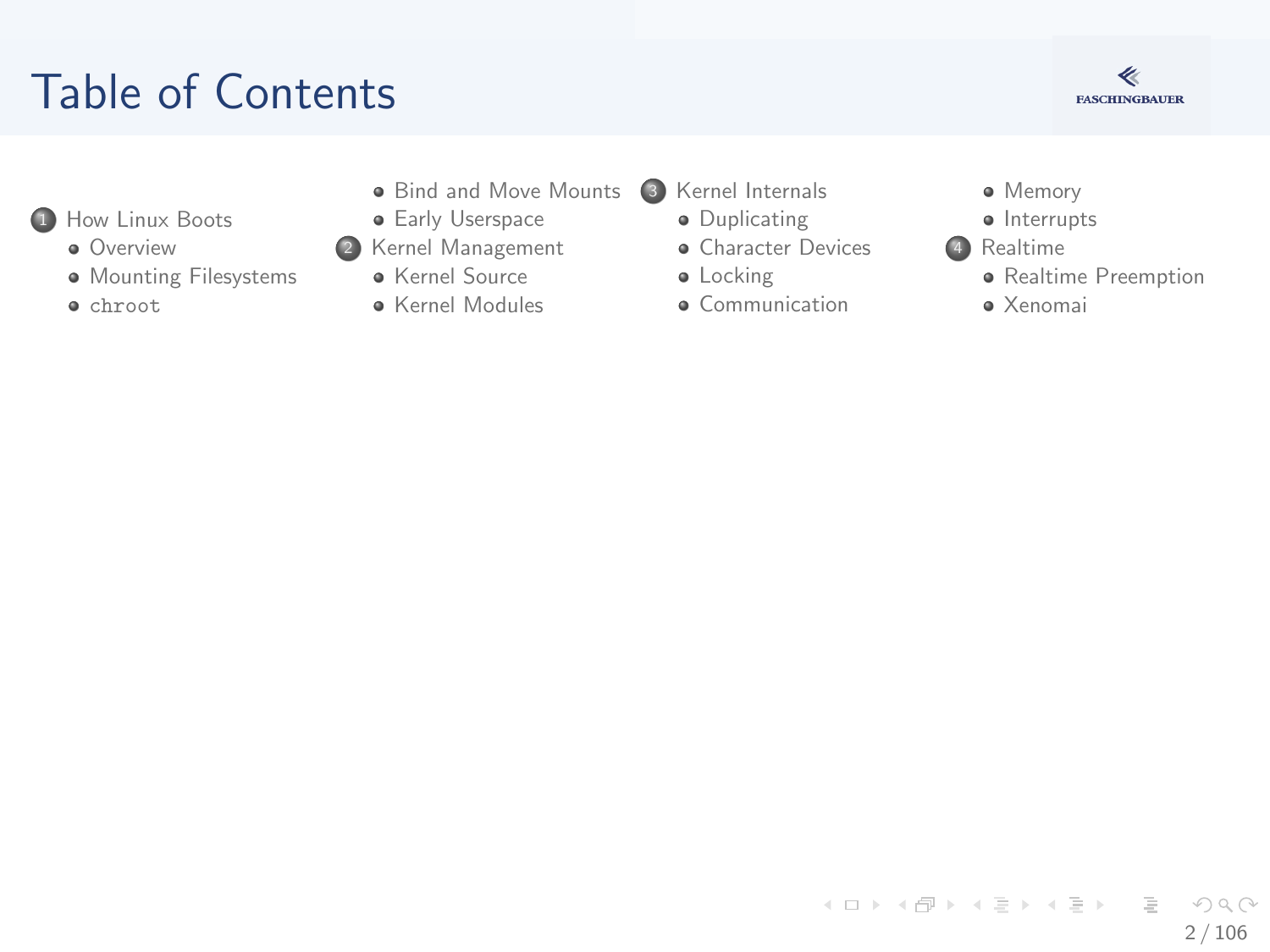

- <span id="page-2-0"></span>**1**How Linux Boots
	- **Overview**
	- **·** M[ounting Filesys](#page-14-0)tems
	- chroot
- Bind and Move Mounts (3) [Kernel Internals](#page-29-0)
- **•** Early Userspace
- <sup>2</sup> [Kernel Man](#page-7-0)agement
	- Kernel Source
	- **Kernel Modules**
- - **·** Duplicating
	- **[Character Device](#page-30-0)s**
	- **·** [Locking](#page-34-0)
	- Communication
- Memory
- Interrupts
- **4** Realtime
	- Realtime Pre[emption](#page-75-0)
	- Xenomai

イロト イ部 トイヨ トイヨト  $\equiv$  $\circledcirc \circledcirc \circledcirc$ 3 / 106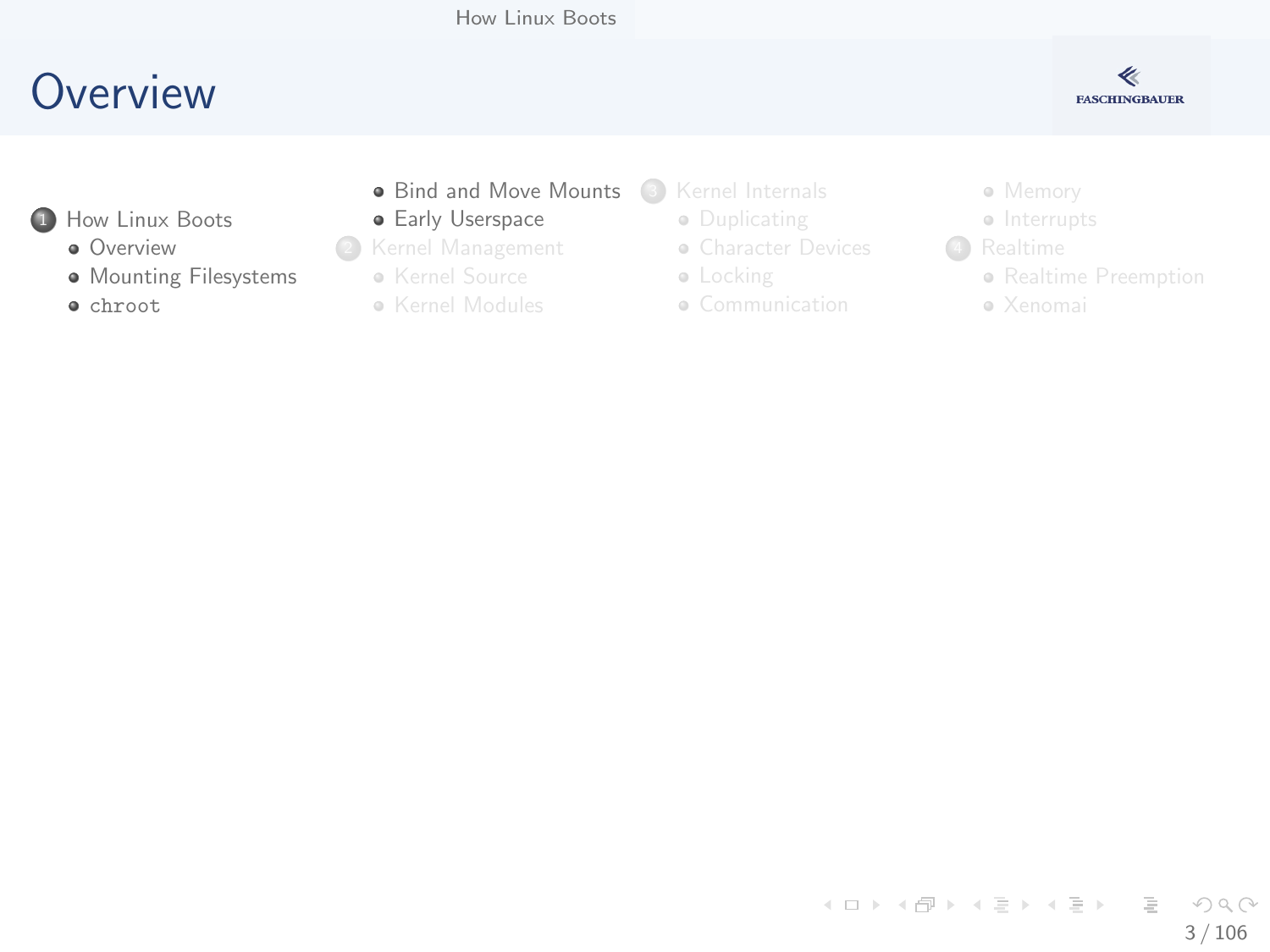<span id="page-3-0"></span>**1**How Linux Boots **Overview • M[ounting Filesys](#page-14-0)tems** 

chroot



- **Early Userspace**
- <sup>2</sup> [Kernel Man](#page-7-0)agement
	- Kernel Source
	- **Kernel Modules**
- - **·** Duplicating
	- **[Character Device](#page-30-0)s**
	- **·** [Locking](#page-34-0)
	- Communication
- Memory
- Interrupts
- **4** Realtime
	- Realtime Pre[emption](#page-75-0)

≪ **FASCHINGBAUER** 

Xenomai

イロト イ部 トイモト イモト  $\equiv$  $\circledcirc \circledcirc \circledcirc$ 4 / 106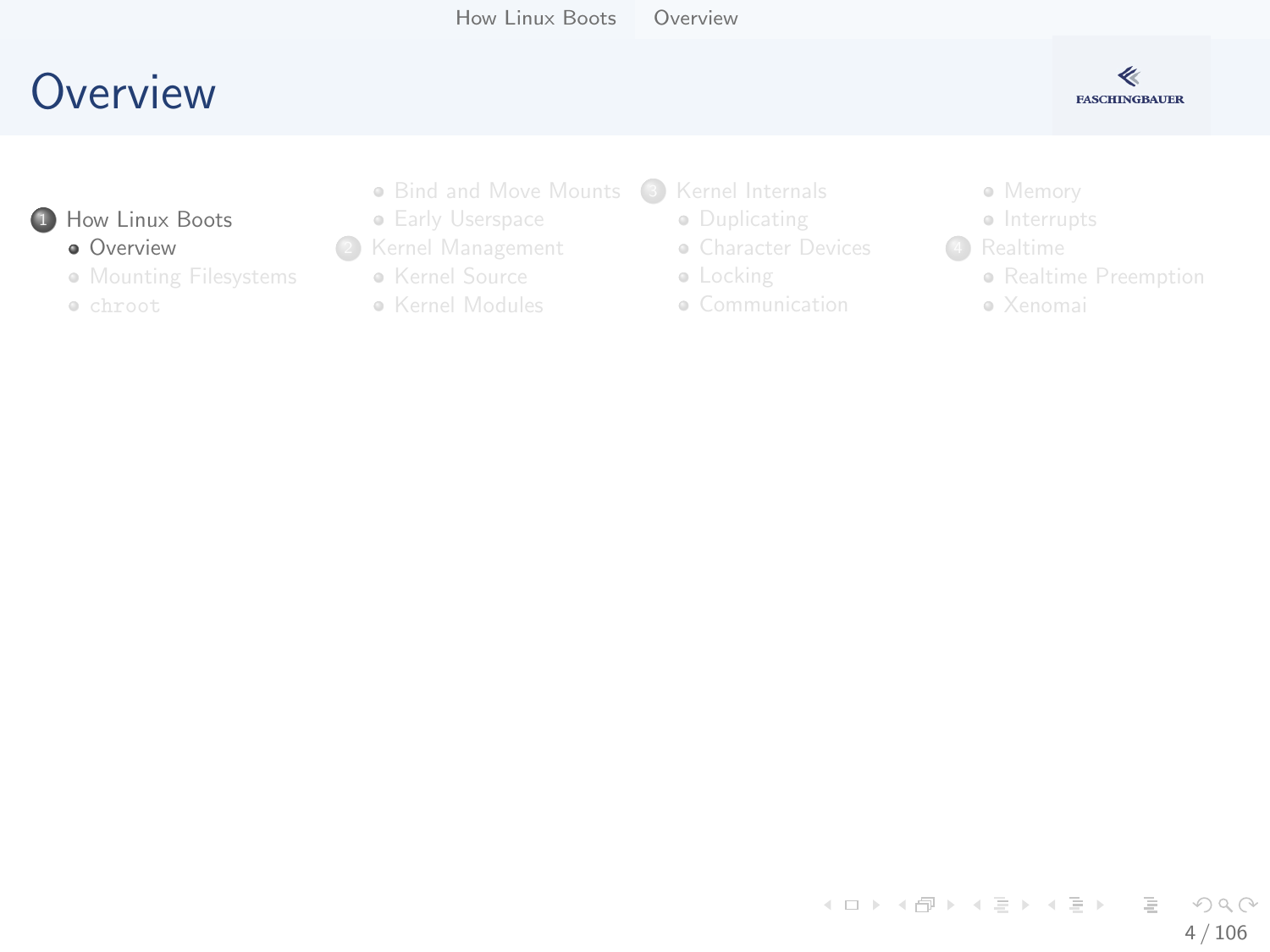## Booting - Overview



Many terms  $\rightarrow$  confusion:

- Root Filesystem
- Root Directory
- **Kernel Commandline**
- **·** Userspace
- **o** initrd
- **o** initramfs
- OS Image
- $\bullet$  init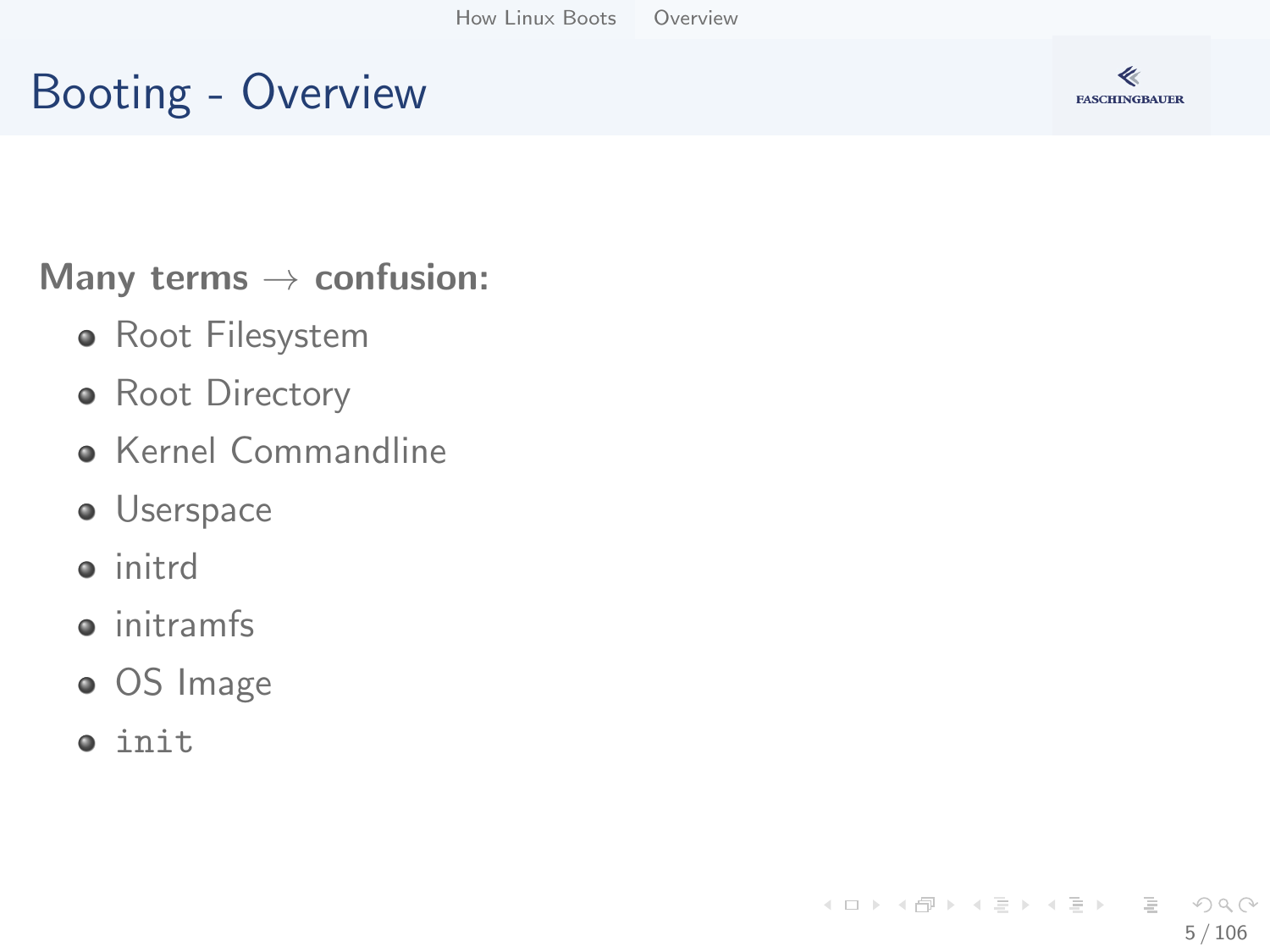## Root Filesystem



- Definition: the *Root Filesystem* is the filesystem where the first program is
- "Userspace is born"
- Trditionally called init (but can be anything)
- Problem: how does the kernel know where the root filesystem is?
- Kernel commandline: for example, root=/dev/sda1, or root=/dev/mtdblock3
- /sbin/init if not otherwise specified. Explicit: init=/my/init
- Driver for root filesystem has to be built into kernel image
	- Modules are loaded from userspace

 $\rightarrow$  Kernel *mounts* root filesystem as specified on kernel commandline (visible in /proc/cmdline)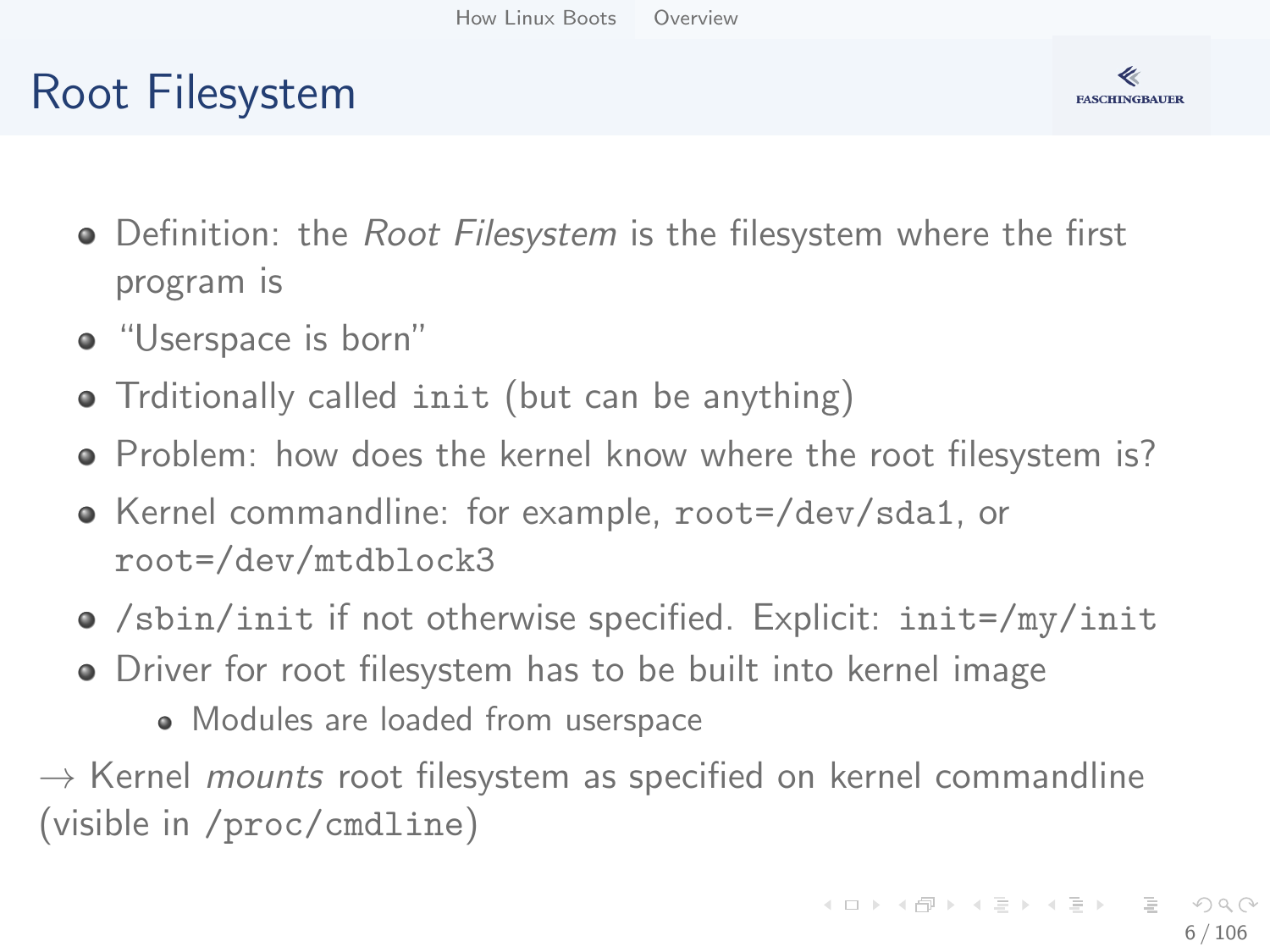## Root Filesystem, More Complex



Problem: a filesystem's parameters aren't always as simple as /dev/sda1 ...

- Network Filesystem (NFS). Historically implemented in the kernel.
- $\bullet$  Encrypted partition  $\rightarrow$  many parameters (algorithm, pass phrase, ...)
- Logical Volume Manager (LVM)

 $\bullet$  ...

- $\rightarrow$  Not easily governed via the kernel commandline
- $\rightarrow$  Solution: "Early Userspace"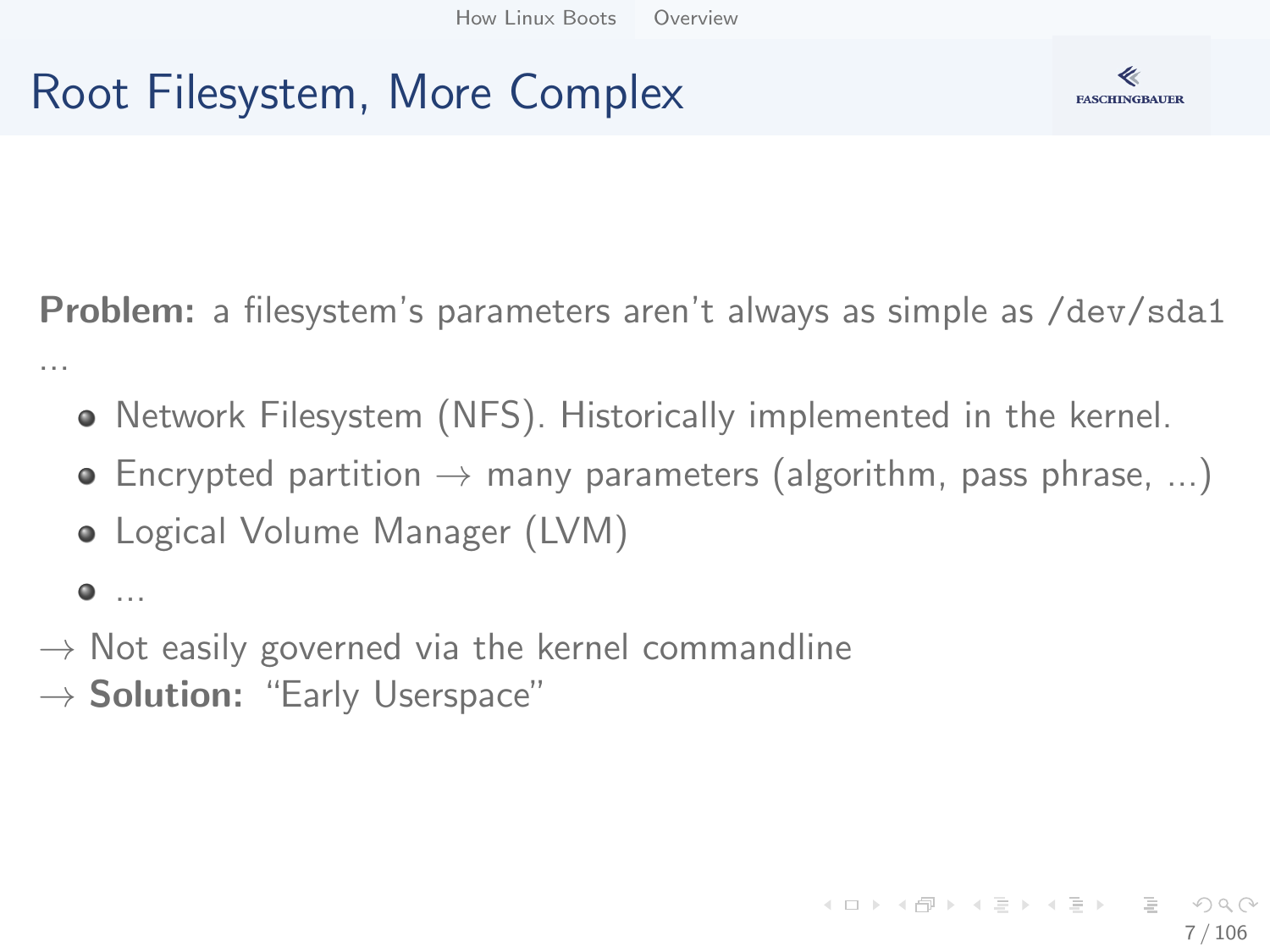

<span id="page-7-0"></span>**1**How Linux Boots

**o** Overview

**• M[ounting Filesys](#page-14-0)tems** 

chroot

- Bind and Move Mounts (3) [Kernel Internals](#page-29-0)
- **Early Userspace**
- <sup>2</sup> [Kernel Man](#page-7-0)agement
	- Kernel Source
	- **Kernel Modules**
- - **·** Duplicating
	- **[Character Device](#page-30-0)s**
	- **·** [Locking](#page-34-0)
	- Communication
- Memory
- Interrupts
- 4 Realtime
	- Realtime Pre[emption](#page-75-0)
	- Xenomai

イロト イ部 トイヨ トイヨト  $\equiv$  $OQ$ 8 / 106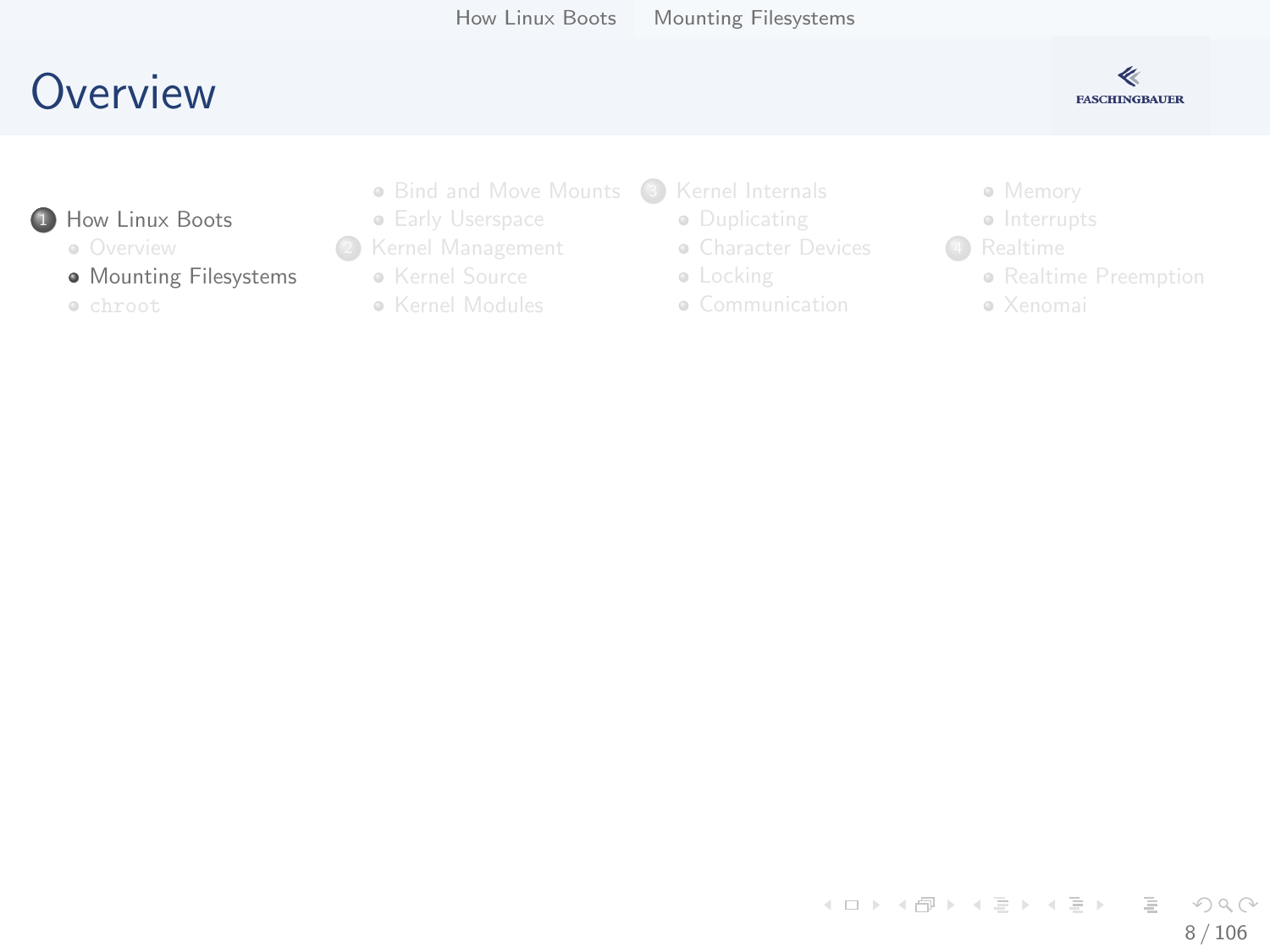#### The mount Command



Hierarchy of Unix systems is transparently extensible (26 drive letters? What the ...?!?)

- "Mounting" a filesystem on a *mount point*
- Hierarchy is *transparently* composed of multiple filesystems
- Filesystem is contained in a block device

Mounting, e.g.:

# mount /dev/sdb1 /mnt/usb-stick

# mount /dev/mmcblk0p3 /home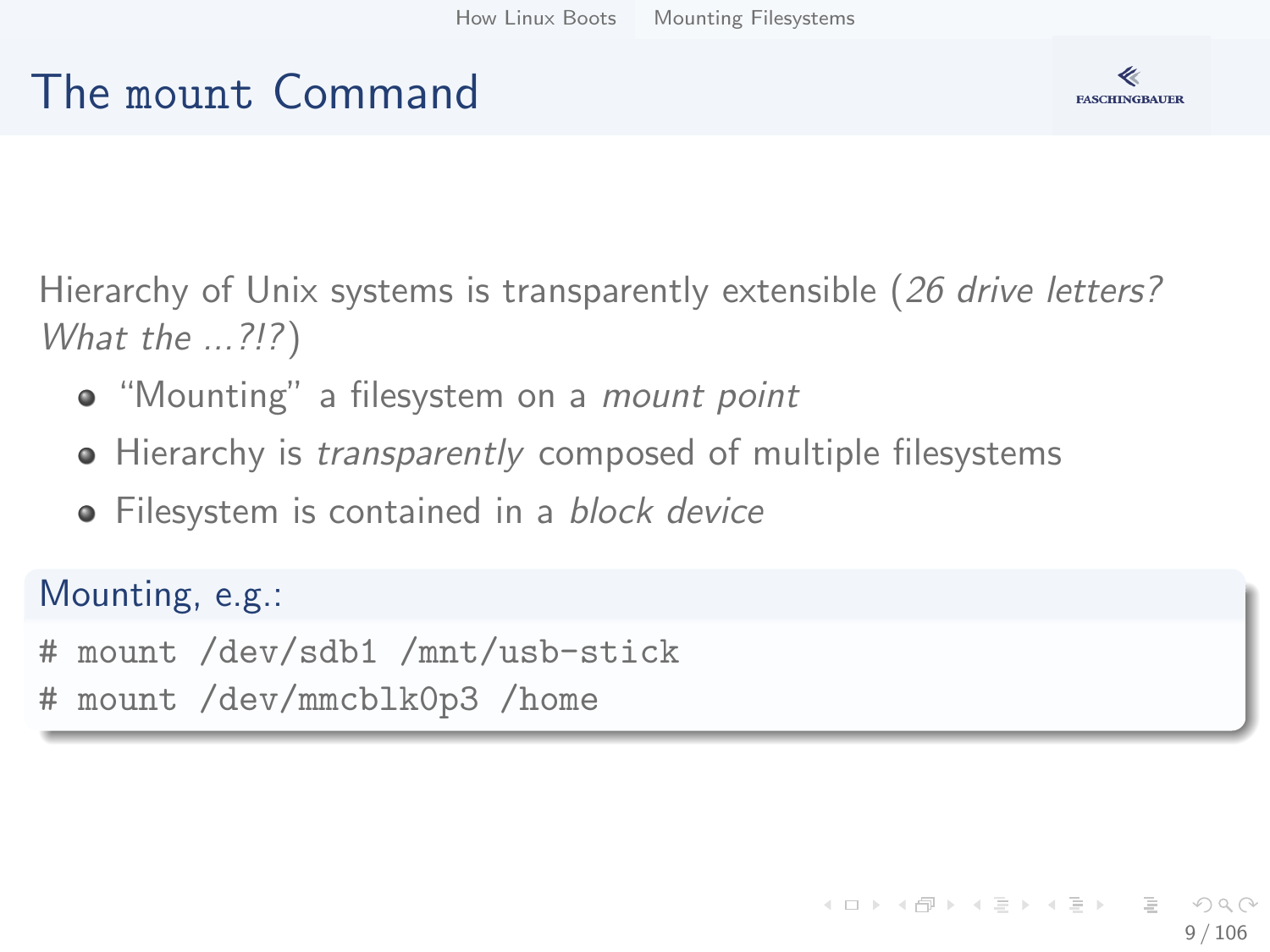#### The mkfs Command



How are filesystems created? (Doze: how are partitions *formatted*?)

- Thousands of different filesystems: ext2, ext3, xfs, btrfs, ...
- **•** Every filesystem has a different format
- $\bullet \rightarrow$  Filesystem specific mkfs programs; z.B. mkfs.ext2
- Flash filesystems are different
	- Operate directly in flash memory  $\rightarrow$  no block device involved

#### mkfs

# mkfs.ext2 /dev/sdb1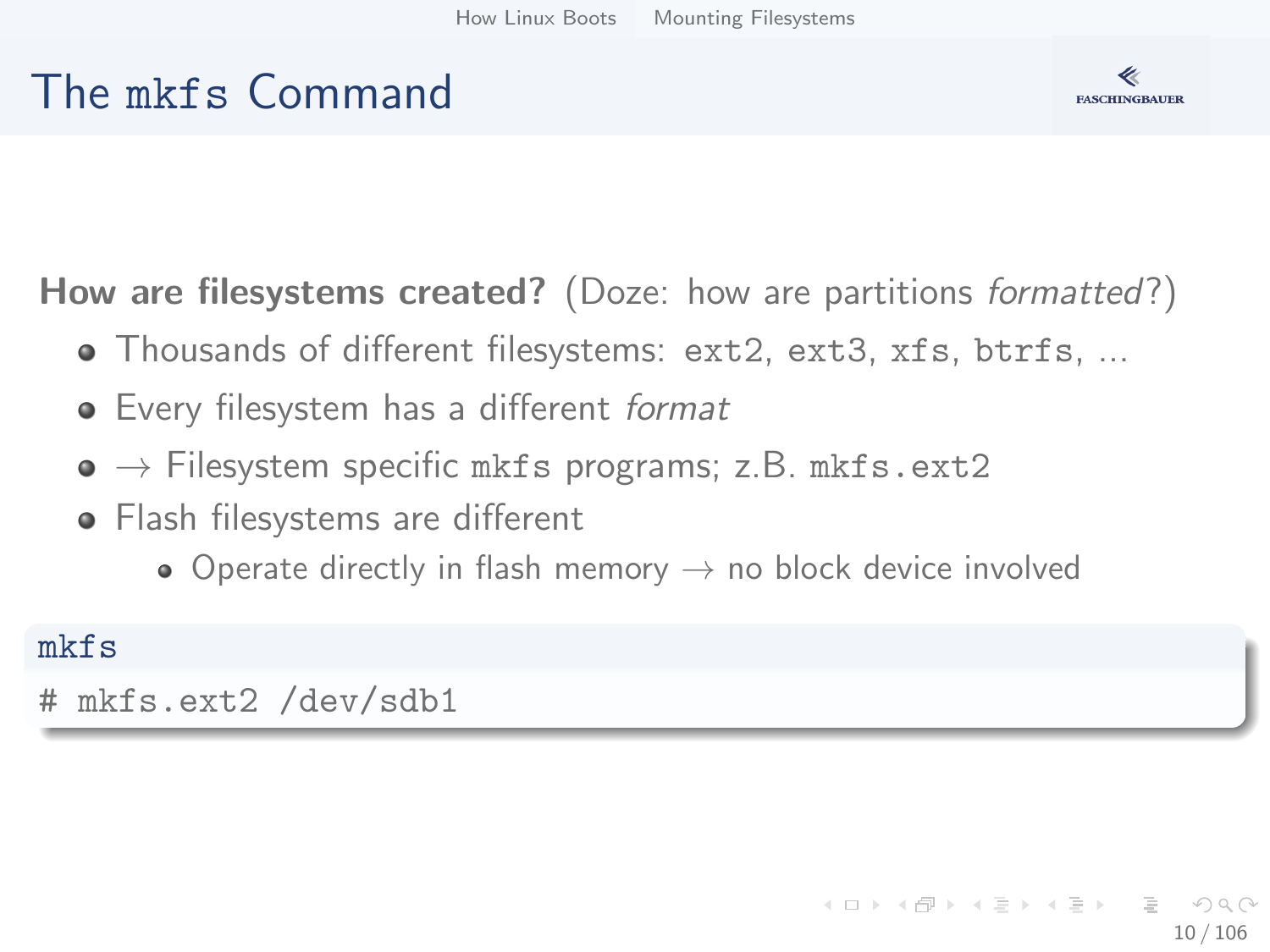## Loop Mounts — Filesystem in a File (1)



Question: if /dev/sda1 looks like a file, why shouldn't a real file contain a file system?

Answer: who said it cannot?

- mkfs can operate on files (everything is a file, right?)
- But: a file is not a block device  $\rightarrow$  "loop" mount

Step one: create empty file

# dd if=/dev/zero of=./my-image bs=4096 count=1024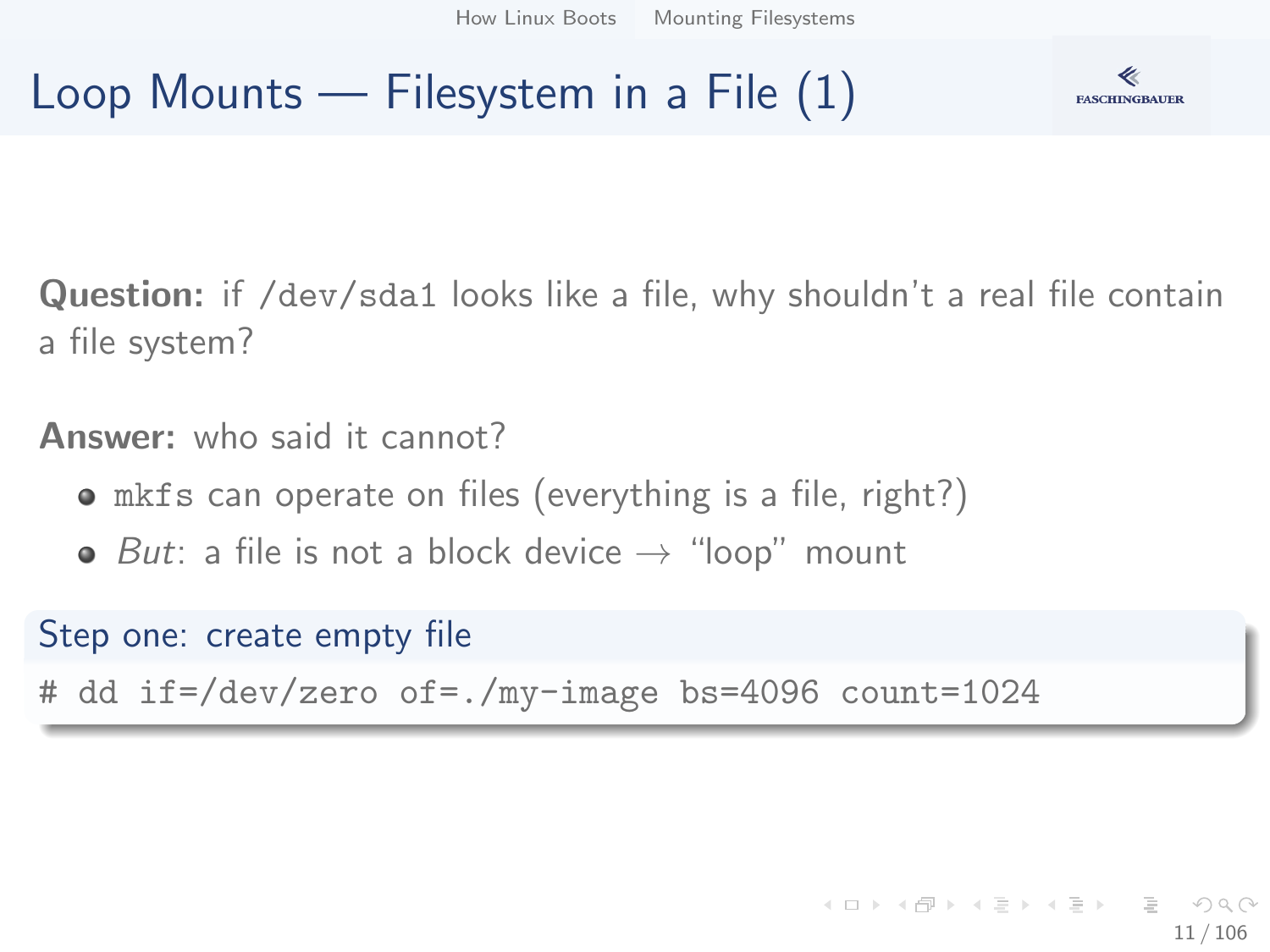[How Linux Boots](#page-2-0) [Mounting Filesystems](#page-7-0)

## Loop Mounts — Filesystem in a File (2)



#### Step two: filesystem into file # mkfs.ext2 ./my-image mke2fs 1.41.14 (22-Dec-2010) ./my-image is not a block special device. Proceed anyway? (y,n) y

man mkfs.ext2  $\rightarrow$  -F to suppress annoying question

Check: file type? # file ./my-image ./my-image: Linux rev 1.0 ext2 filesystem data, ...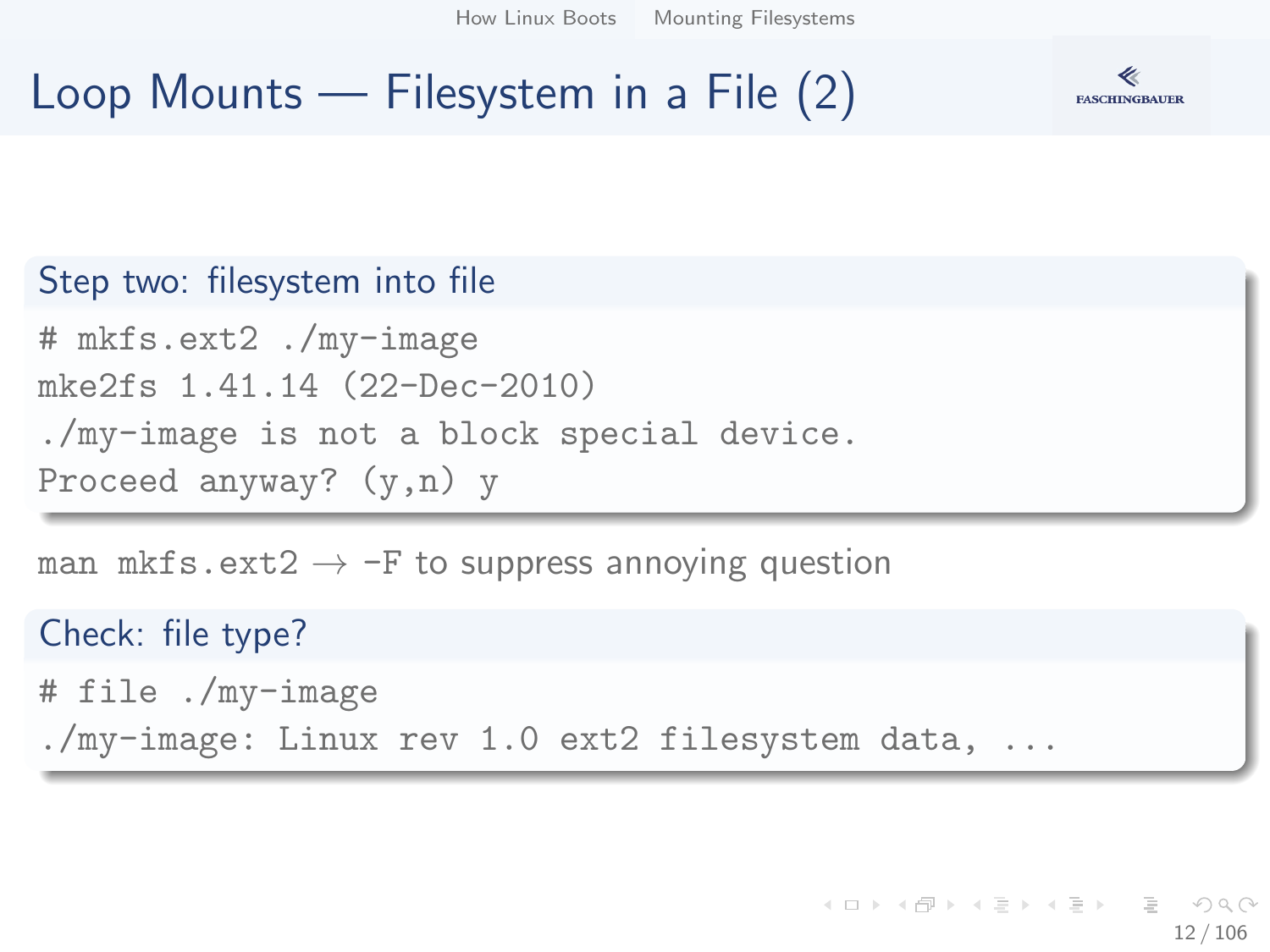[How Linux Boots](#page-2-0) [Mounting Filesystems](#page-7-0)

Loop Mounts — Filesystem in a File (3)



Mounting the *image* on a *mount point* ...

#### Loop-mounting my-image

# mkdir ./my-mountpoint # mount -o loop ./my-image ./my-mountpoint # ls ./my-mountpoint/ lost+found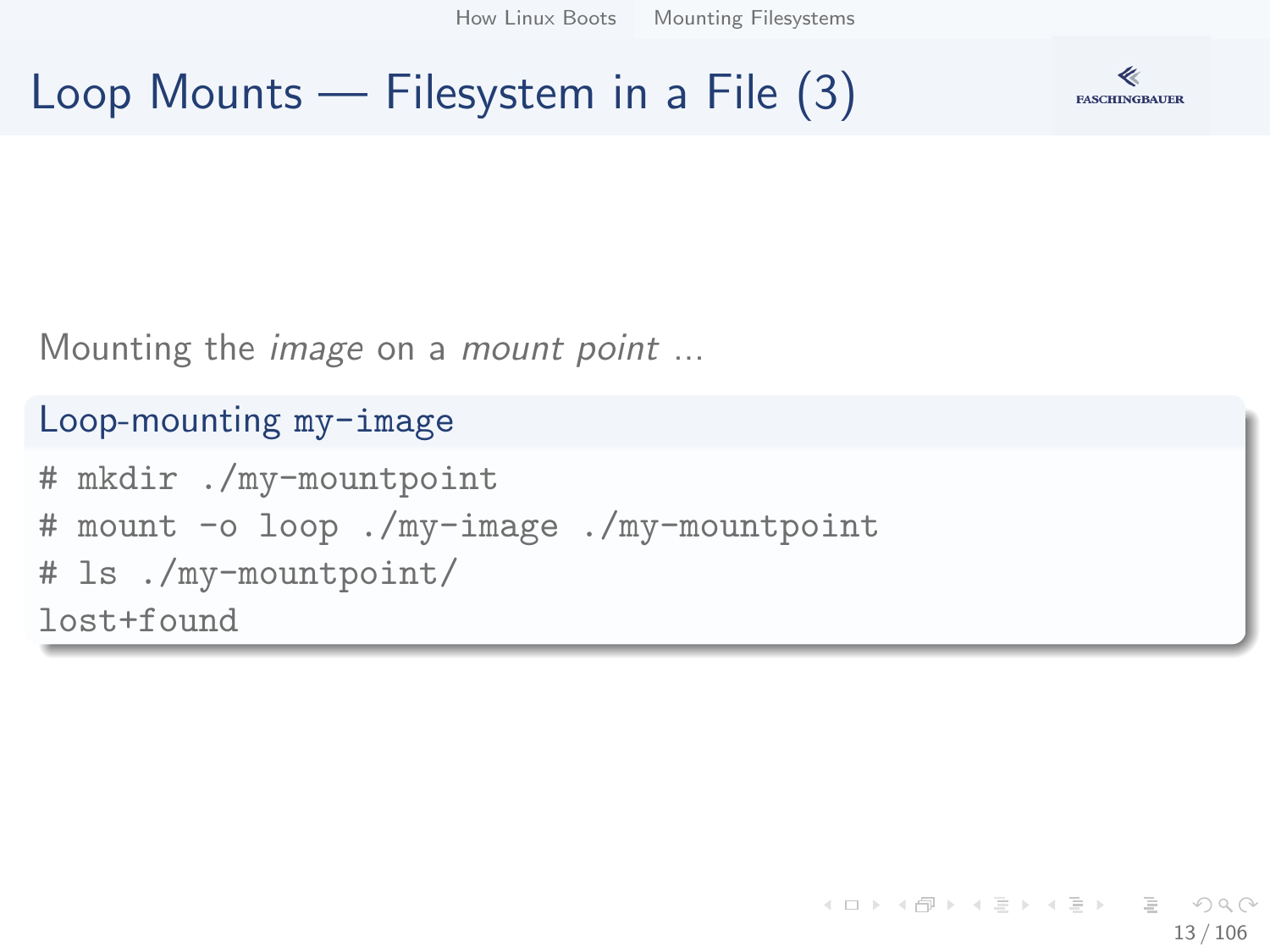[How Linux Boots](#page-2-0) [Mounting Filesystems](#page-7-0)

#### Loop Mounts — Filesystem in a File (4)



Image is now mounted  $\rightarrow$  one can modify it just like any other filesystem

# cp -r ~jfasch ./my-mountpoint # umount ./my-mountpoint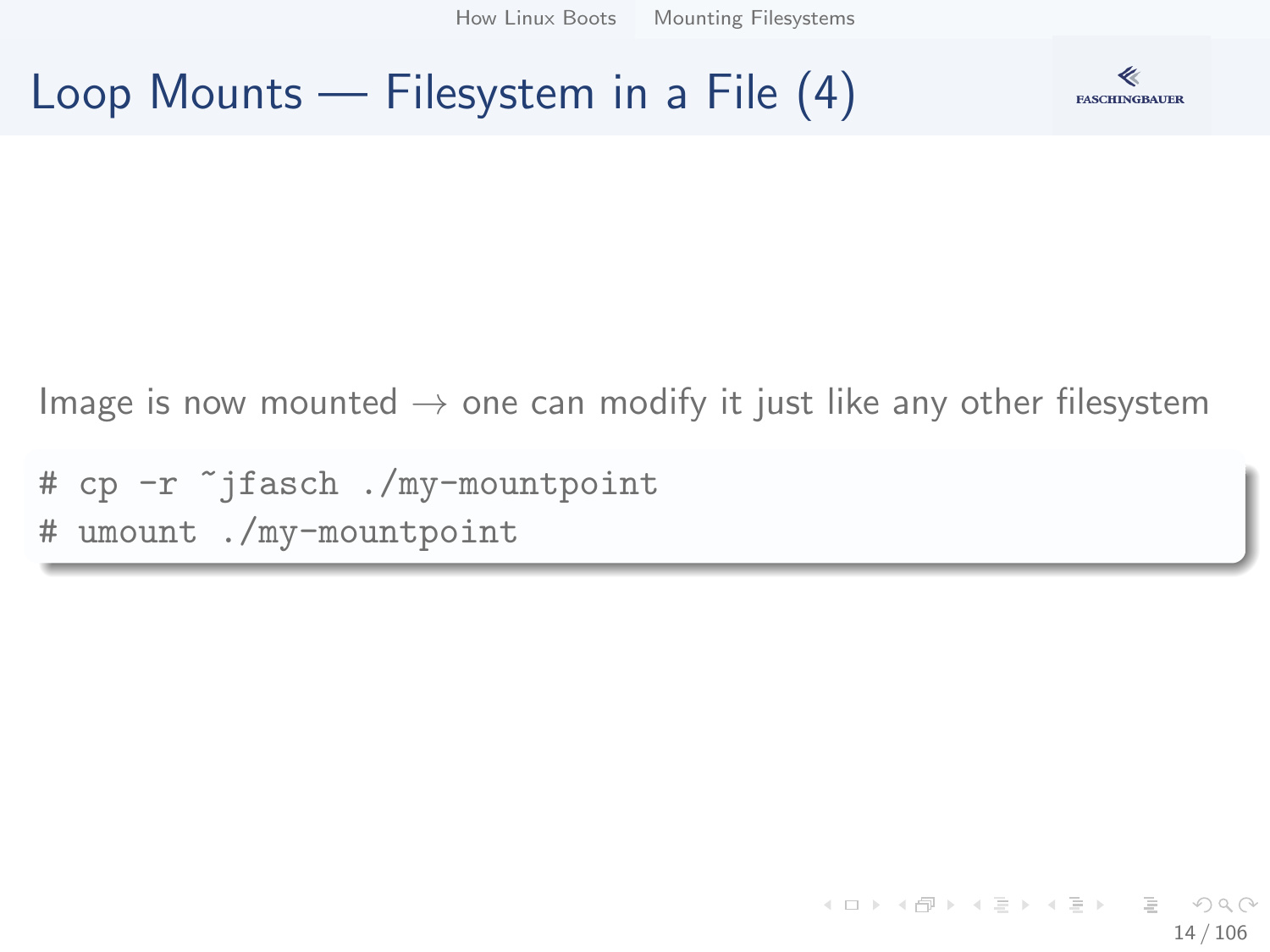

- <span id="page-14-0"></span>**1**How Linux Boots
	- **o** Overview
	- **M[ounting Filesys](#page-14-0)tems**
	- chroot
- Bind and Move Mounts (3) [Kernel Internals](#page-29-0)
- **Early Userspace**
- <sup>2</sup> [Kernel Man](#page-7-0)agement
	- Kernel Source
	- **Kernel Modules**
- - **·** Duplicating
	- **[Character Device](#page-30-0)s**
	- **·** [Locking](#page-34-0)
	- Communication
- Memory
- Interrupts
- **4** Realtime
	- Realtime Pre[emption](#page-75-0)
	- Xenomai

イロト イ部 トイヨ トイヨト  $\equiv$   $\curvearrowleft$  a  $\curvearrowright$ 15 / 106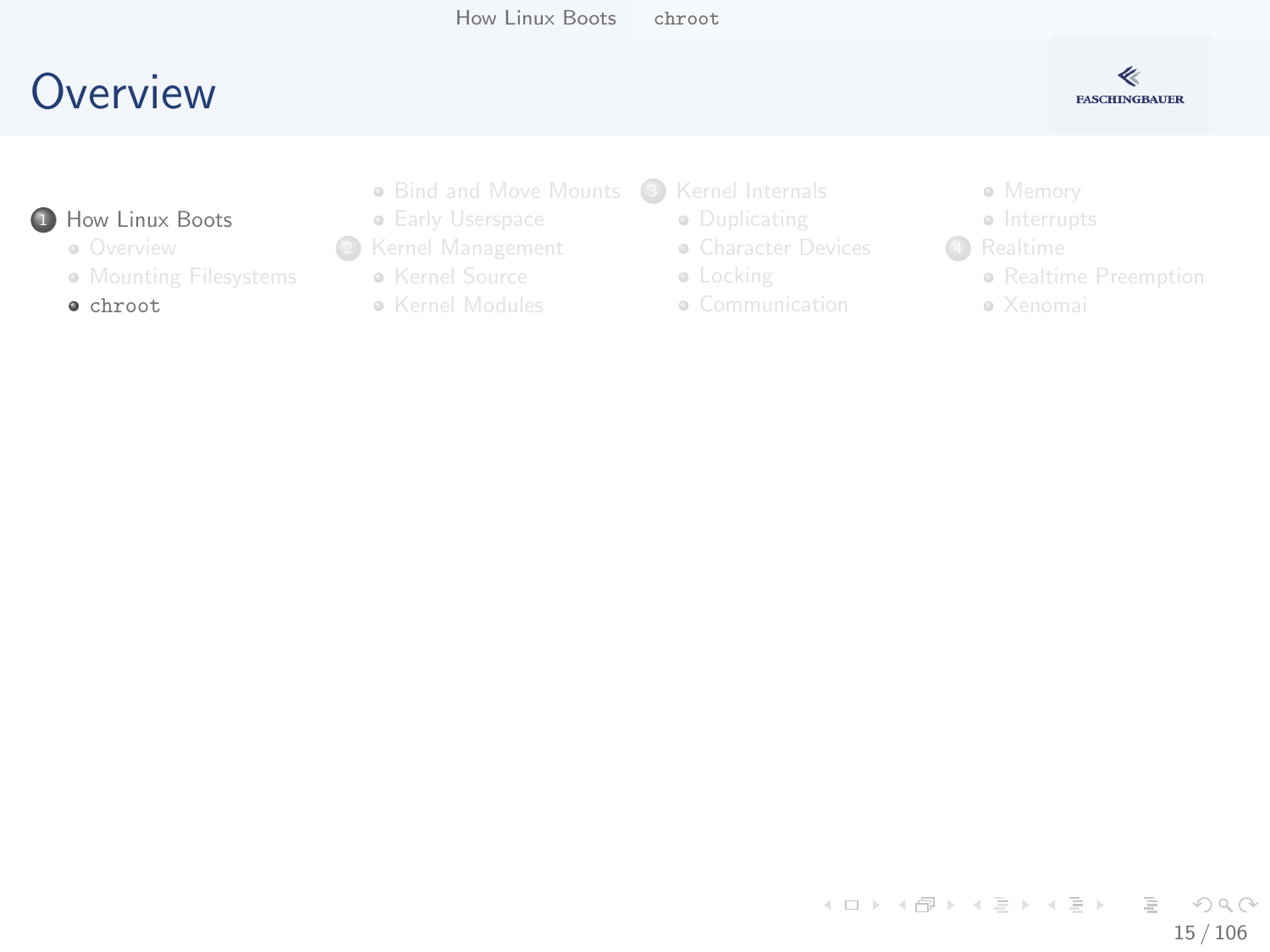## The Root Directory



The root directory is special:

- Absolute paths (e.g. /bin/bash) do start there
- There are no entries above it
- $\bullet \to \mathsf{C}$ annot escape  $\to$  "Jail"

Exact definition:

- "Root directory" is a process attribute  $\rightarrow$  each process can have its own root directory
- Path lookup starts there
- $\bullet$  A process's "root directory" attribute is inherited  $\rightarrow$  child processes have the same root as its parent

 $\rightarrow$  not so special at all!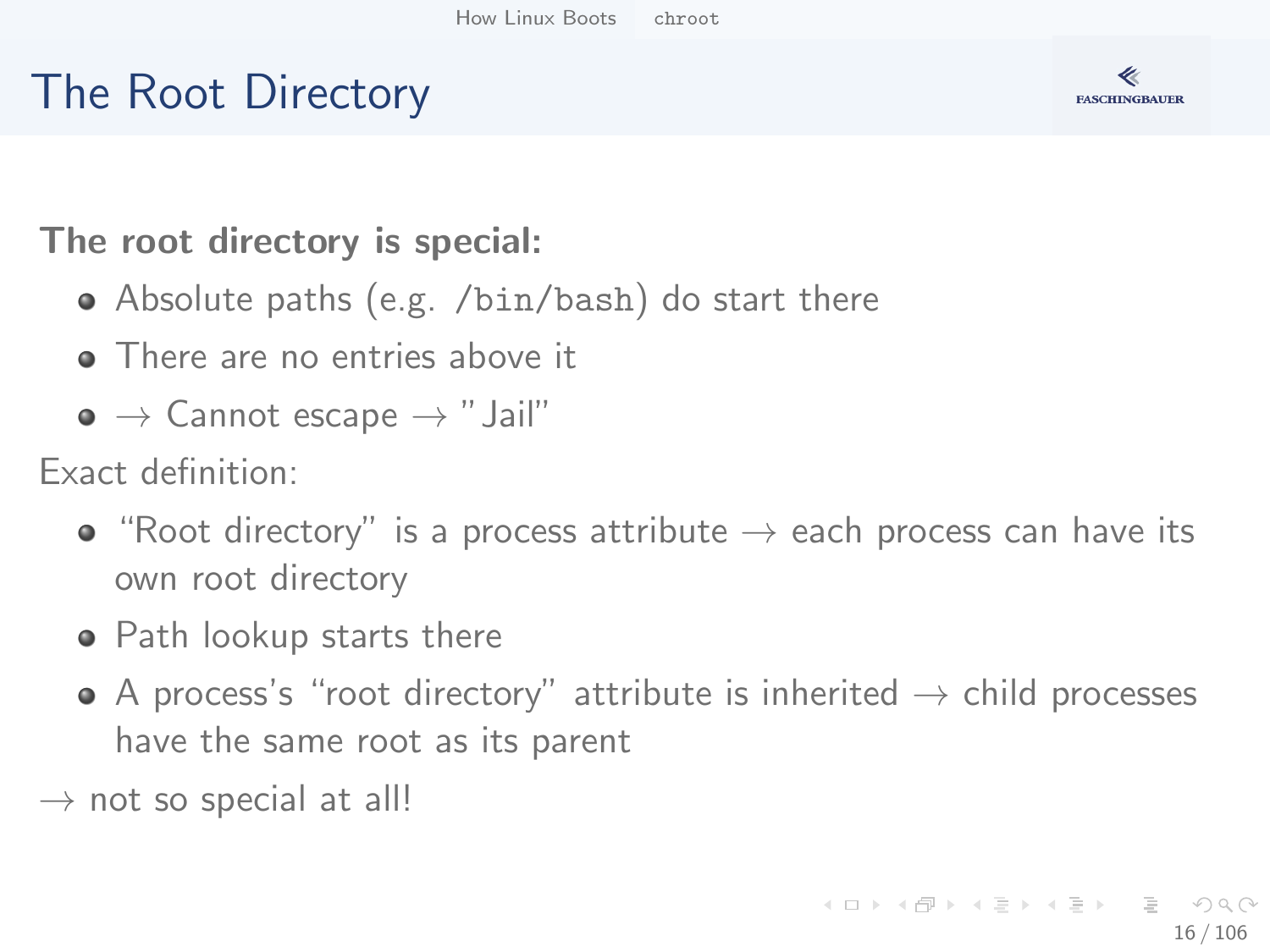## Changing Root Directory — chroot (System Call)

**System Call** chroot  $(\rightarrow$  man -s 2 chroot)

- Changes path lookup for the calling process (and does nothing else)
- **Current Working Directory (CWD) remains the same**
- **•** Open files remain open
- $\bullet \rightarrow$  relatively useless on its own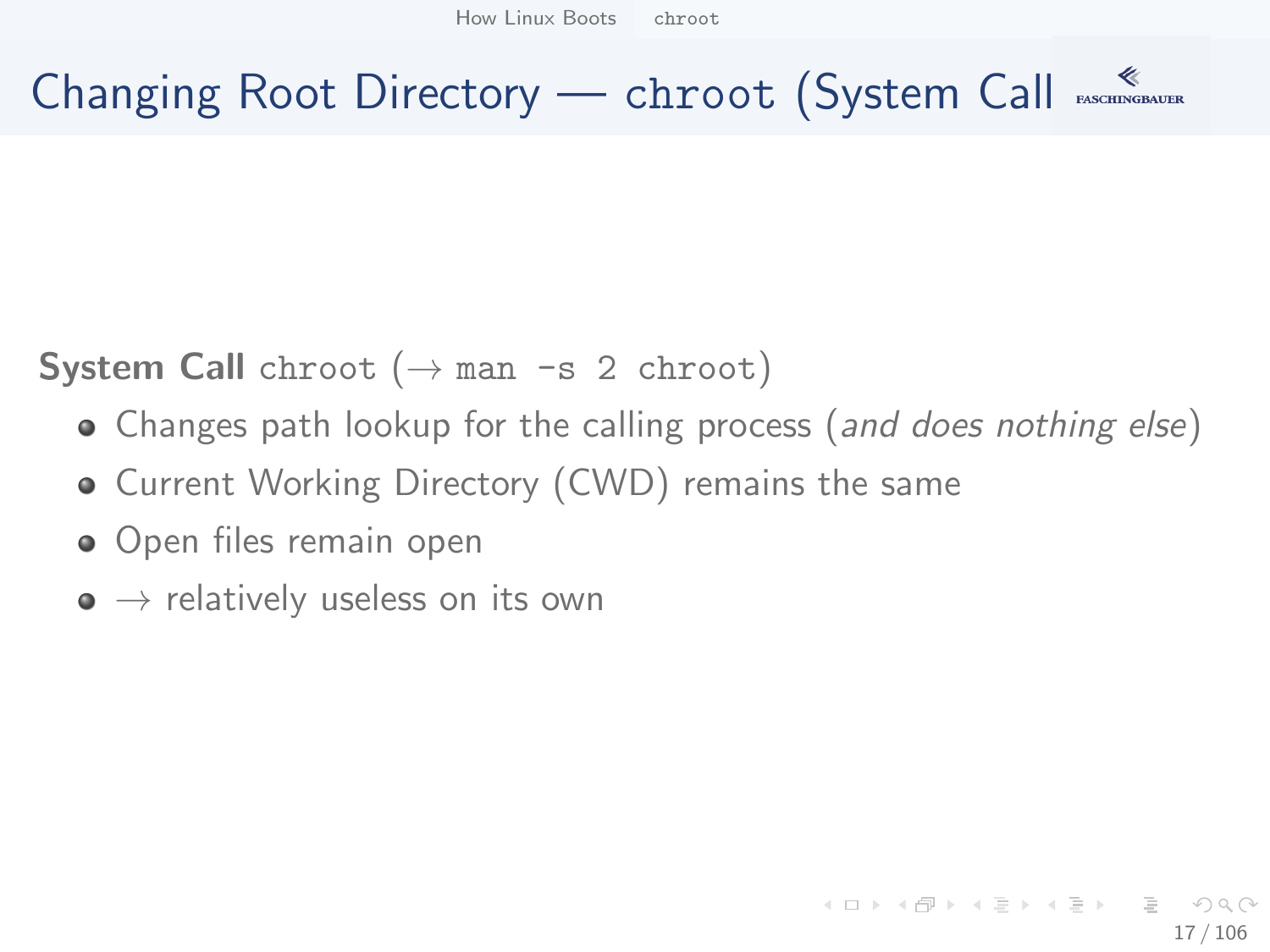## Changing Root Directory — chroot (Command)

#### **Command** chroot  $(\rightarrow$  man chroot)

- Shell Command
- Combines chroot() with execution of a program
- Program must exist in new root
- All prerequisites (shared libraries, ...) must exist in new root
- $\rightarrow$  "Chroot Jail"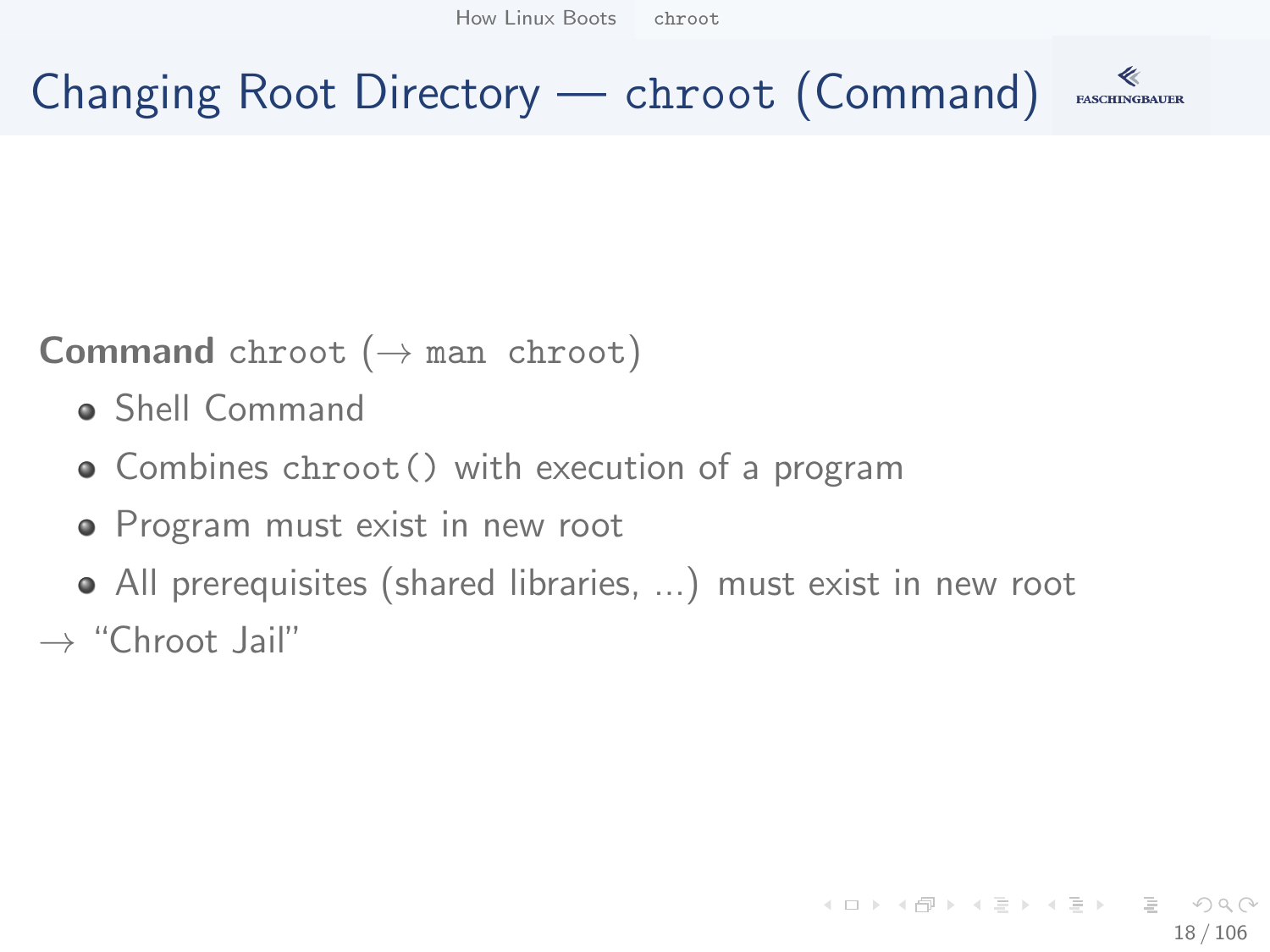[How Linux Boots](#page-2-0) [chroot](#page-14-0)





... working environment with /bin/bash ...

イロト イ団 トイミト イミト・ミニ りんぐ 19 / 106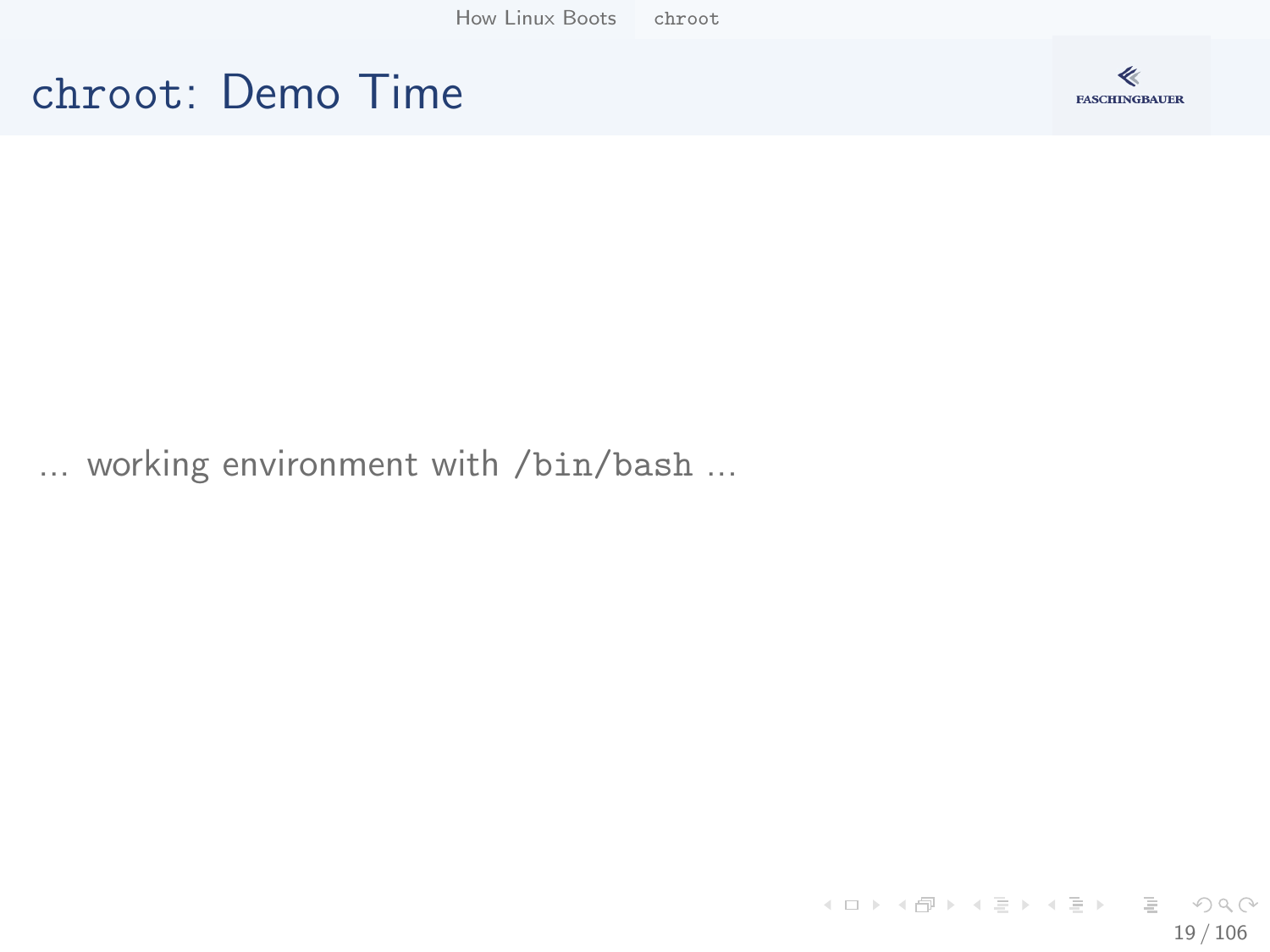#### chroot: Use Cases



- Environment for services that are not trustworthy (better yet: containers, virtual machines)
- Build environment for other systems (building for Ubuntu on a Fedora system for example)
- "Boot-through": booting into a temporary RAM filesystem (*initramfs*), load drivers from there (NFS, encryption, whatever), mount real root, and then boot into the now-mounted real root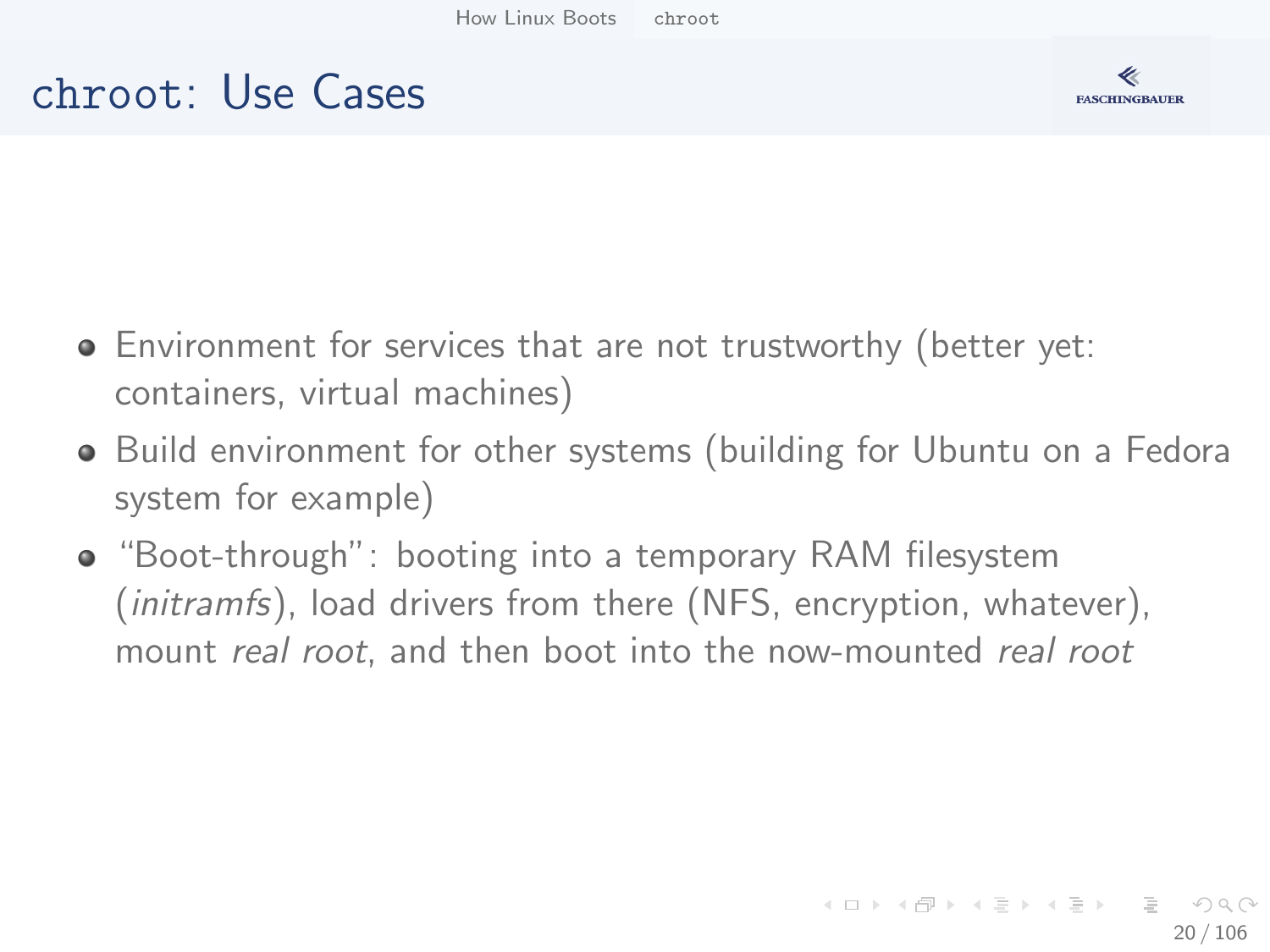

- <span id="page-20-0"></span>**1**How Linux Boots
	- **o** Overview
	- **M[ounting Filesys](#page-14-0)tems**
	- chroot
- Bind and Move Mounts (3) [Kernel Internals](#page-29-0)
- **Early Userspace**
- <sup>2</sup> [Kernel Man](#page-7-0)agement
	- Kernel Source
	- **Kernel Modules**
- - **·** Duplicating
	- **[Character Device](#page-30-0)s**
	- **·** [Locking](#page-34-0)
	- Communication
- Memory
- Interrupts
- 4 Realtime
	- Realtime Pre[emption](#page-75-0)
	- Xenomai

イロト イ部 トイヨ トイヨト  $\equiv$  $\eta$ a 21 / 106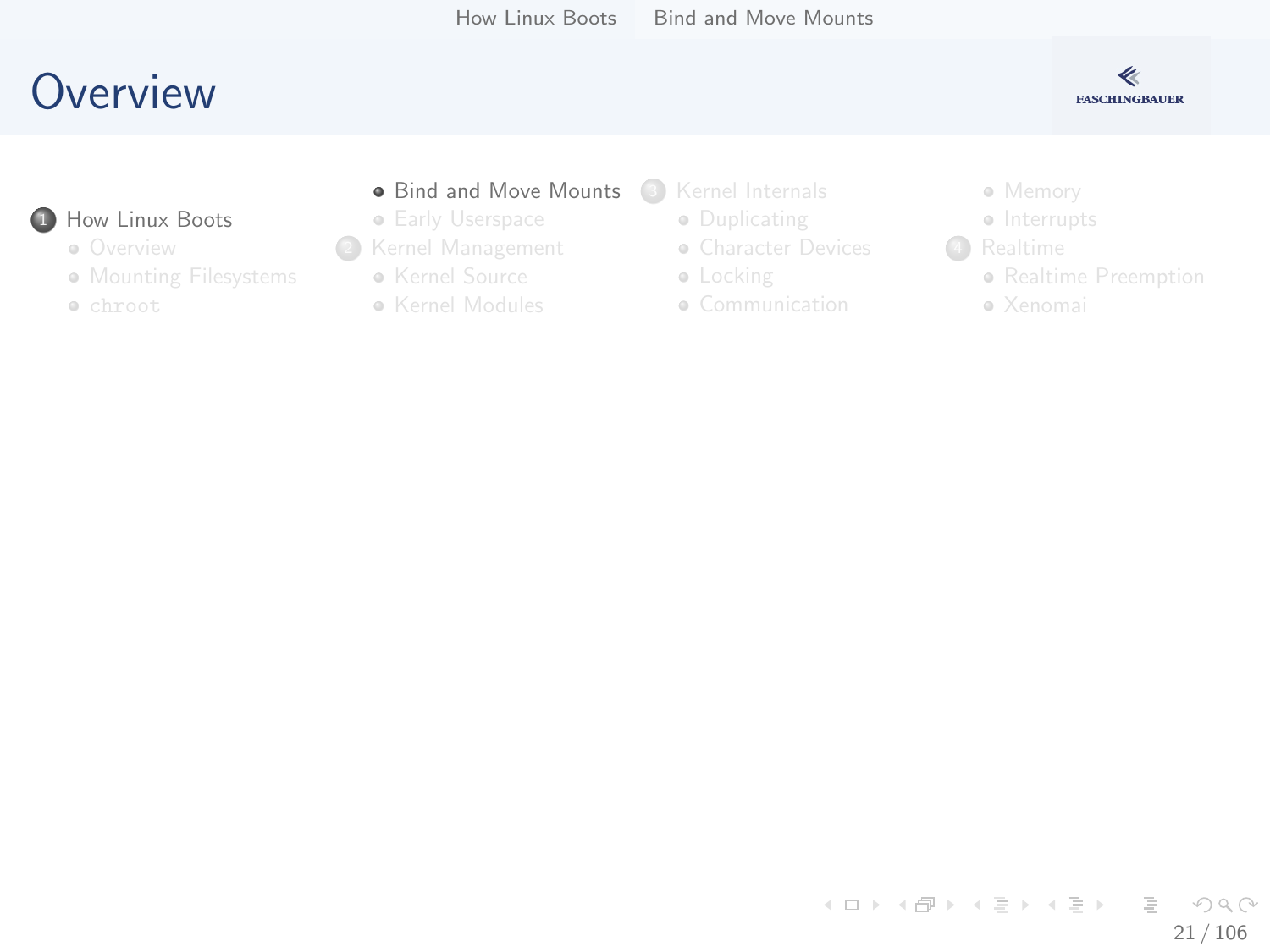## Bind Mounts



- Chroot-Jail is a jail
- $\bullet \rightarrow$  Symbolic links to the outer world don't work
- $\rightarrow$  Bind Mounts
	- Mount files and directories, rather than device nodes
	- $\bullet \rightarrow$  Mount points can be files and directories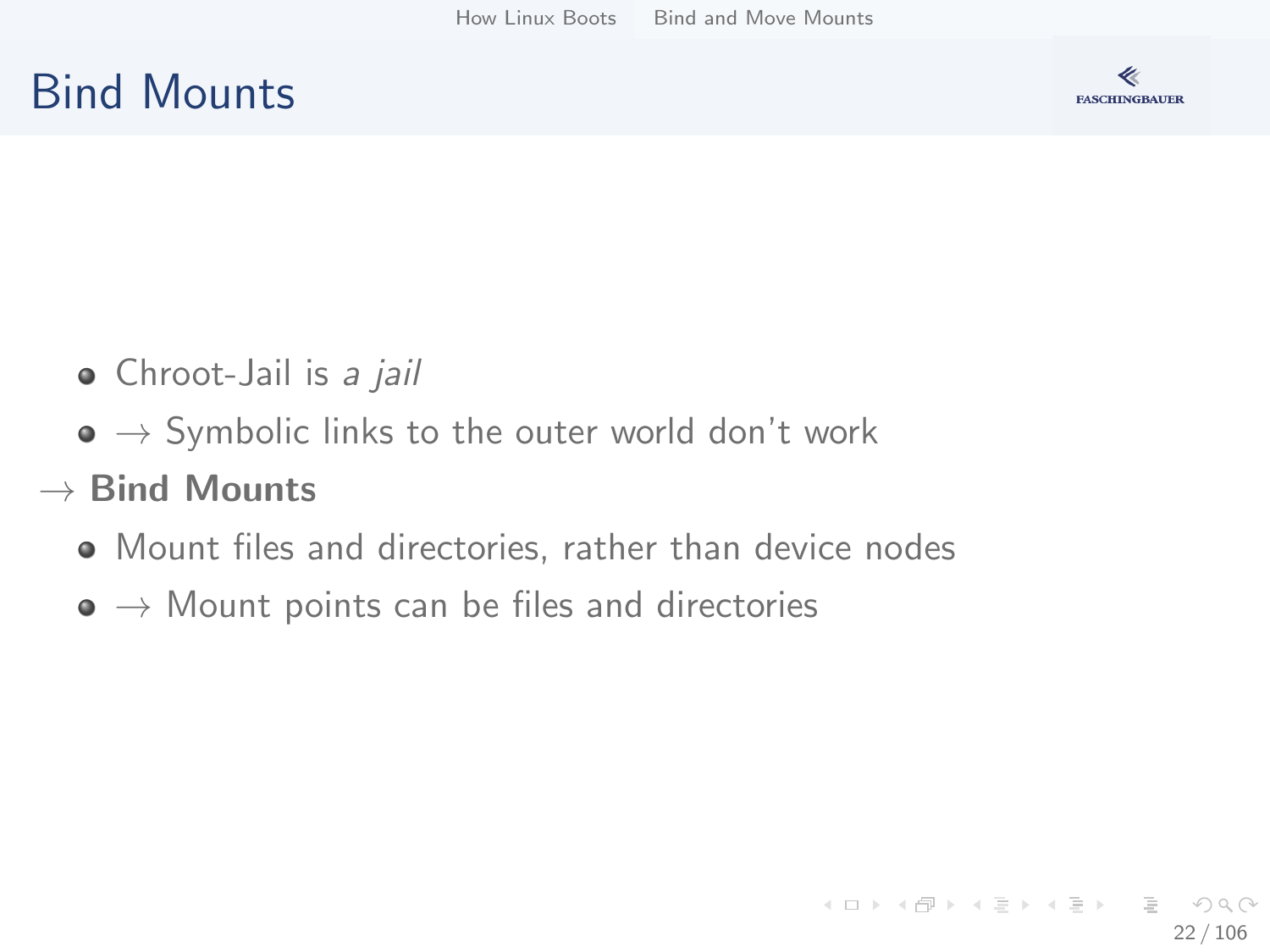[How Linux Boots](#page-2-0) [Bind and Move Mounts](#page-20-0)

#### Bind Mounts: Demo Time



#### Bind Mount: example

# mkdir -p ./my-mountpoint/home/jfasch # mount -o bind /home/jfasch ./my-mountpoint/home/jfasch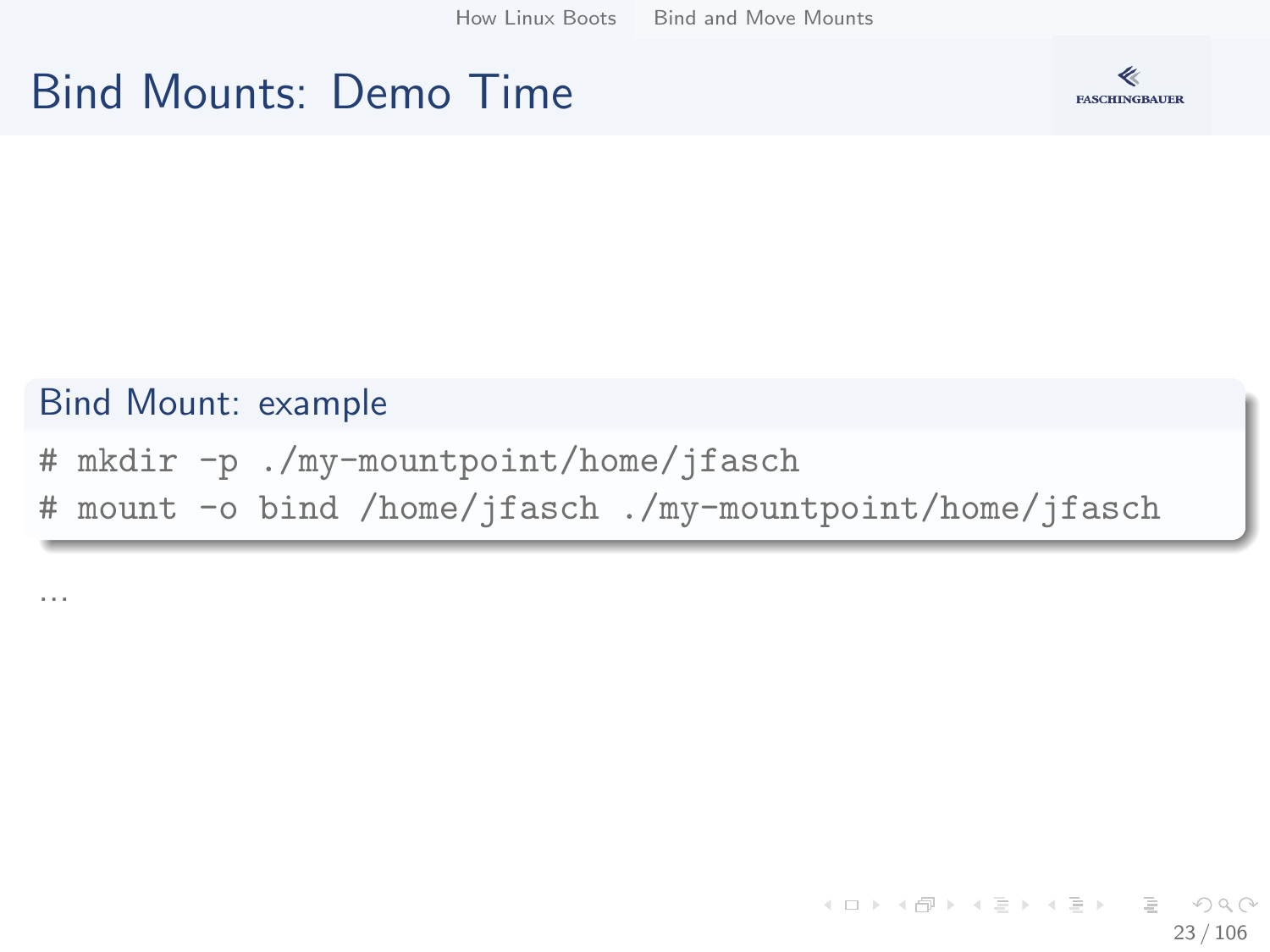### Move Mounts



To move mount points cries for trouble (umount is confused ...)

Clean method:

#### Move mounts

- mkdir old-mountpoint new-mountpoint
- mount /dev/sda1 old-mountpoint
- mount --move old-mountpoint new-mountpoint}

Use: Initramfs is a typical example

- Main task: prepare real/final root filesystem
- **•** Temporarily mounted somewhere
- $\bullet$  At the time of switching ( $\rightarrow$  chroot) into the real root filesystem, procfs und sysfs are moved there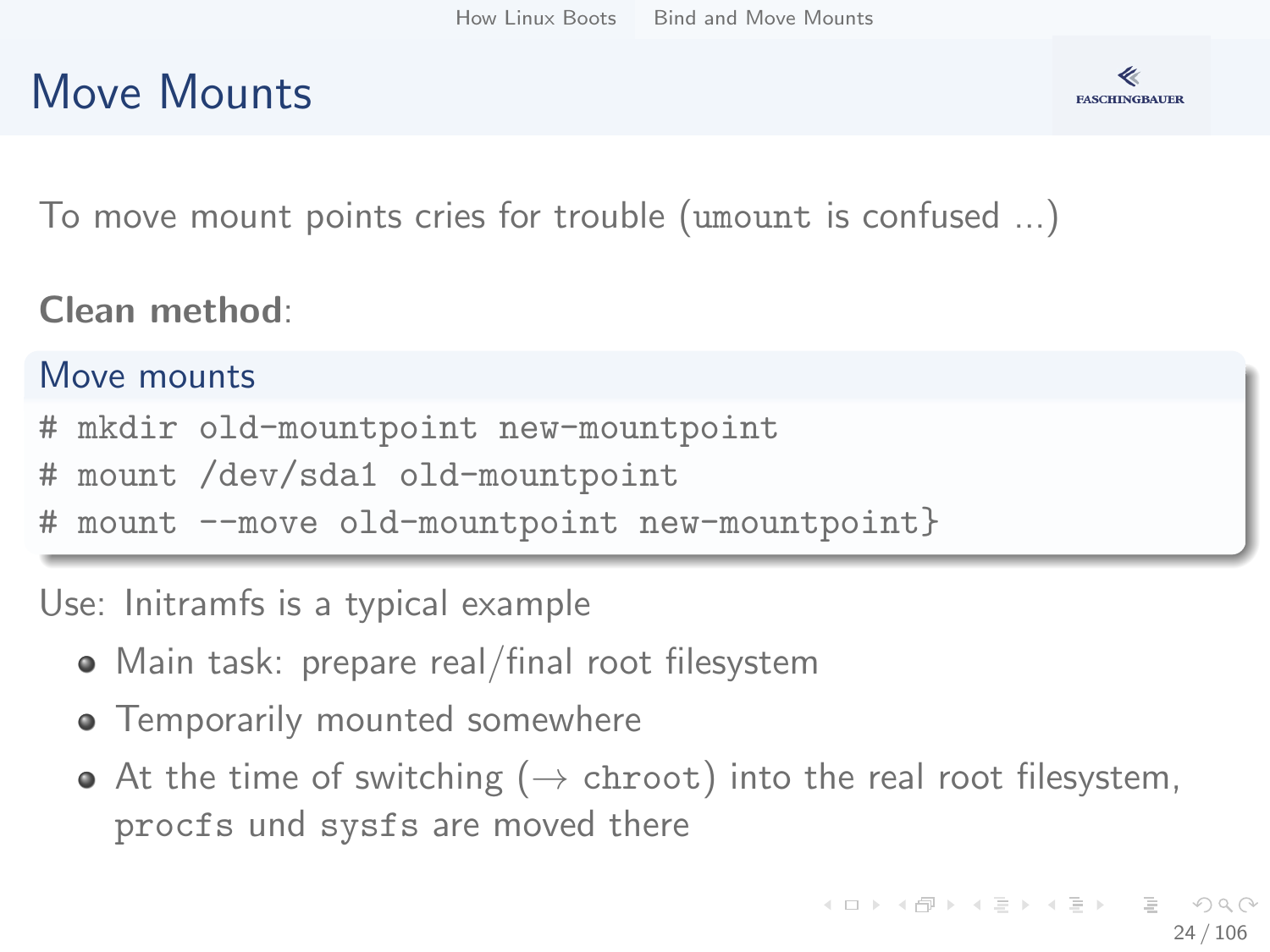

- <span id="page-24-0"></span>**1**How Linux Boots
	- **o** Overview
	- **M[ounting Filesys](#page-14-0)tems**
	- chroot
- Bind and Move Mounts (3) [Kernel Internals](#page-29-0)
- **•** Early Userspace
- <sup>2</sup> [Kernel Man](#page-7-0)agement
	- Kernel Source
	- **Kernel Modules**
- - **·** Duplicating
	- **[Character Device](#page-30-0)s**
	- **·** [Locking](#page-34-0)
	- Communication
- Memory
- Interrupts
- **4** Realtime
	- Realtime Pre[emption](#page-75-0)
	- Xenomai

イロト イ部 トイヨ トイヨト  $\equiv$  $OQ$ 25 / 106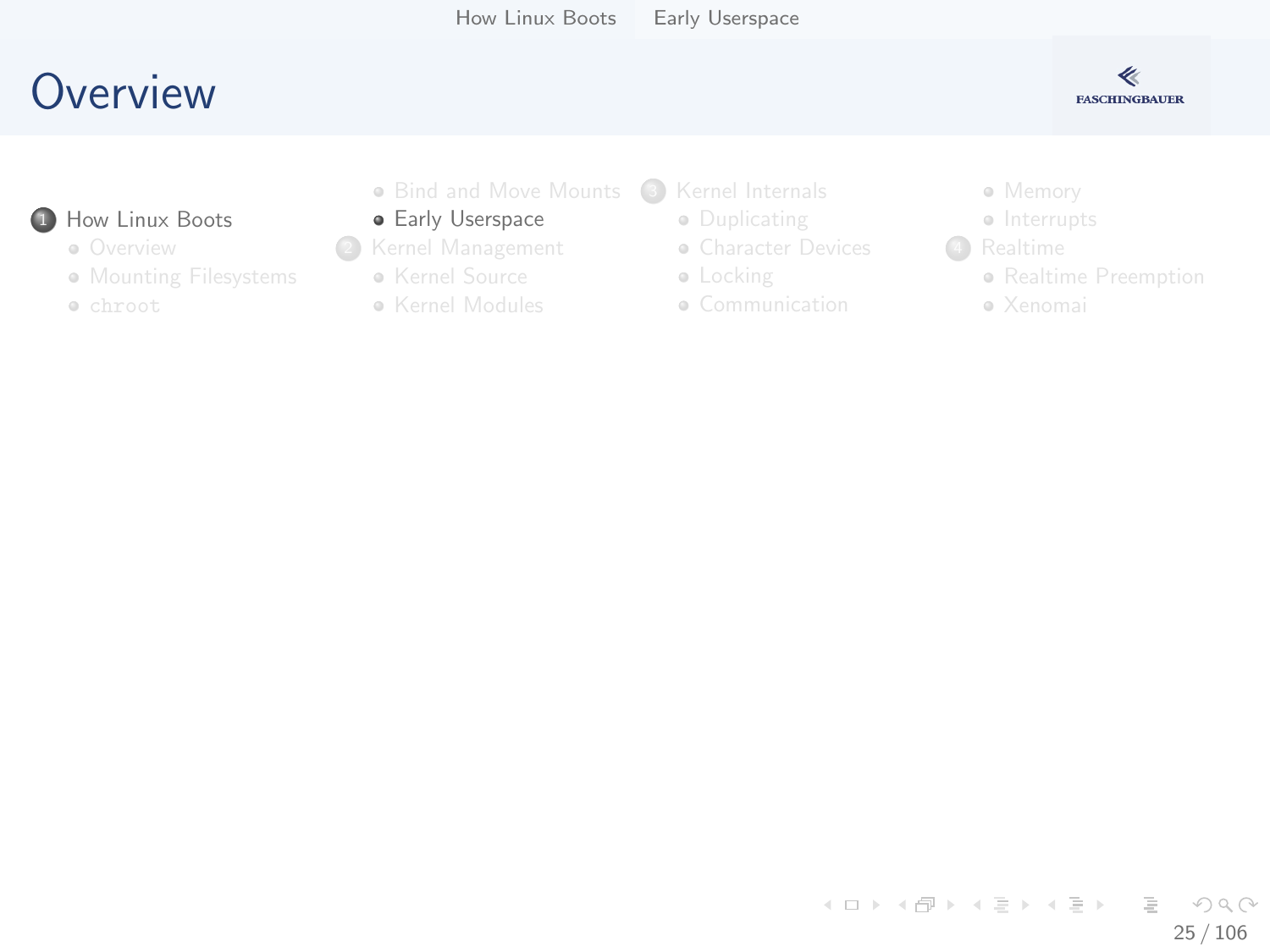#### Late vs. Early Userspace



#### "Late Userspace"

- Kernel has to do a lot to make root filesystem available
- Hardware initialization (SATA, MTD, ...)
- Mounting the filesystem, applying the right parameters
	- Parameters usually passed via kernel commandline
- $\bullet \rightarrow$  inflexible!

Doing complicated things does not belong in the kernel  $\rightarrow$  "Early Userspace"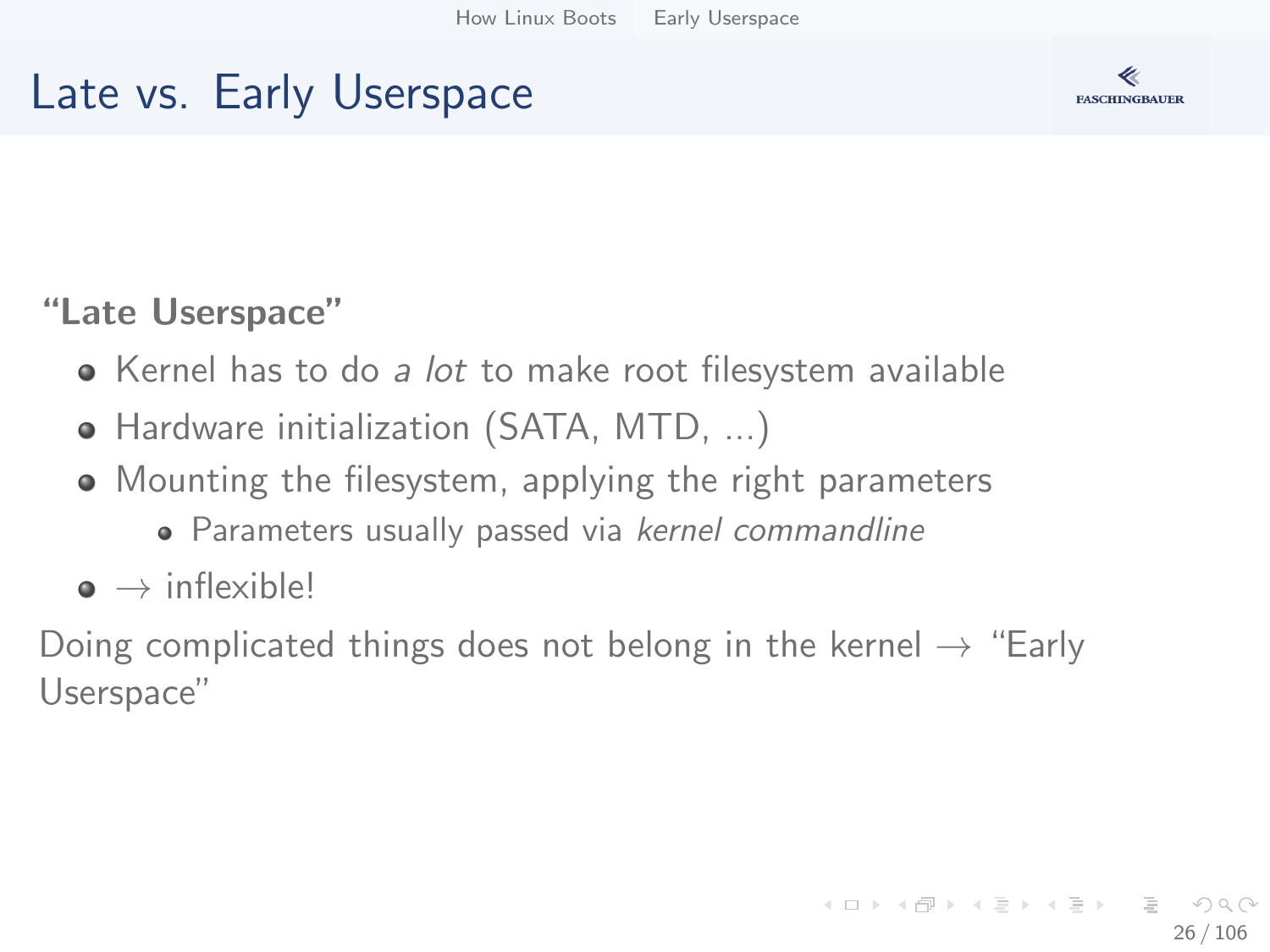### RAM Filesystem



#### ramfs - RAM Filesystem

- Simple filesystem in RAM
- **•** Grows and shrinks with content

Elder brother, the fat and dumb *ramdisk* ...

- Fixed sized block device in RAM
- **•** Contains a real file system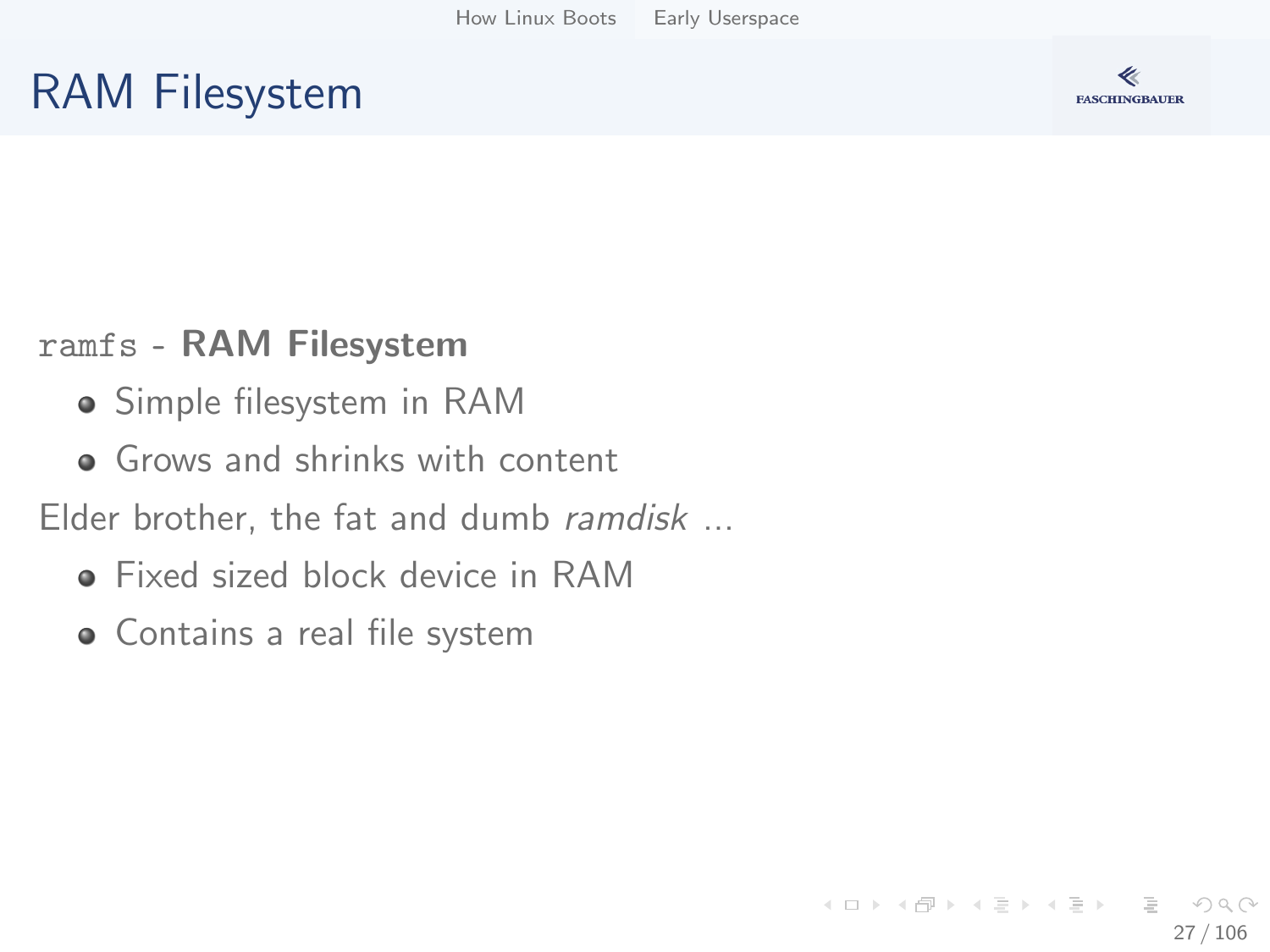



- Kernel has always a cpio archive built-in
- **Empty by default**
- During boot: unpacked into a RAM filesystem  $\rightarrow$  initramfs
- If the filesystem contains /init  $\rightarrow$  done. /init (PID 1) takes control over booting.
- Else  $\rightarrow$  as before, root=/dev/sda1 etc.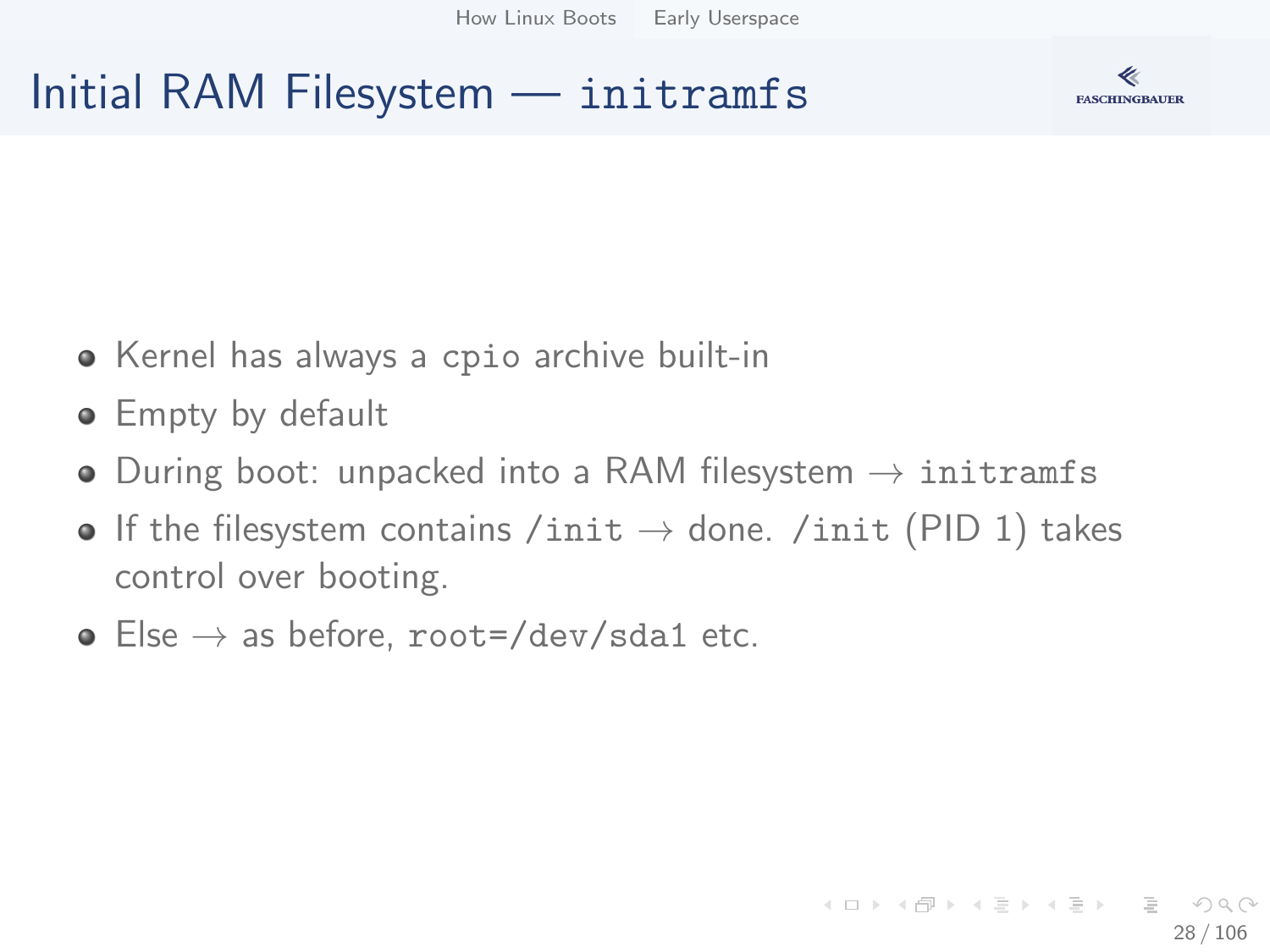[How Linux Boots](#page-2-0) [Early Userspace](#page-24-0)

#### Initial RAM Filesystem — Demo Time



- CONFIG INITRAMFS SOURCE ("General setup")
- Don't forget console 5 1

K ロ ▶ K 個 ▶ K ヨ ▶ K ヨ ▶ │ ヨ │ め 9,0 29 / 106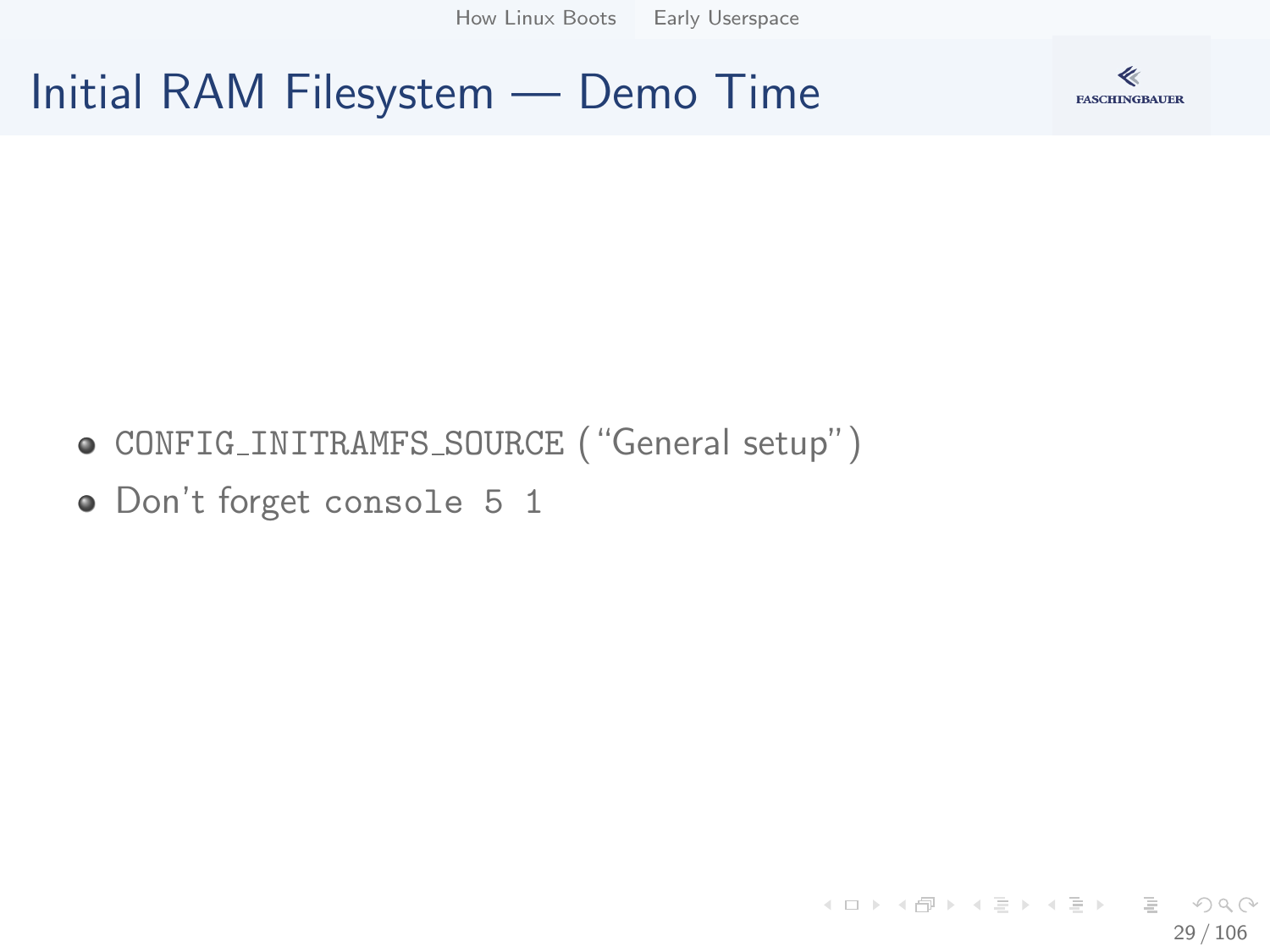

- <span id="page-29-0"></span>**1**How Linux Boots
	- **o** Overview
	- **M[ounting Filesys](#page-14-0)tems**
	- chroot
- Bind and Move Mounts (3) [Kernel Internals](#page-29-0)
- **Early Userspace**
- <sup>2</sup> [Kernel Man](#page-7-0)agement
	- **Kernel Source**
	- **A** Kernel Modules
- - **·** Duplicating
	- **[Character Device](#page-30-0)s**
	- **·** [Locking](#page-34-0)
	- Communication
- Memory
- Interrupts
- **4** Realtime
	- Realtime Pre[emption](#page-75-0)
	- Xenomai

イロト イ部 トイヨ トイヨト  $\equiv$  $\eta$ a 30 / 106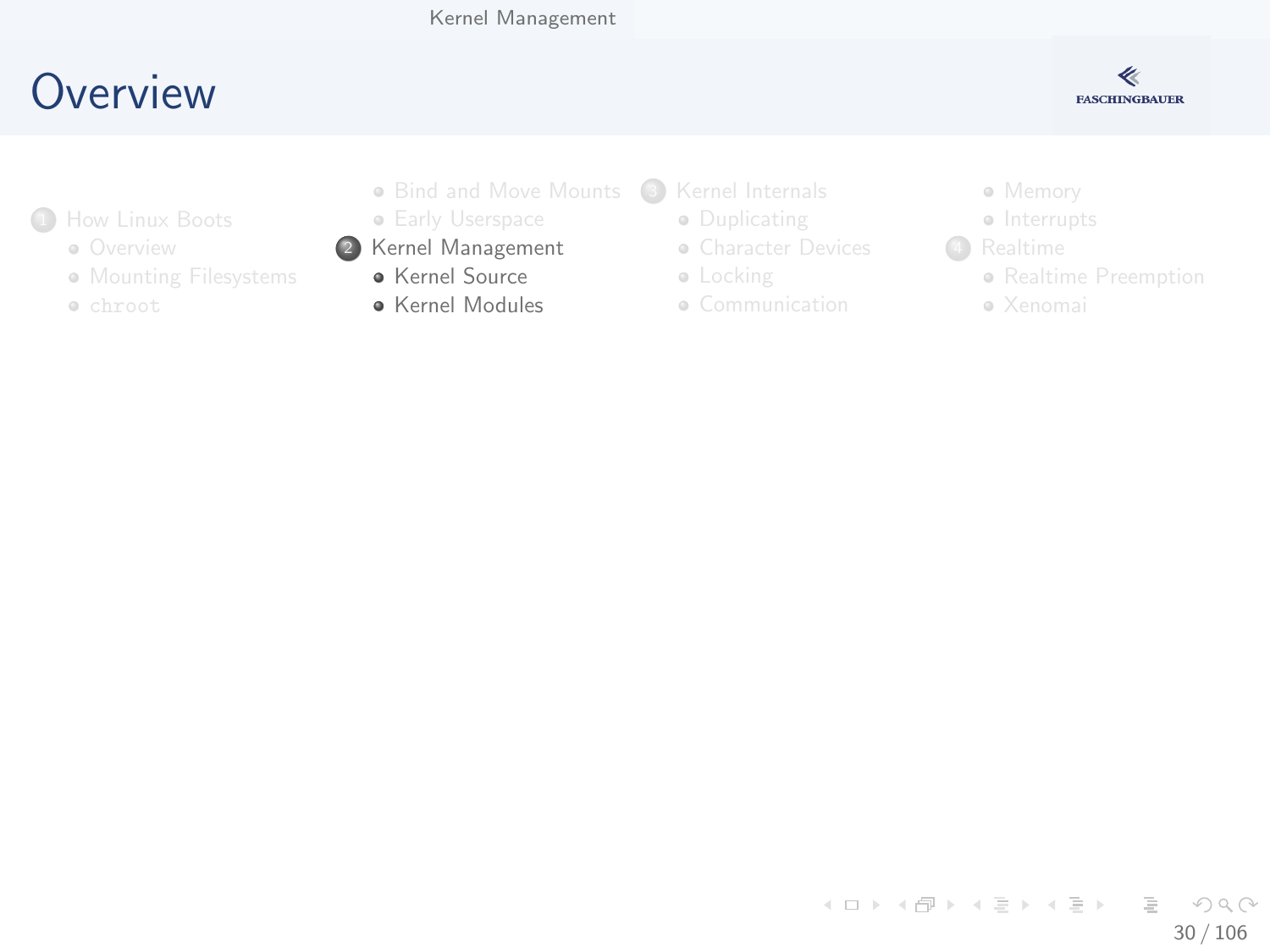

- <span id="page-30-0"></span>**1**How Linux Boots
	- **o** Overview
	- **M[ounting Filesys](#page-14-0)tems**
	- chroot
- Bind and Move Mounts (3) [Kernel Internals](#page-29-0)
- **Early Userspace**
- <sup>2</sup> [Kernel Man](#page-7-0)agement
	- **Kernel Source**
	- **Kernel Modules**
- - **·** Duplicating
	- **[Character Device](#page-30-0)s**
	- **·** [Locking](#page-34-0)
	- Communication
- Memory
- Interrupts
- **4** Realtime
	- Realtime Pre[emption](#page-75-0)
	- Xenomai

イロト イ部 トイヨ トイヨト  $\equiv$   $\curvearrowleft$  a  $\curvearrowright$ 31 / 106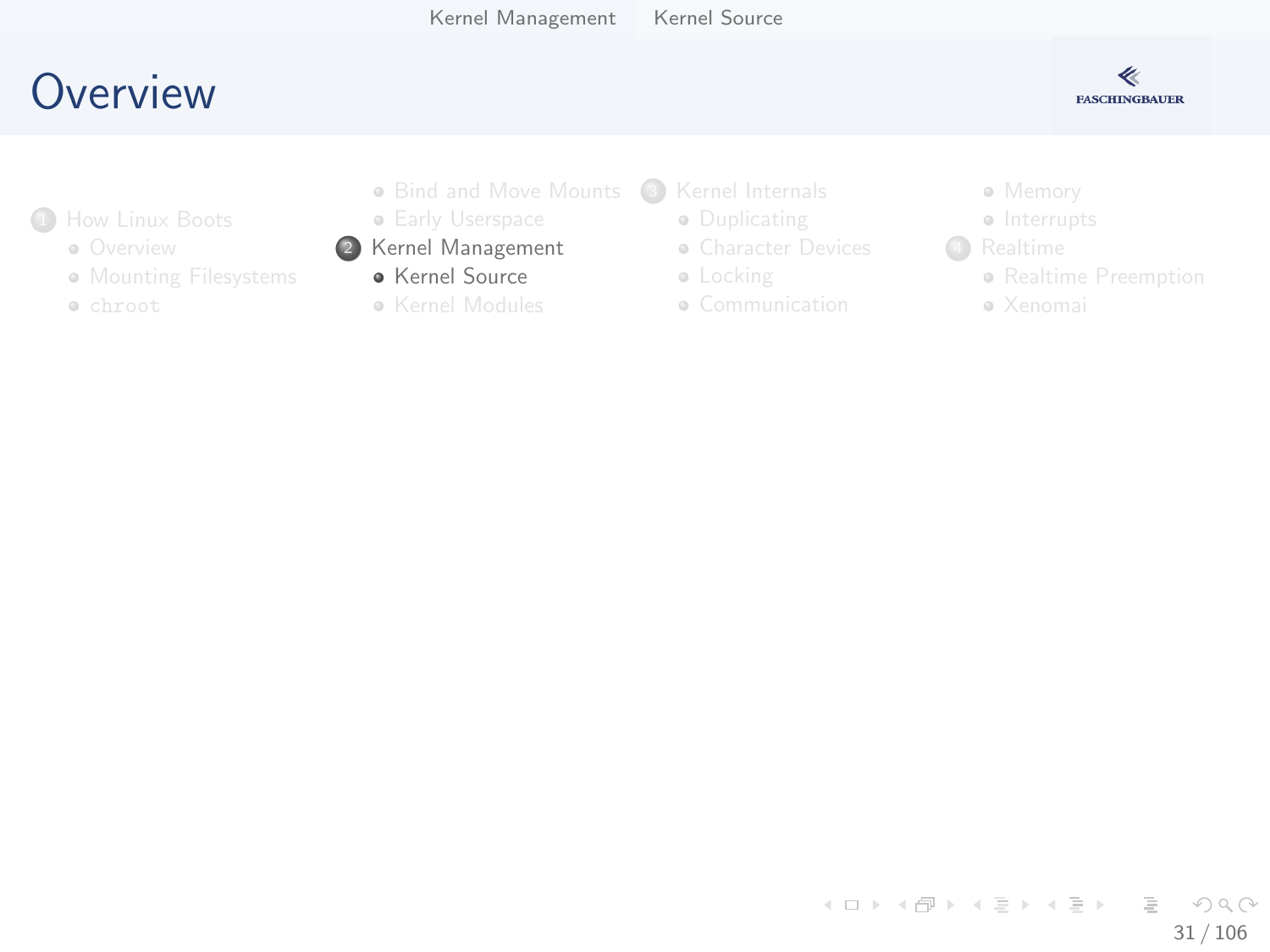## Kernel Source



- **•** Maintained with Git
- $\bullet \rightarrow$  Distributed
- Not centrally maintained
- Linux Torvalds plays the role of "integrator"
- $\bullet \rightarrow$  Pulls changes on a regular basis
- Releases on [www.kernel.org](https://www.kernel.org/)
- Linus' development tree: [github.com/torvalds/linux](https://github.com/torvalds/linux)

\$ git clone https://github.com/torvalds/linux.git

イロト イ押 トイヨ トイヨト 32 / 106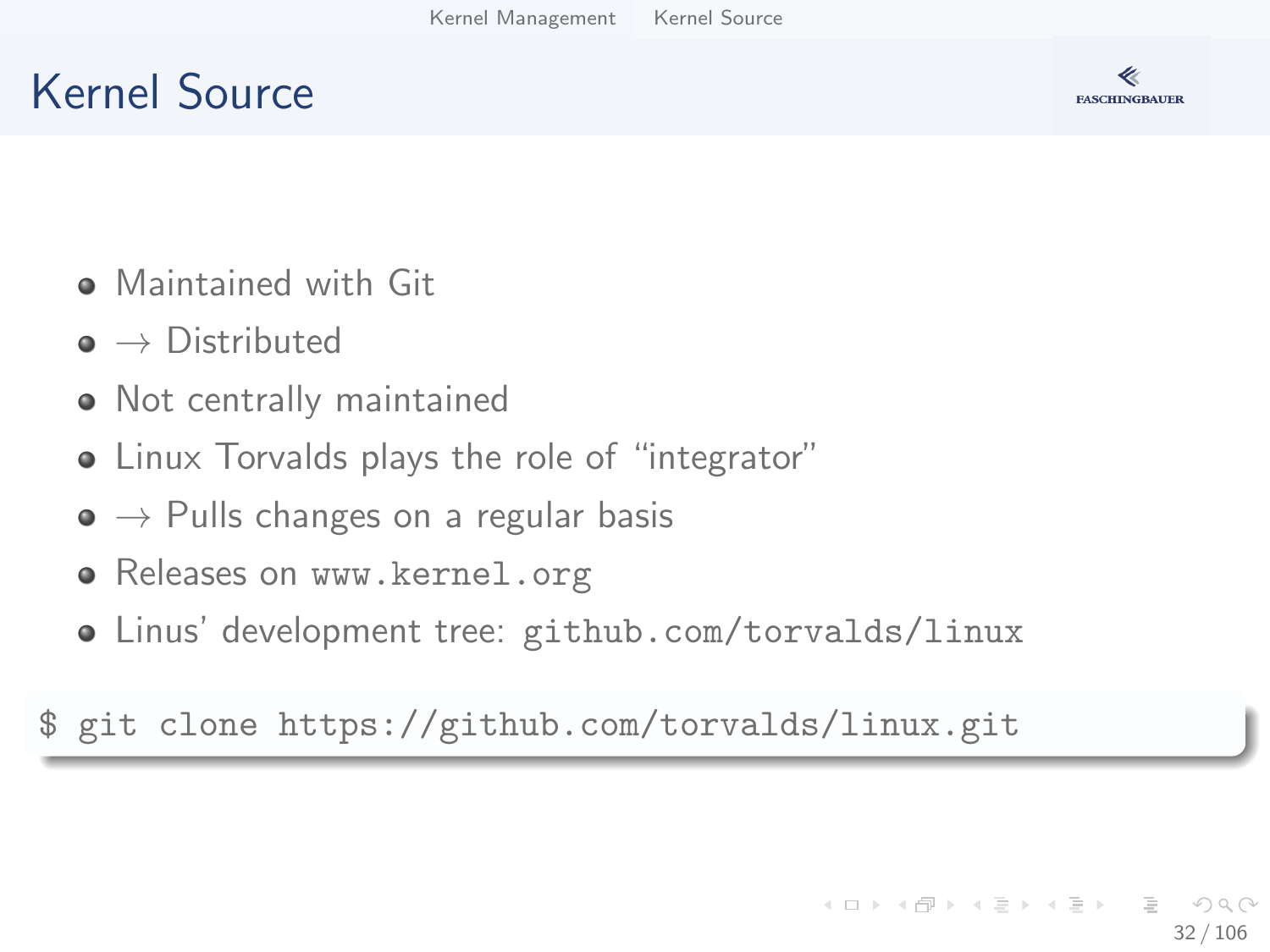## Kernel Source Overview



#### Top level directory

- Documentation: large hierarchy of .txt files
	- Varying quality (it's getting better though)
	- Must-read for developers
- include/uapi: header files for use by userspace
- include (except uapi): internal header files
- $\bullet$  kernel: core kernel implementation (sched/, irq/, time/, ...)
- block, crypto, ipc, security, sound ...: various "subsystems"
- drivers: this is where most code is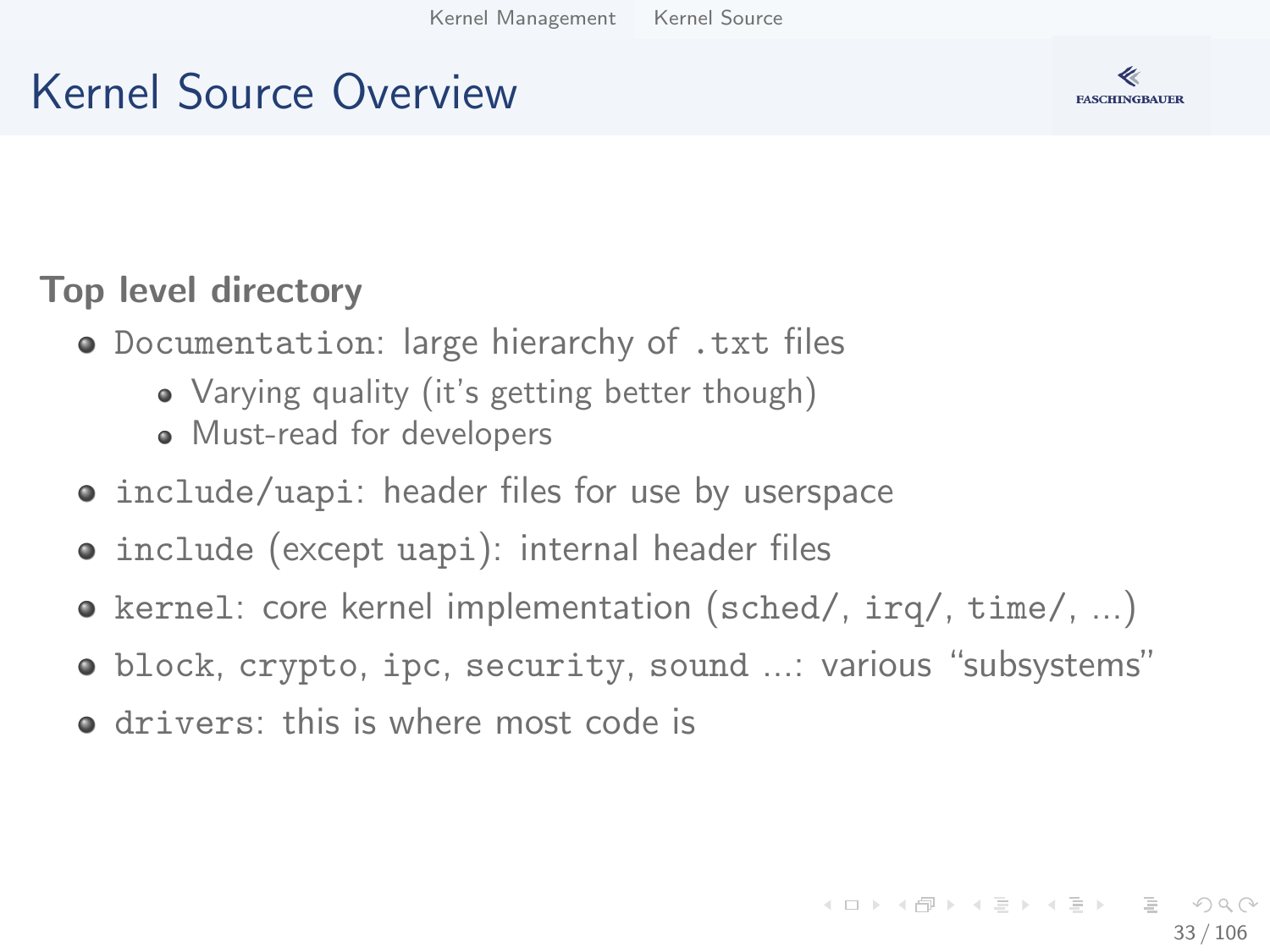[Kernel Management](#page-29-0) [Kernel Source](#page-30-0)

#### Git, Configuration, Build, ...



Best learned from the Internet ...

- [www.faschingbauer.co.at/de/howtos/raspi-kernel-build/](http://www.faschingbauer.co.at/de/howtos/raspi-kernel-build/)
- Documentation/kbuild/ in the kernel source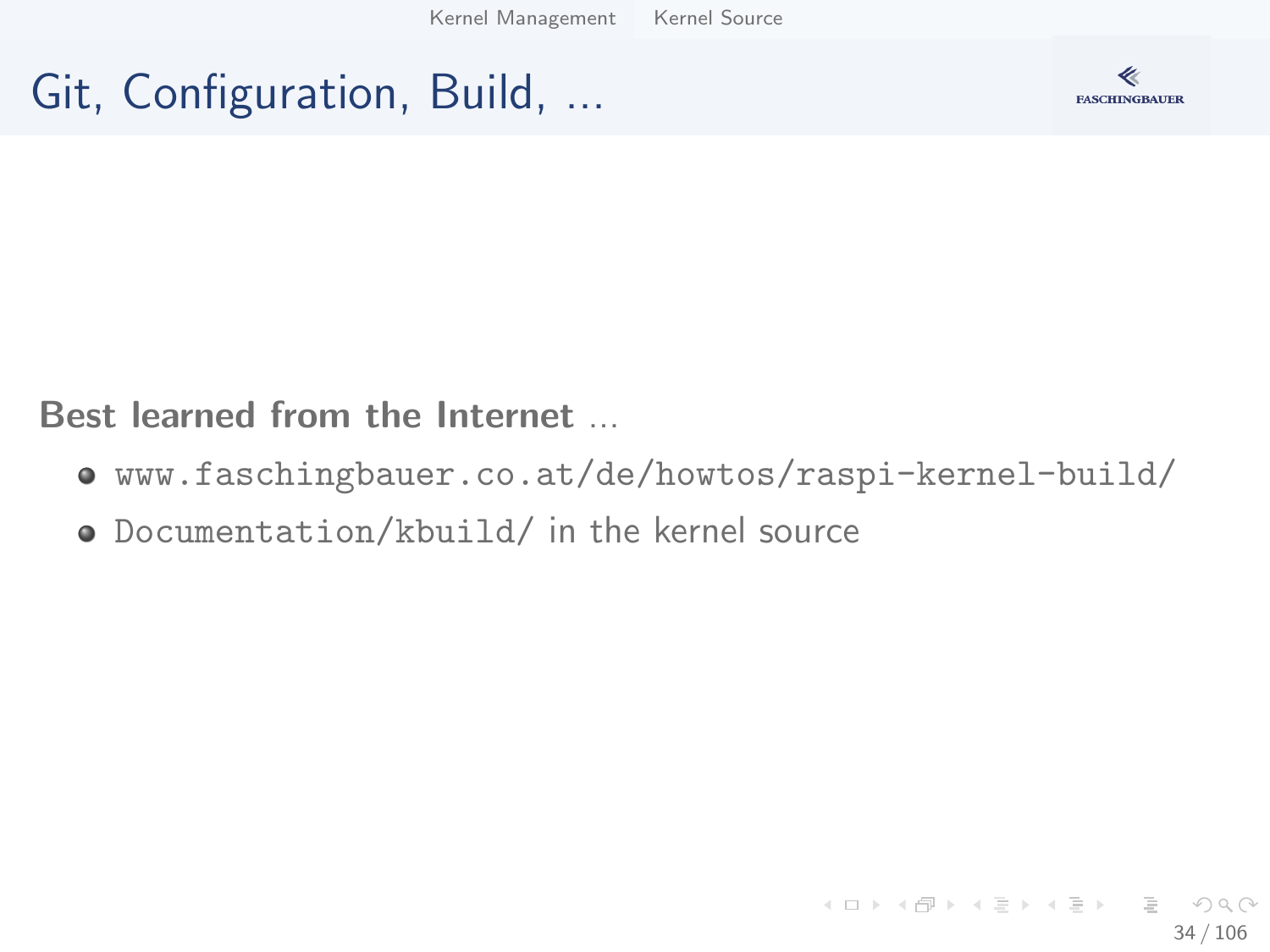

- <span id="page-34-0"></span><sup>1</sup>How Linux Boots
	- **o** Overview
	- **M[ounting Filesys](#page-14-0)tems**
	- chroot
- Bind and Move Mounts (3) [Kernel Internals](#page-29-0)
- **Early Userspace**

#### <sup>2</sup> [Kernel Man](#page-7-0)agement

- Kernel Source
- Kernel Modules
- - **·** Duplicating
	- **[Character Device](#page-30-0)s**
	- **·** [Locking](#page-34-0)
	- Communication
- Memory
- Interrupts
- **4** Realtime
	- Realtime Pre[emption](#page-75-0)
	- Xenomai

イロト イ部 トイヨ トイヨト  $\equiv$  $OQ$ 35 / 106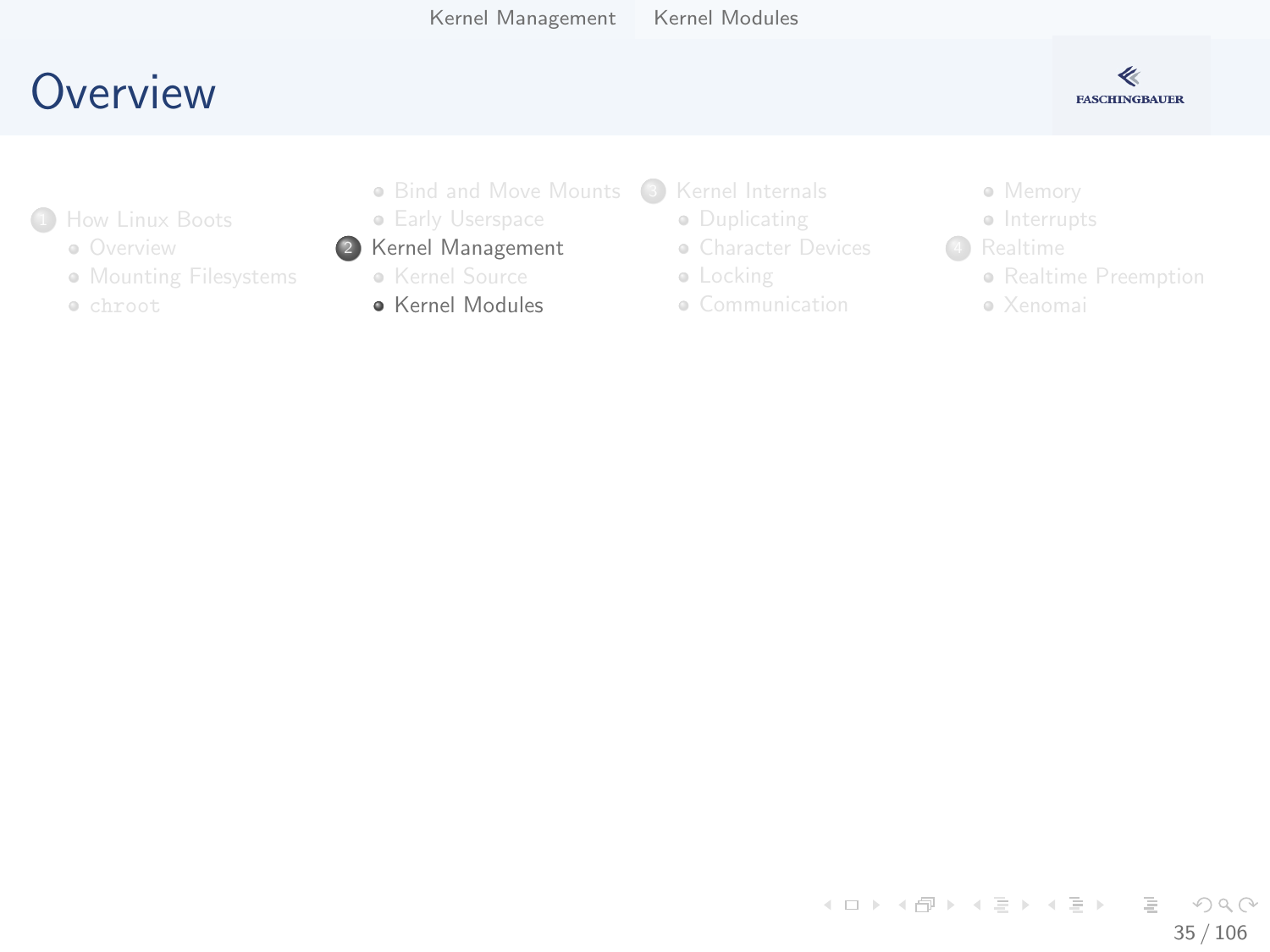## Which Modules are Loaded?



#### /proc/modules

\$ cat /proc/modules cfg80211 506427 0 - Live 0xbf119000 rfkill 21324 1 cfg80211, Live 0xbf10e000 i2c\_bcm2708 5960 0 - Live 0xbf102000 bcm2835\_gpiomem 3695 0 - Live 0xbf0fe000

...

...

#### More information: 1smod

\$ lsmod

| Module          |          | Size Used by     |
|-----------------|----------|------------------|
| cfg80211        | 506427 0 |                  |
| rfkill          |          | 21324 1 cfg80211 |
| $i2c_bcm2708$   | 5960 0   |                  |
| bcm2835_gpiomem | 3695 0   |                  |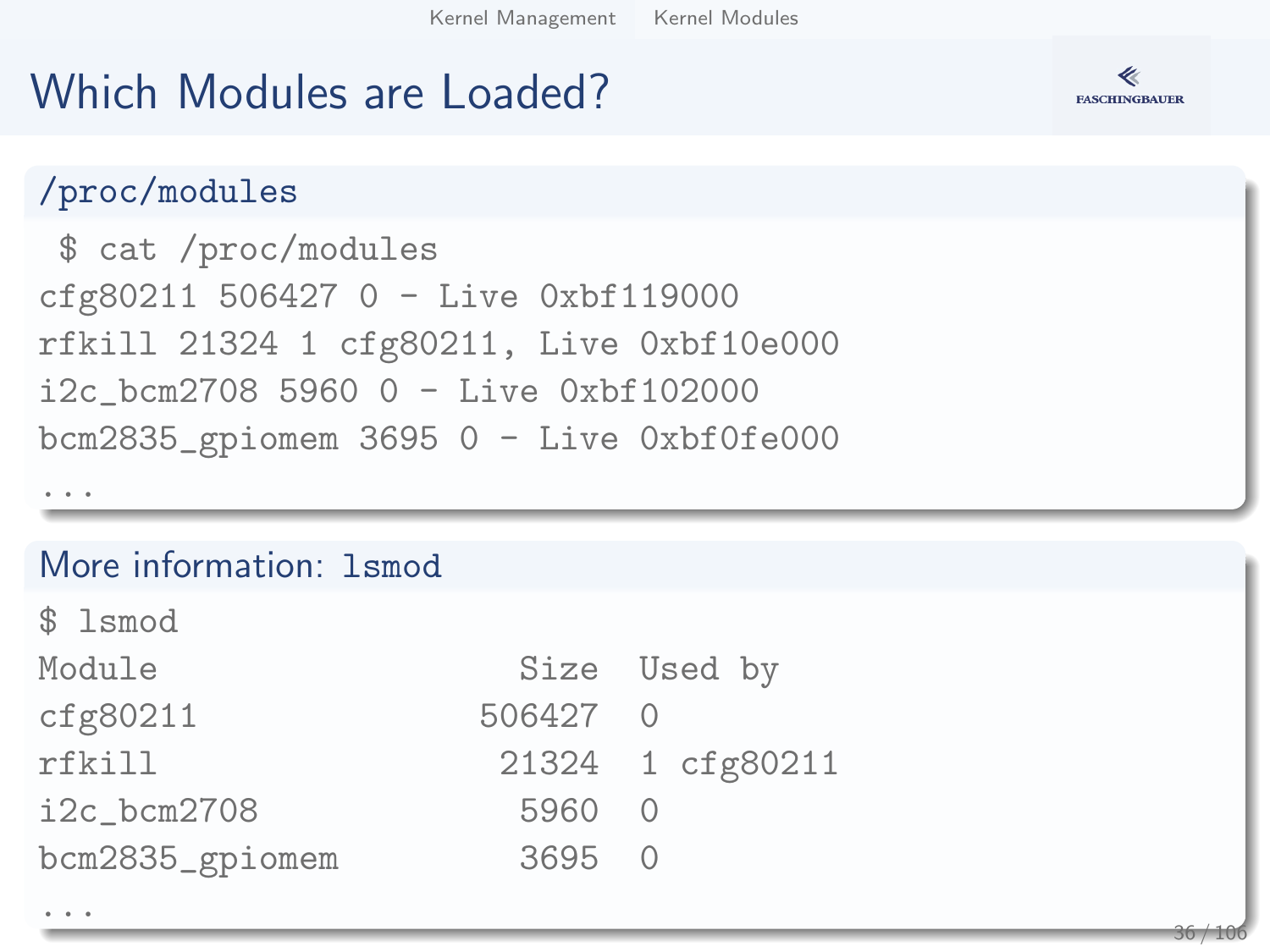## Module Metadata



| \$ modinfo i2c_bcm2708 |                                                |  |  |  |  |  |
|------------------------|------------------------------------------------|--|--|--|--|--|
| filename:              | /lib/modules/4.1.10-rt-jfasch+/kernel/drivers/ |  |  |  |  |  |
| alias:                 | platform:bcm2708_i2c                           |  |  |  |  |  |
| license:               | GPI. v2                                        |  |  |  |  |  |
| author:                | Chris Boot <bootc@bootc.net></bootc@bootc.net> |  |  |  |  |  |
| description:           | BSC controller driver for Broadcom BCM2708     |  |  |  |  |  |
| srcversion:            | E126C7409891BBDF7859E58                        |  |  |  |  |  |
| alias:                 | of:N*T*Cbrcm,bcm2708-i2c*                      |  |  |  |  |  |
| depends:               |                                                |  |  |  |  |  |
| intree:                | Y                                              |  |  |  |  |  |
| vermagic:              | 4.1.10-rt-jfasch+ preempt mod_unload modversid |  |  |  |  |  |
| parm:                  | baudrate: The I2C baudrate (uint)              |  |  |  |  |  |
| parm:                  | combined: Use combined transactions (bool)     |  |  |  |  |  |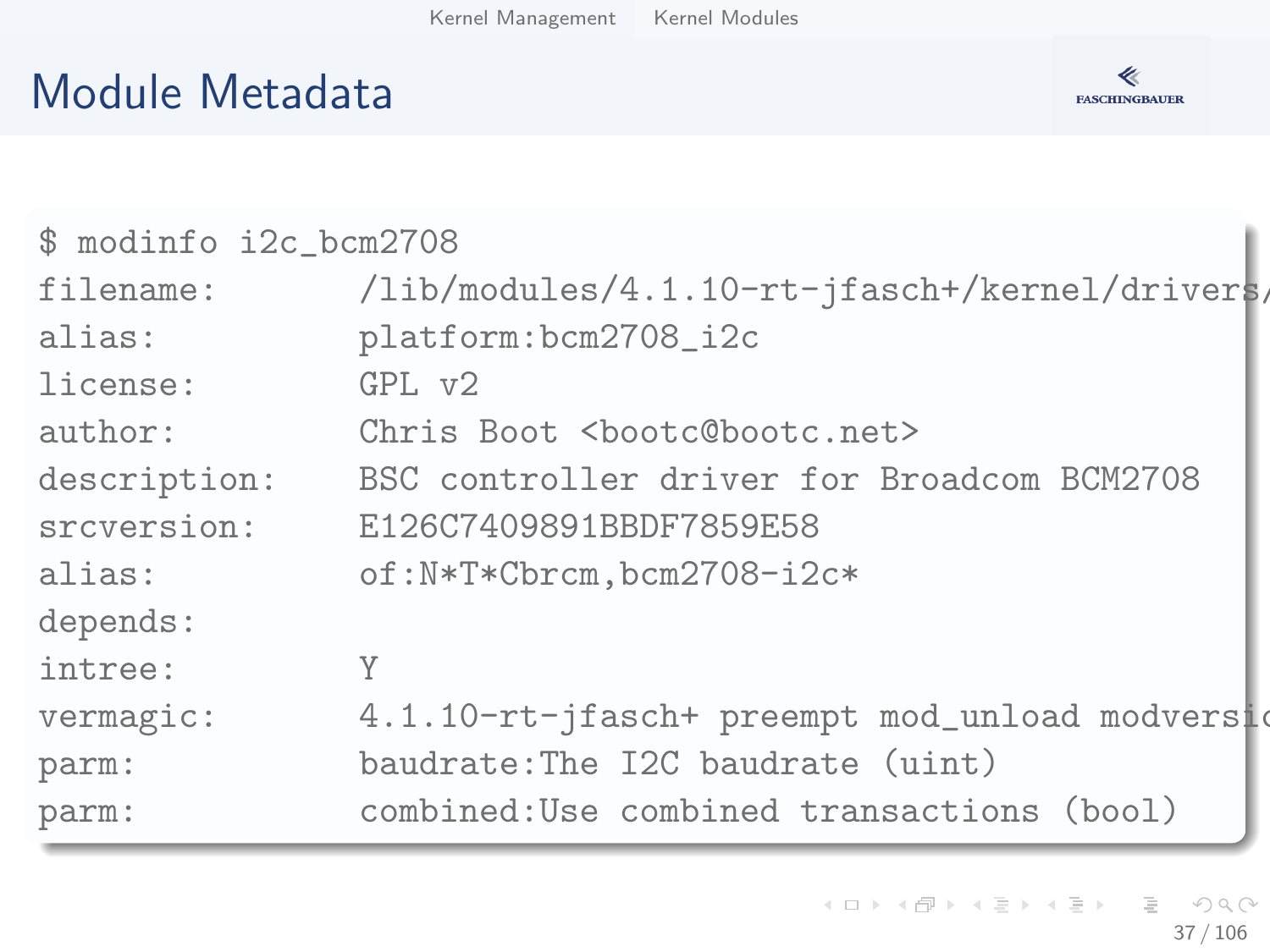### Loading Modules: insmod



Loading a single module: insmod

 $insmod$  /lib/modules/4.1.10-rt-jfasch+/kernel/drivers/i2c/i2e

Fails when dependencies are not satisfied ...

# insmod /lib/modules/4.1.10-rt-jfasch+/kernel/sound/soc/... ...bcm/snd-soc-hifiberry-dac.ko insmod: ERROR: could not insert module /lib/modules/4.1.10-. ...rt-jfasch+/kernel/sound/soc/bcm/snd-soc-hifiberry-dac.ko: ... ...Unknown symbol in module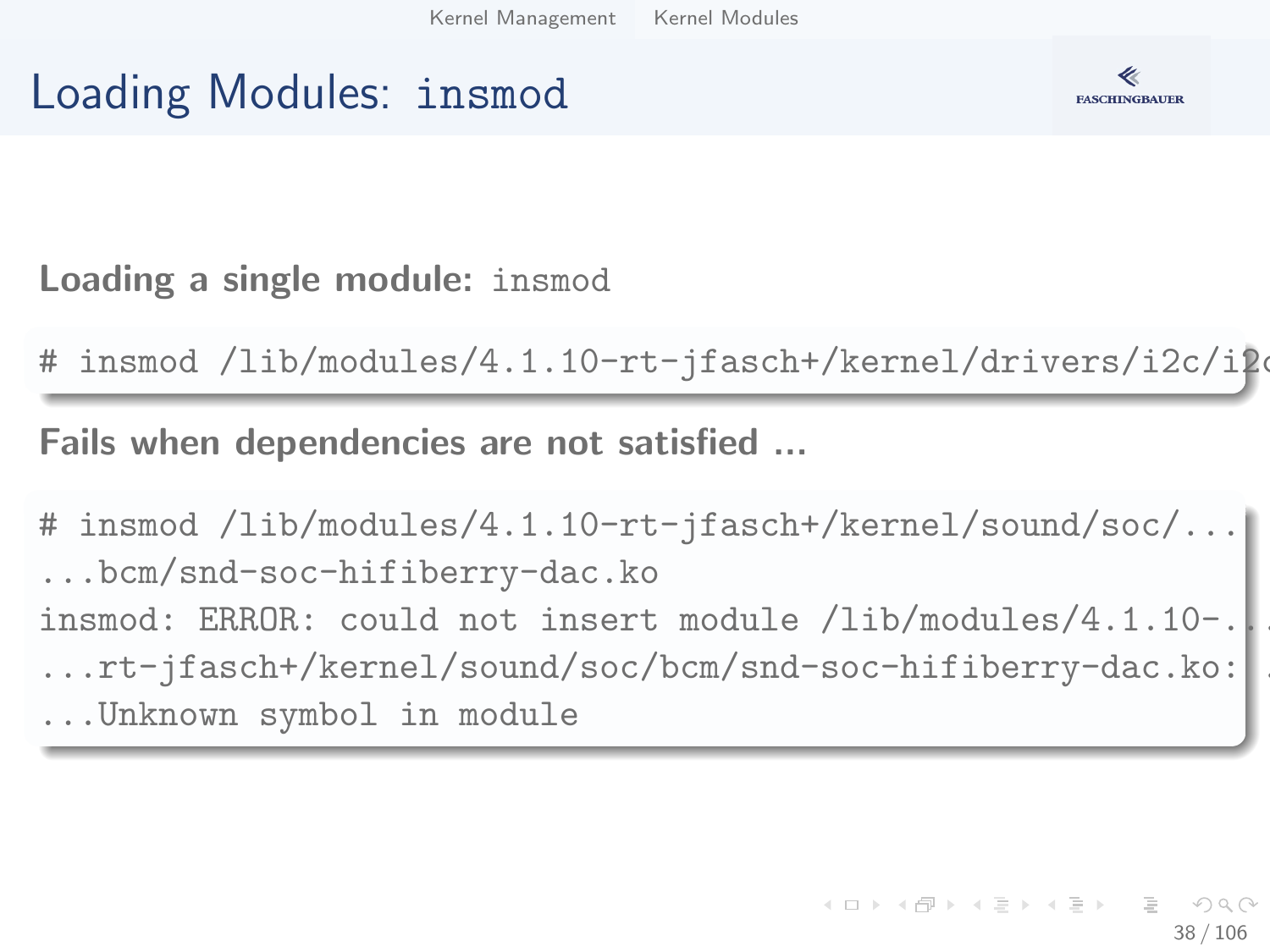## Loading Modules: modprobe



Load a module, along with all its dependencies

- Unlike insmod, the module must be *installed*
- Uses generated modules.dep in /lib/modules/\$(uname -r)
- $\bullet \to$  depmod

# modprobe snd-soc-hifiberry-dac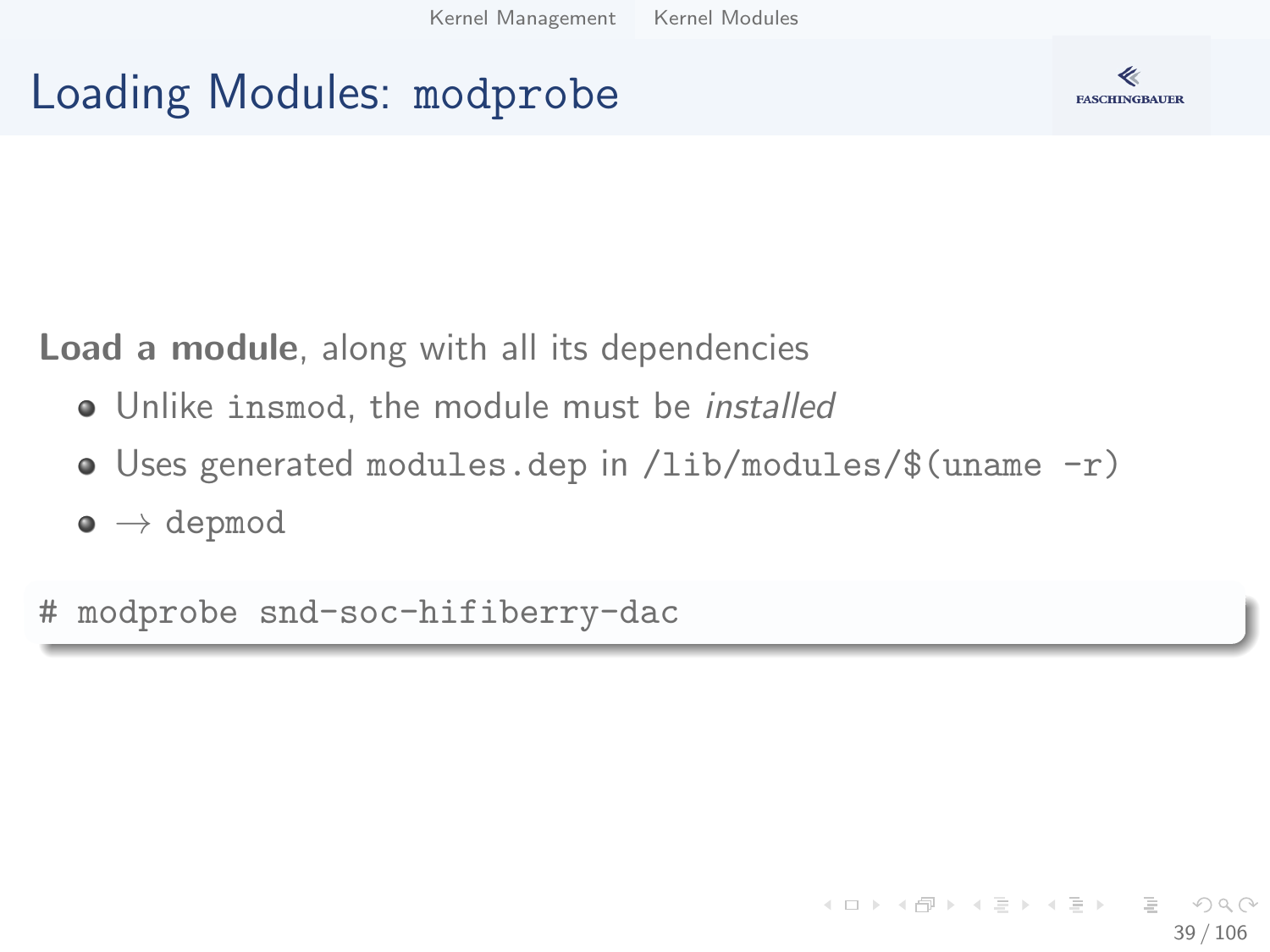## Unloading Modules: rmmod vs. modprobe



#### Multiple ways to unload code ...

- **rmmod modulename: unloads module only** 
	- Leftover dependencies (modules that are not used anymore)
- modprobe -r modulename
	- Cleans up dependency graph
	- Unloads all modules which are not used anymore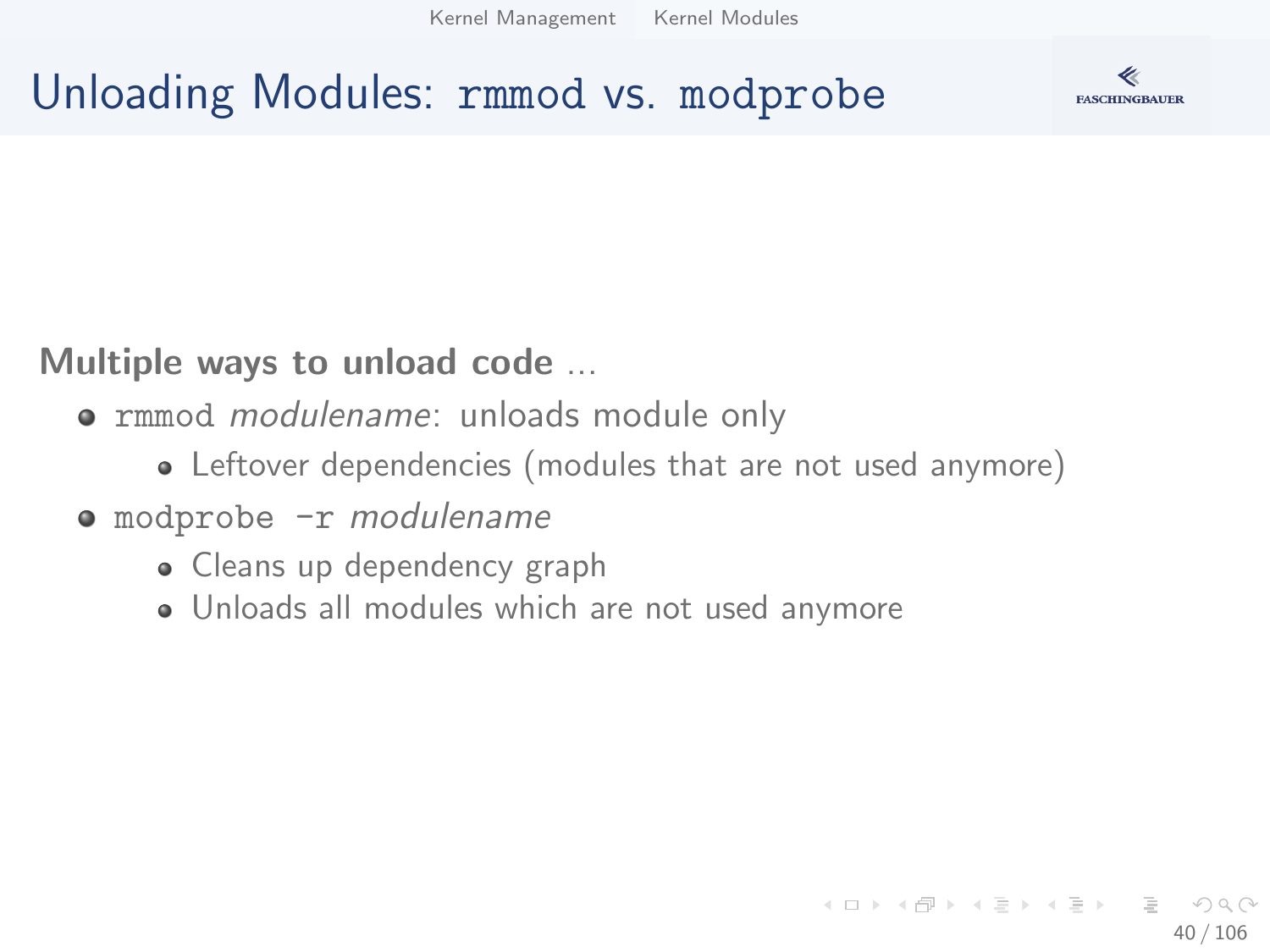## <span id="page-40-0"></span>**O[verview](#page-2-0)**



- **1**How Linux Boots
	- **o** Overview
	- **M[ounting Filesys](#page-14-0)tems**
	- chroot
- Bind and Move Mounts
- **Early Userspace**
- <sup>2</sup> [Kernel Man](#page-7-0)agement
	- Kernel Source
	- Kernel Modules
- <sup>3</sup> [Kernel Internals](#page-29-0)
	- **·** Duplicating
	- **•** [Character Device](#page-30-0)s
	- **·** [Locking](#page-34-0)
	- **·** Communication
- **·** Memory
- · Interrupts
- **4** Realtime
	- Realtime Pre[emption](#page-75-0)
	- Xenomai

イロト イ部 トイヨ トイヨト  $\equiv$   $\cap$   $\alpha$   $\sim$ 41 / 106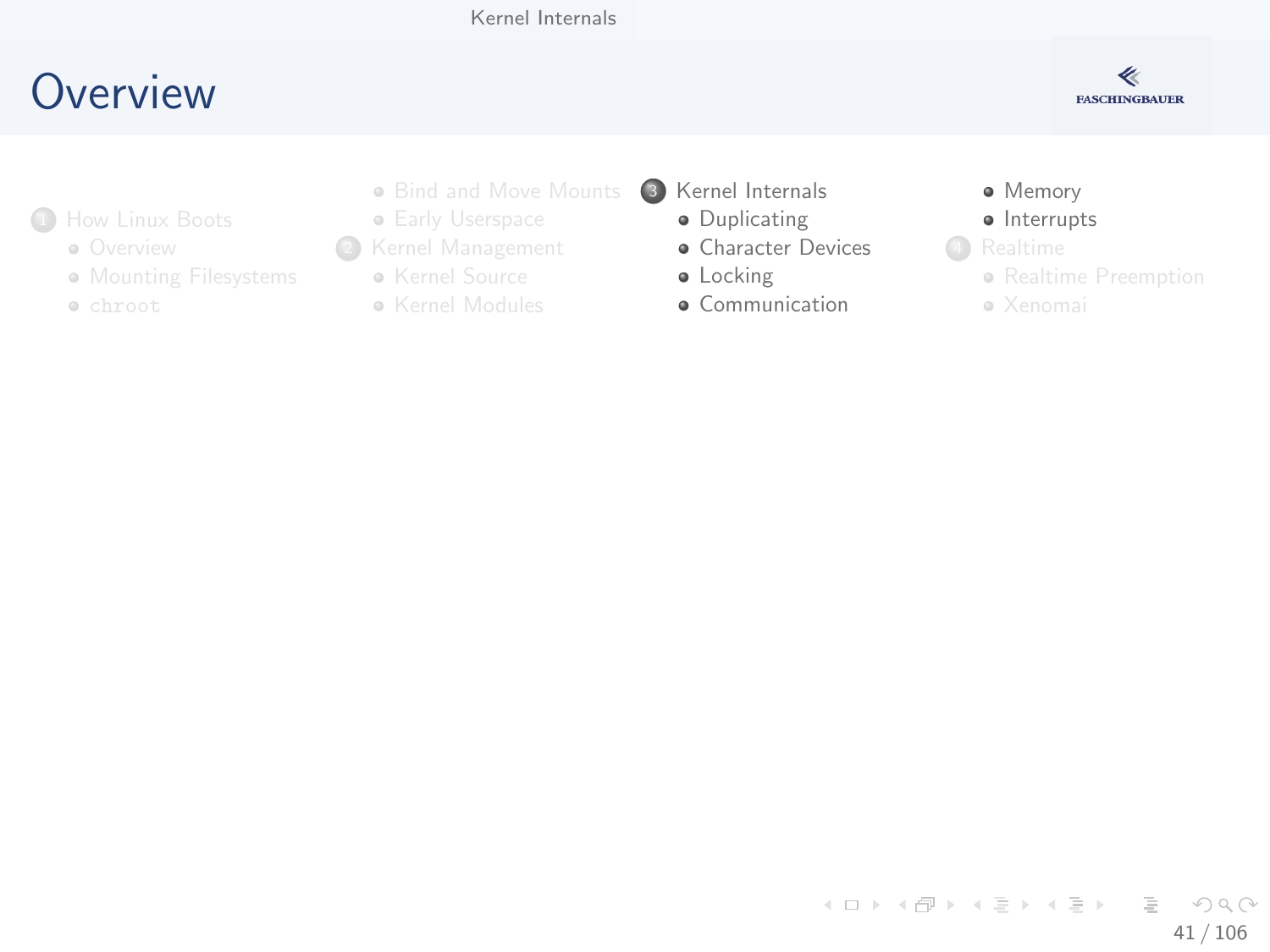# Kernel Concepts



**Kernel:** is/supplies the world where *processes* live

- Schedules processes  $\rightarrow$  fair and realtime
- Provides entry points for processes
	- System calls: open(), read(), write(), close(), and hundreds more
	- Character devices: dedicated communication with device drivers (accessible like files)
	- Sysfs: dedicated communication with device drivers (the modern way)

 $0.11$ 

- Handles device interrupts
- **•** Extremely parallel
	- Processes switch to kernel mode via system calls
	- **Kernel threads**
	- Interrupts
	- $\bullet \rightarrow$  Many locking primitives for different purposes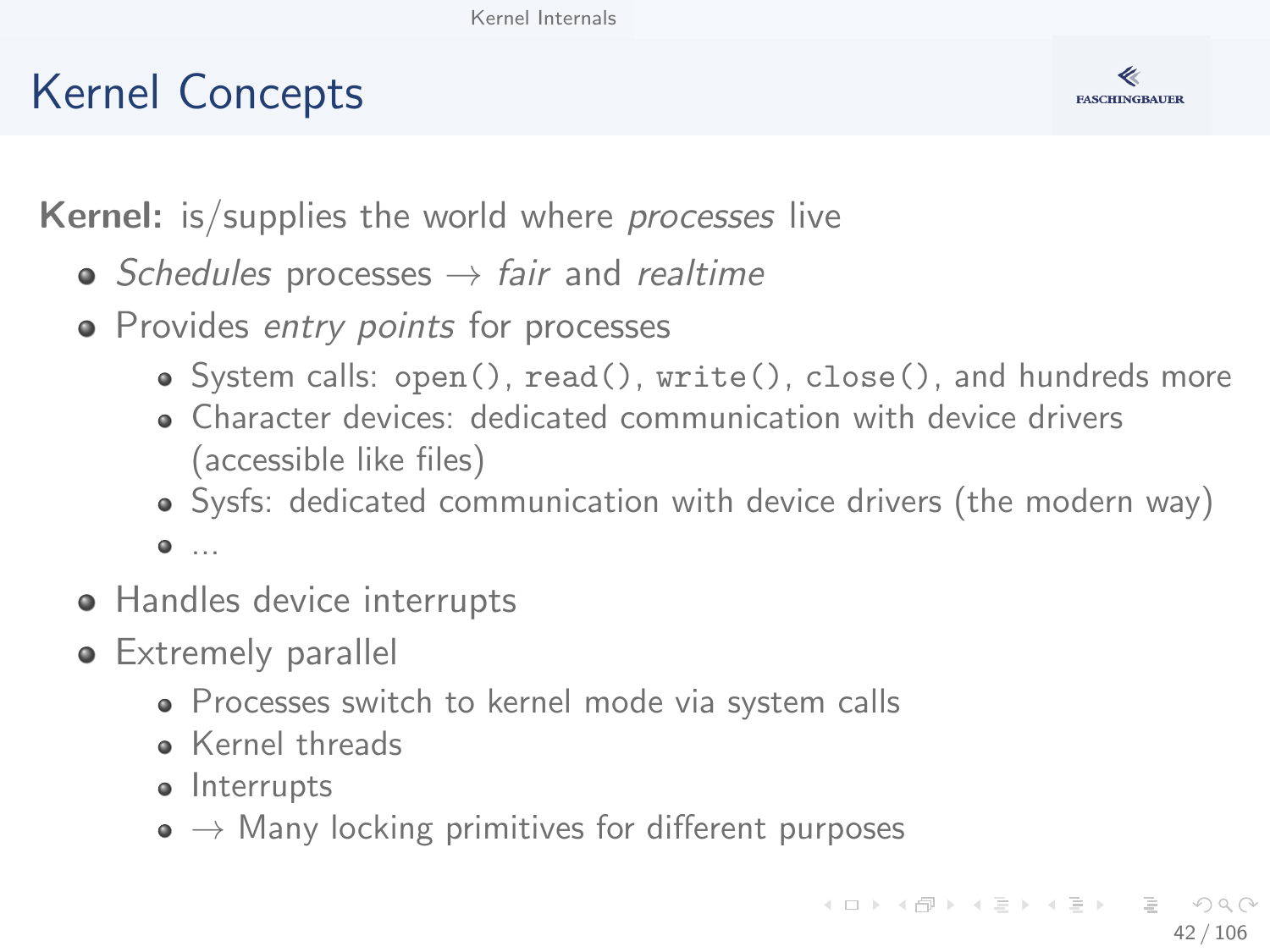# Parallel Programming: Process Context

**FASCHINGBAUER** 

**Process context**: everything that can be identified by a *process ID* 

- Processes (and threads) that execute in user mode  $\rightarrow$  process address space
- Processes (and threads) that execute in kernel mode  $\rightarrow$  kernel address space
- Kernel threads  $\rightarrow$  kernel address space

Preemption ...

- Process context is subject to *scheduling*
- Fair scheduling: *preemption* at end of time slice
- Realtime: *preemption* when higher priority process/thread is runnable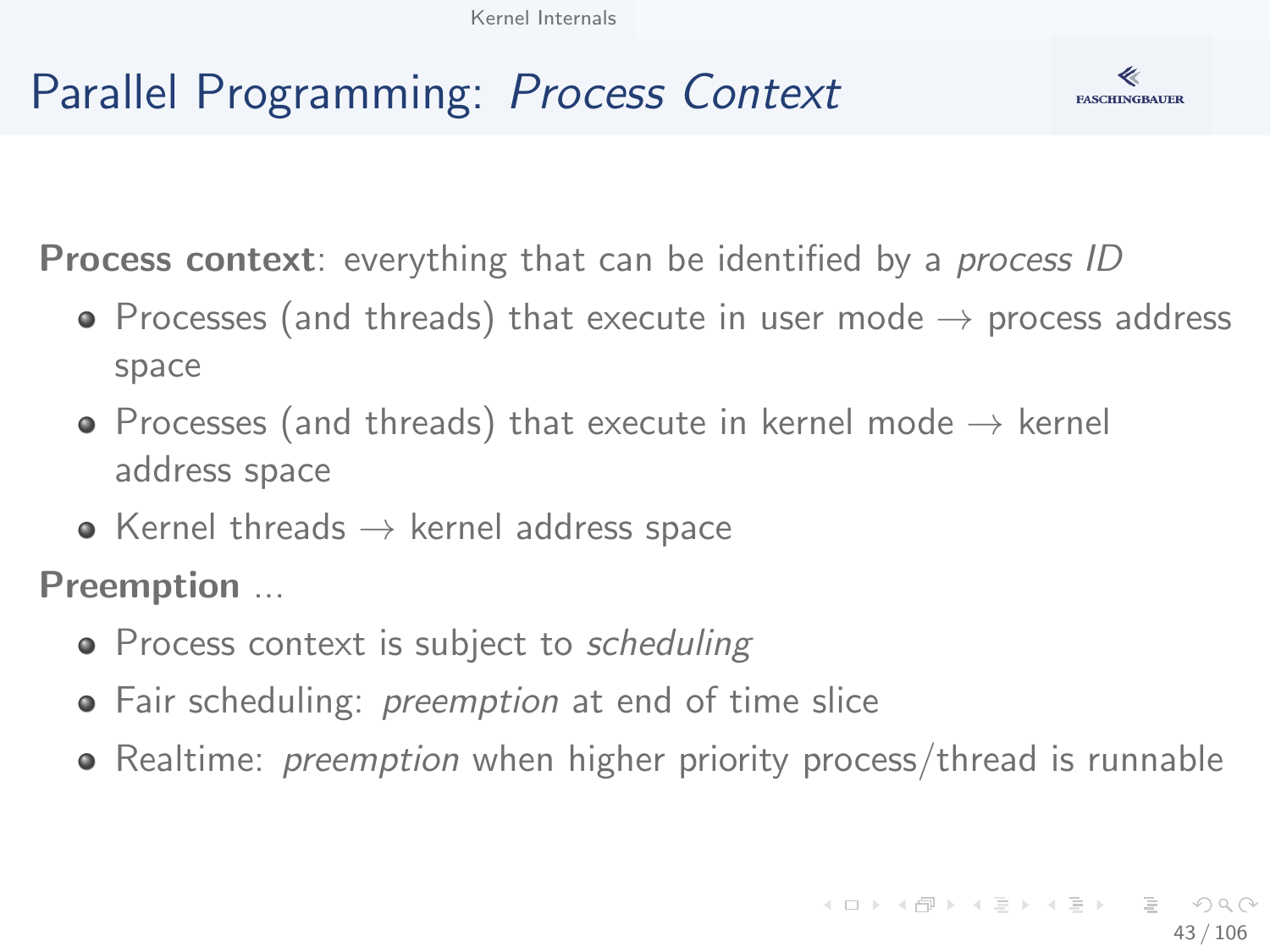# Parallel Programming: Race Conditions



#### When do race conditions occur?

- Two processes/threads share the same address space
- Manipulate the same data structure

#### In kernel address space?

- Userspace processes executing a system call ("switch to kernel mode")
- **A** Kernel threads

#### Protection through locking

- Mutexes: locker has to wait until unlocked
- **•** Spinlocks: locker *loops* until unlocked
	- **Atomic context**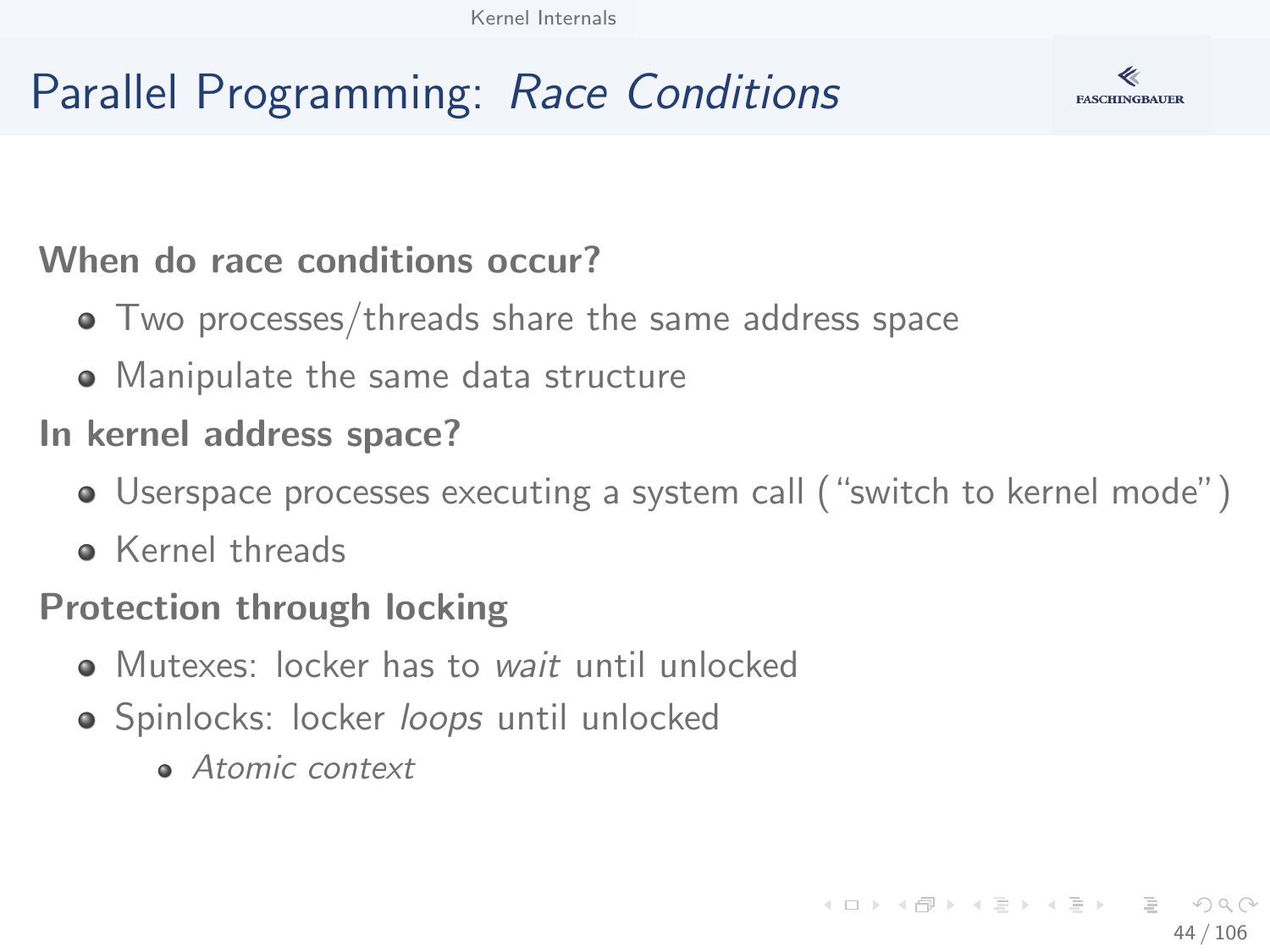# Parallel Programming: Atomic Context



#### Atomic context is where code must not sleep!

- Interrupt service routine
	- Interrupts disabled
	- No preemption, no scheduling, no nothing
	- $\bullet \rightarrow$  primary source of latency
- $\bullet$  "Bottom half" code that runs in interrupt context (not subject to scheduling), but interrupts are already enabled
	- Deferred work  $\rightarrow$  "tasklet", "soft-IRQ"
	- Best avoided because not easily controllable, realtime-wise
- All code that holds a *spinlock*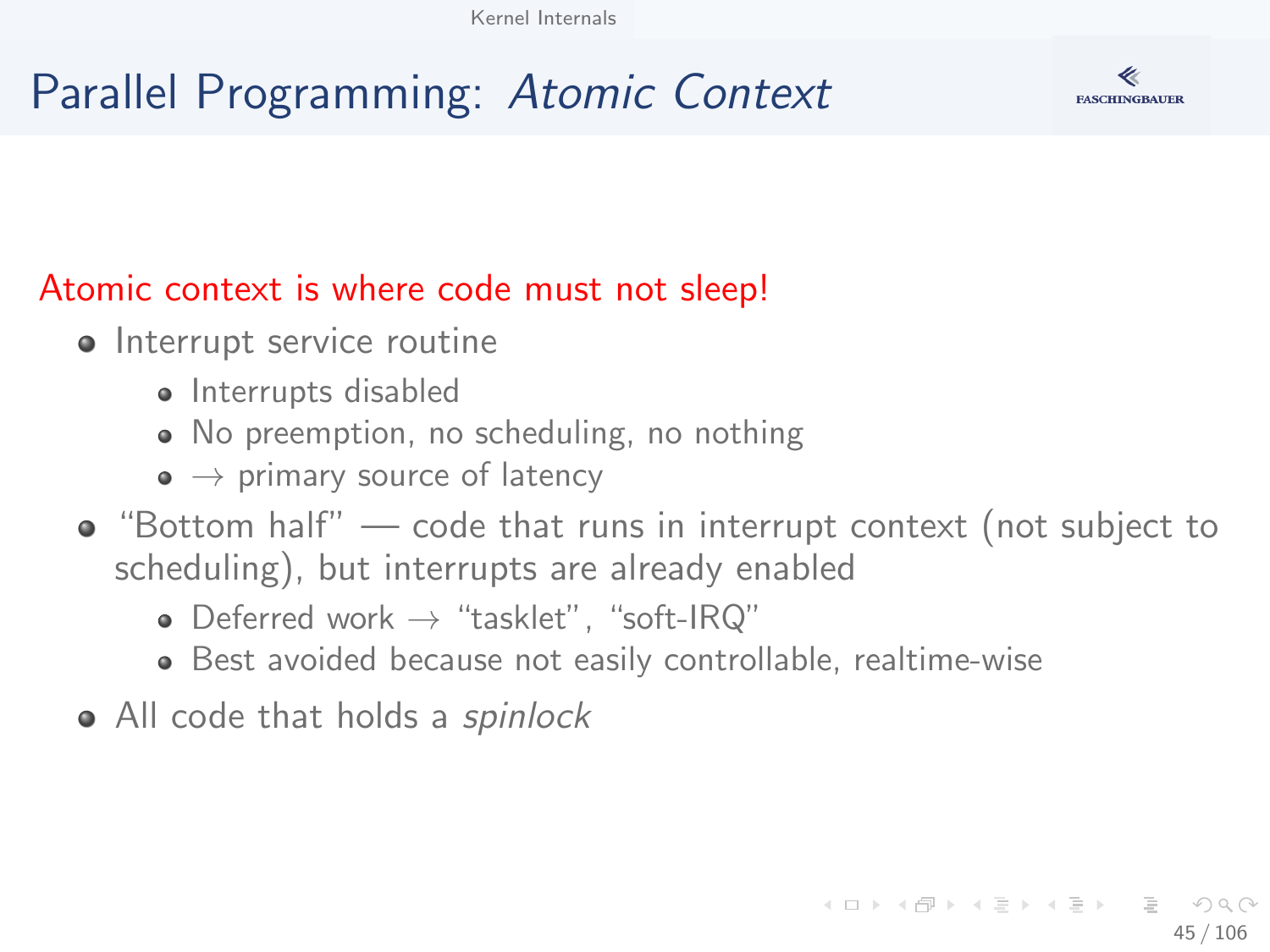# Parallel Programming: Atomic vs. Process Contex Asseminations

#### Atomic context must not sleep

- Preemption disabled  $\rightarrow$  prioritization impossible
- High latency if atomic code runs for too long
- **•** Severe restrictions
	- Paging
	- Locking is difficult
	- $\bullet$  ...

Process context ...

- Subject to scheduling  $\rightarrow$  easily prioritized (be it realtime or not)
- **•** Easy locking

Conclusion

- **Atomic context best avoided**
- at least when absolute control is desired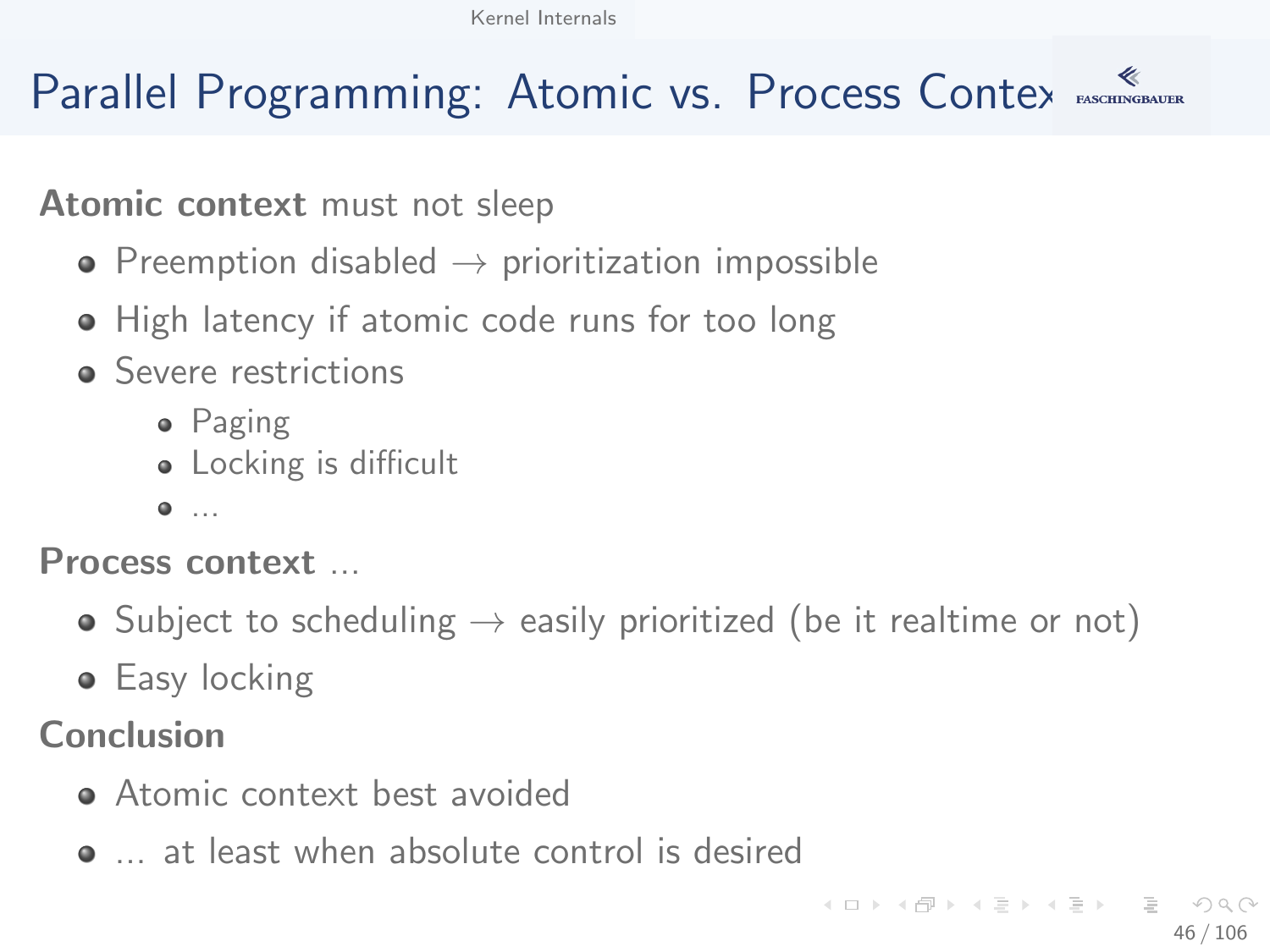# <span id="page-46-0"></span>**O[verview](#page-2-0)**



- <sup>1</sup>How Linux Boots
	- **o** Overview
	- **M[ounting Filesys](#page-14-0)tems**
	- chroot
- Bind and Move Mounts
- **Early Userspace**
- <sup>2</sup> [Kernel Man](#page-7-0)agement
	- Kernel Source
	- Kernel Modules
- <sup>3</sup> [Kernel Internals](#page-29-0)
	- **·** Duplicating
	- **[Character Device](#page-30-0)s**
	- **·** [Locking](#page-34-0)
	- Communication
- Memory
- Interrupts
- 4 Realtime
	- Realtime Pre[emption](#page-75-0)
	- Xenomai

イロト イ部 トイヨ トイヨト  $\equiv$  $OQ$ 47 / 106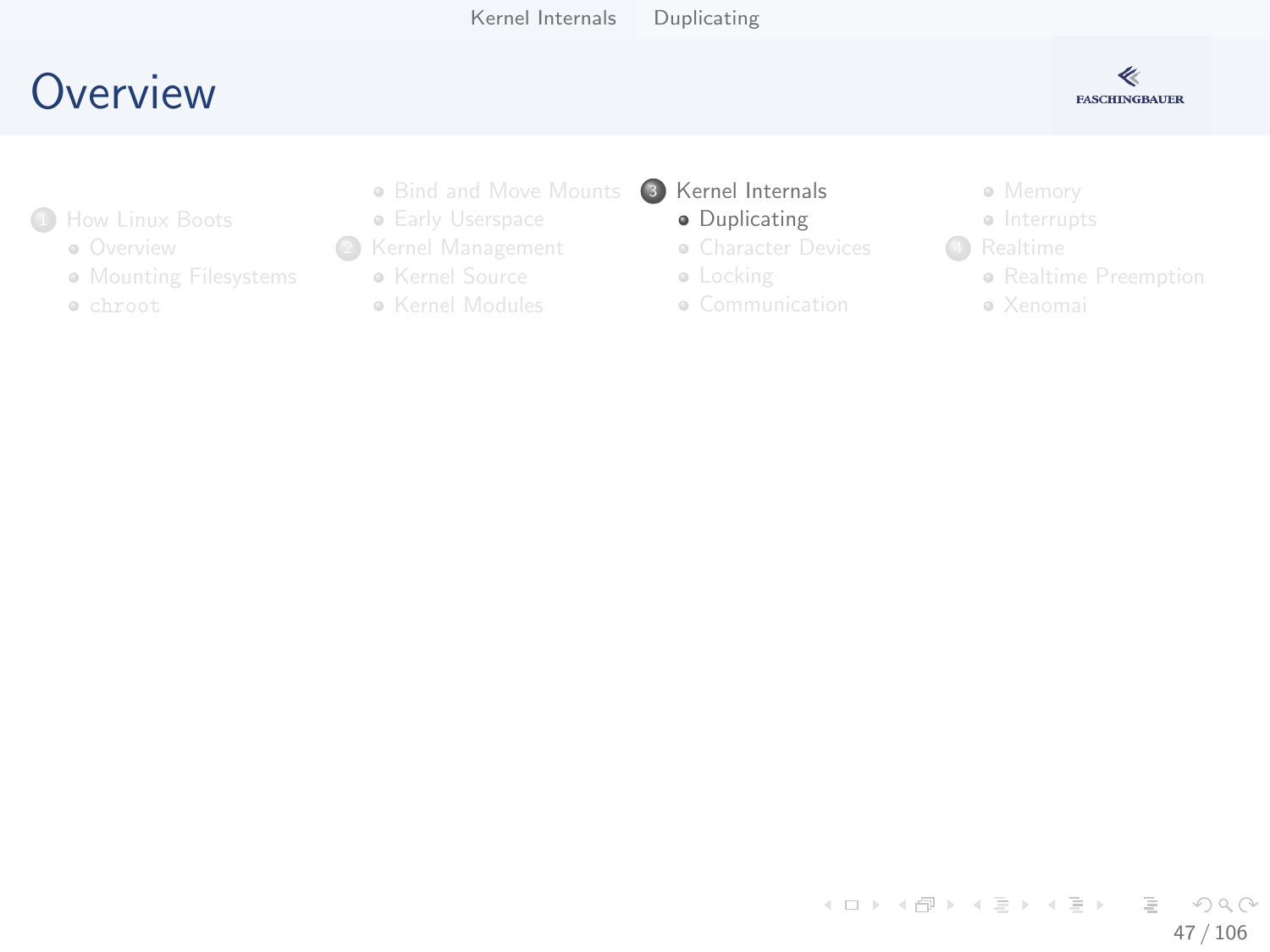# File Descriptors, Open File, I-Node



File descriptor is a "handle" to a more complex structure File ("Open File")

- **o** Offset
- Flags

#### I-Node

- Type
- **•** Block list
- $\bullet$  ...

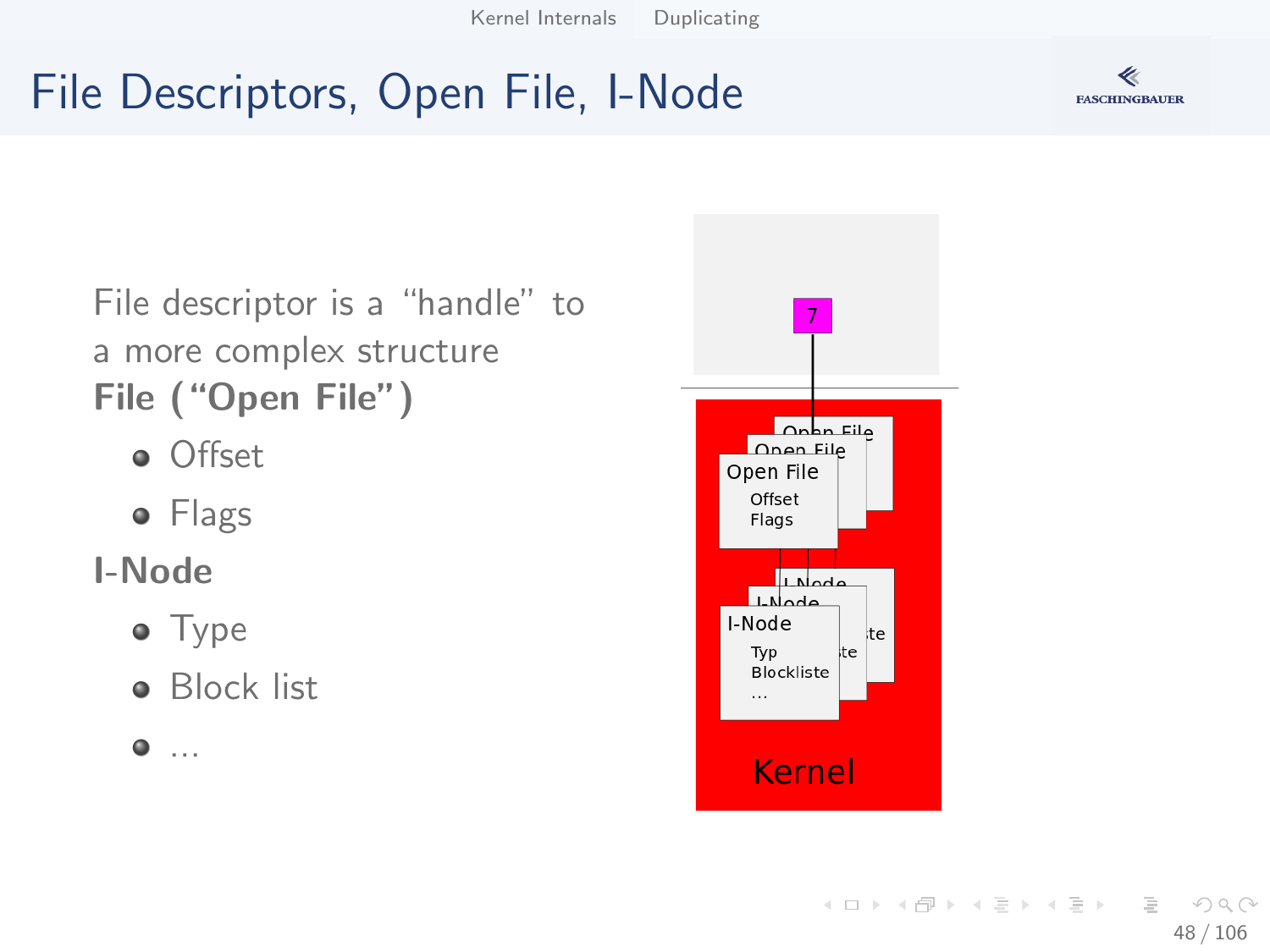## File Descriptors and Inheritance

- A call to fork() inherits file descriptors
- $\bullet \rightarrow$  reference counted copy of the same "Open File".
- $\bullet \rightarrow$  Processes share flags and offset!
- File closed (open file freed) only when last copy is closed



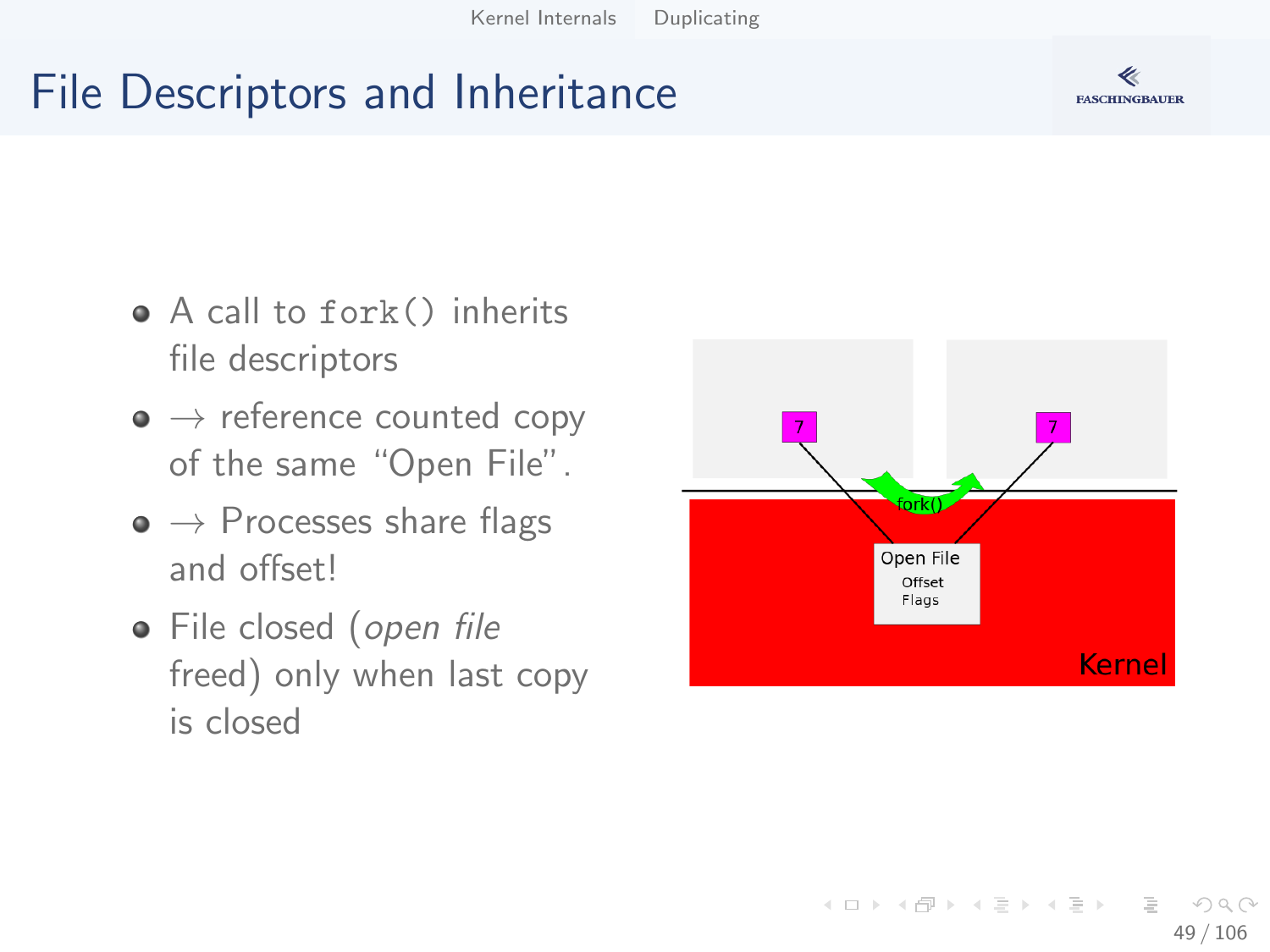# Duplicating File Descriptors



man 2 dup

int dup(int oldfd);

• Return: new file descriptor

man 2 dup2

int dup2(int oldfd, int newfd);

• newfd already open/occupied  $\rightarrow$ implicit close()

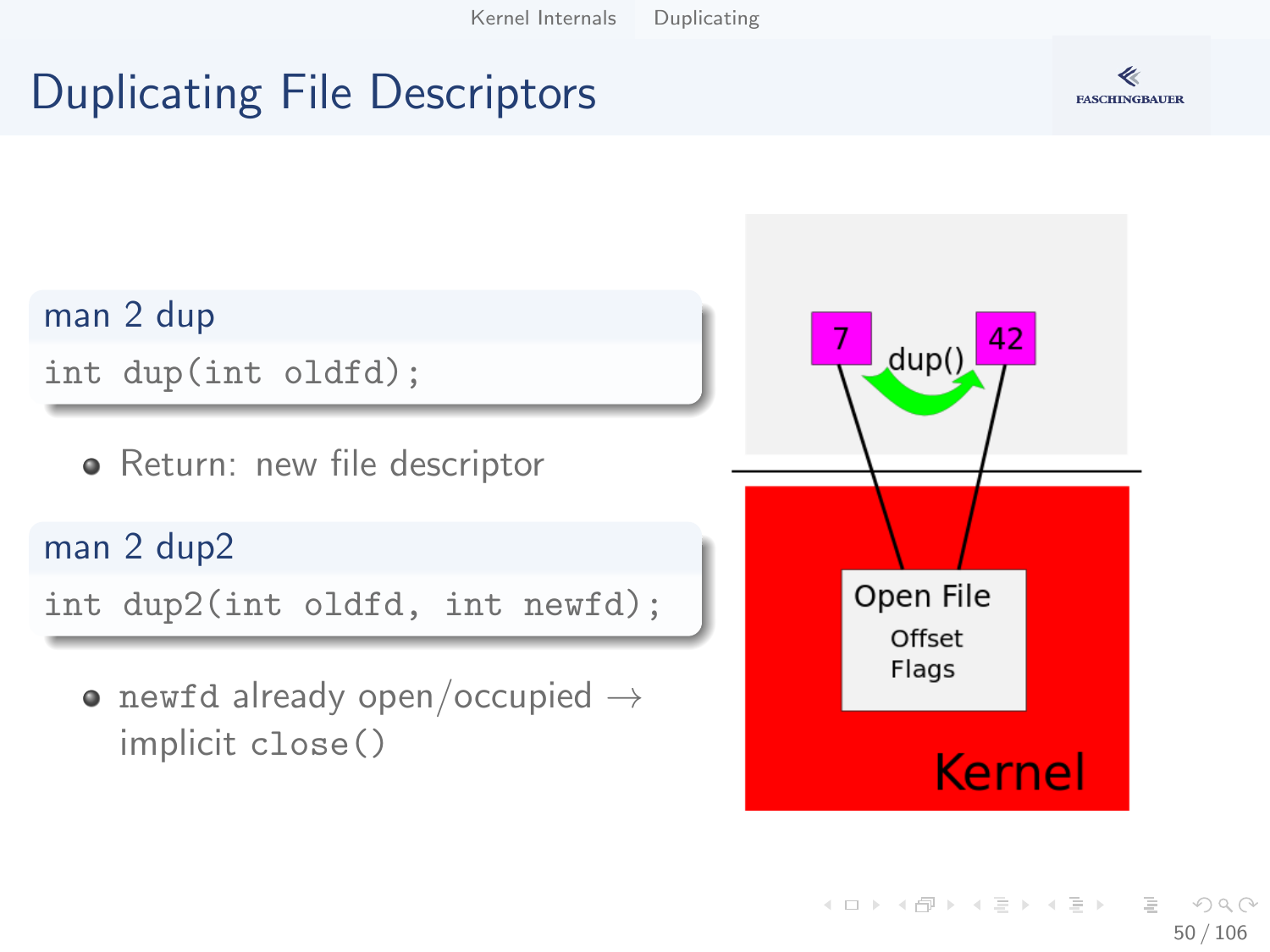# Example: Shell Stdout-Redirection (1)



#### Stdout-Redirection

\$ /bin/echo Hello > /dev/null

- Redirection is a shell responsibility (/bin/bash)
- echo writes "Hello" to standard output.
- ... and does not want/have to care where it actually goes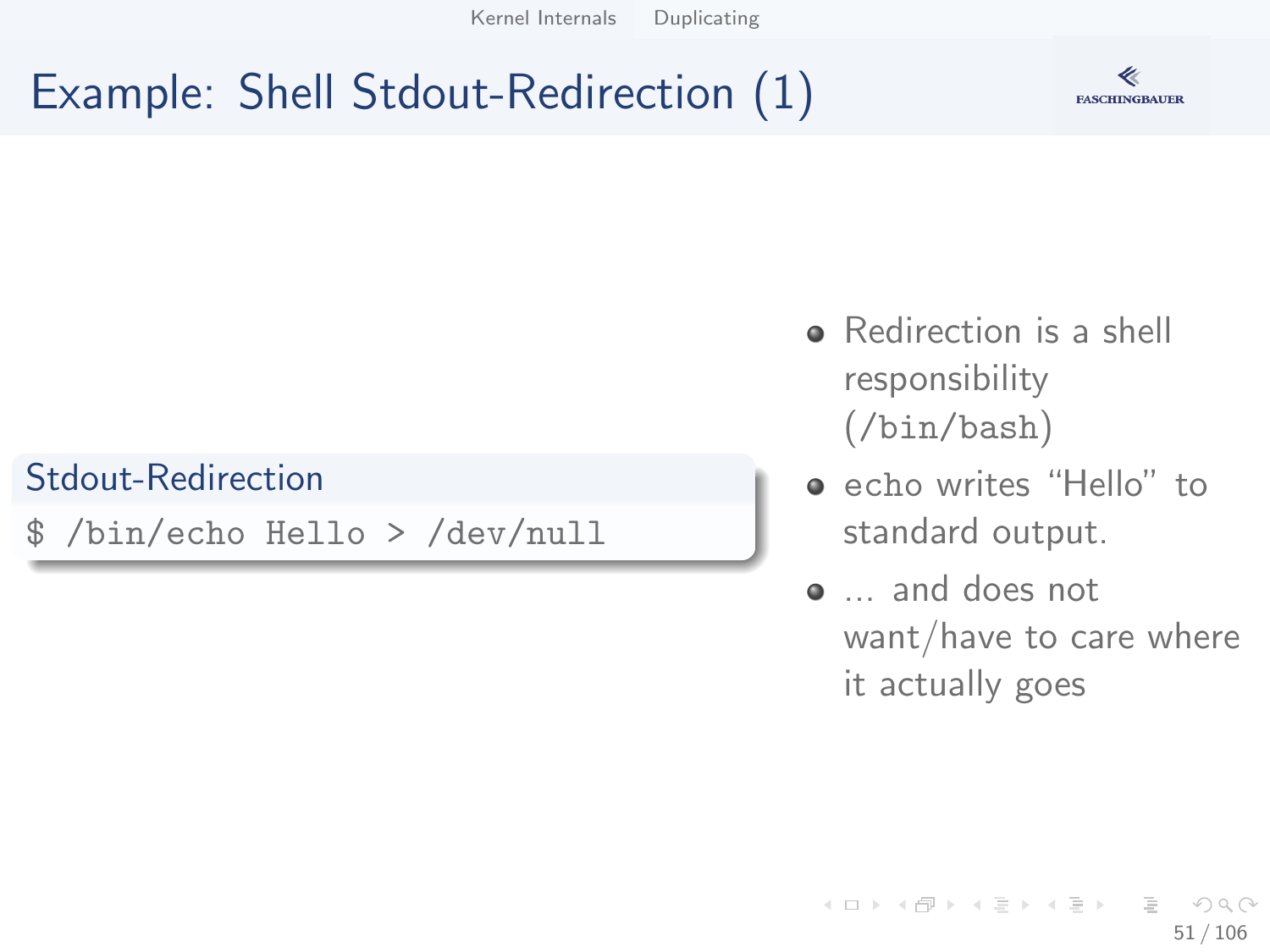# Example: Shell Stdout-Redirection (2)



#### Stdout-Redirection

```
$ strace -f bash -c '/bin/echo Hallo > /dev/null'
[3722] open("/dev/null", 0 WRONLY|0_...) = 3
[3722] dup2(3, 1) = 1[3722] close(3) = 0[3722] execve("/bin/echo", ...) = 0
```
(fork(), exec(), wait() omitted for clarity.)

K ロ ) - K (ラ ) - K (ミ ) - K (ミ ) - ( ) () 52 / 106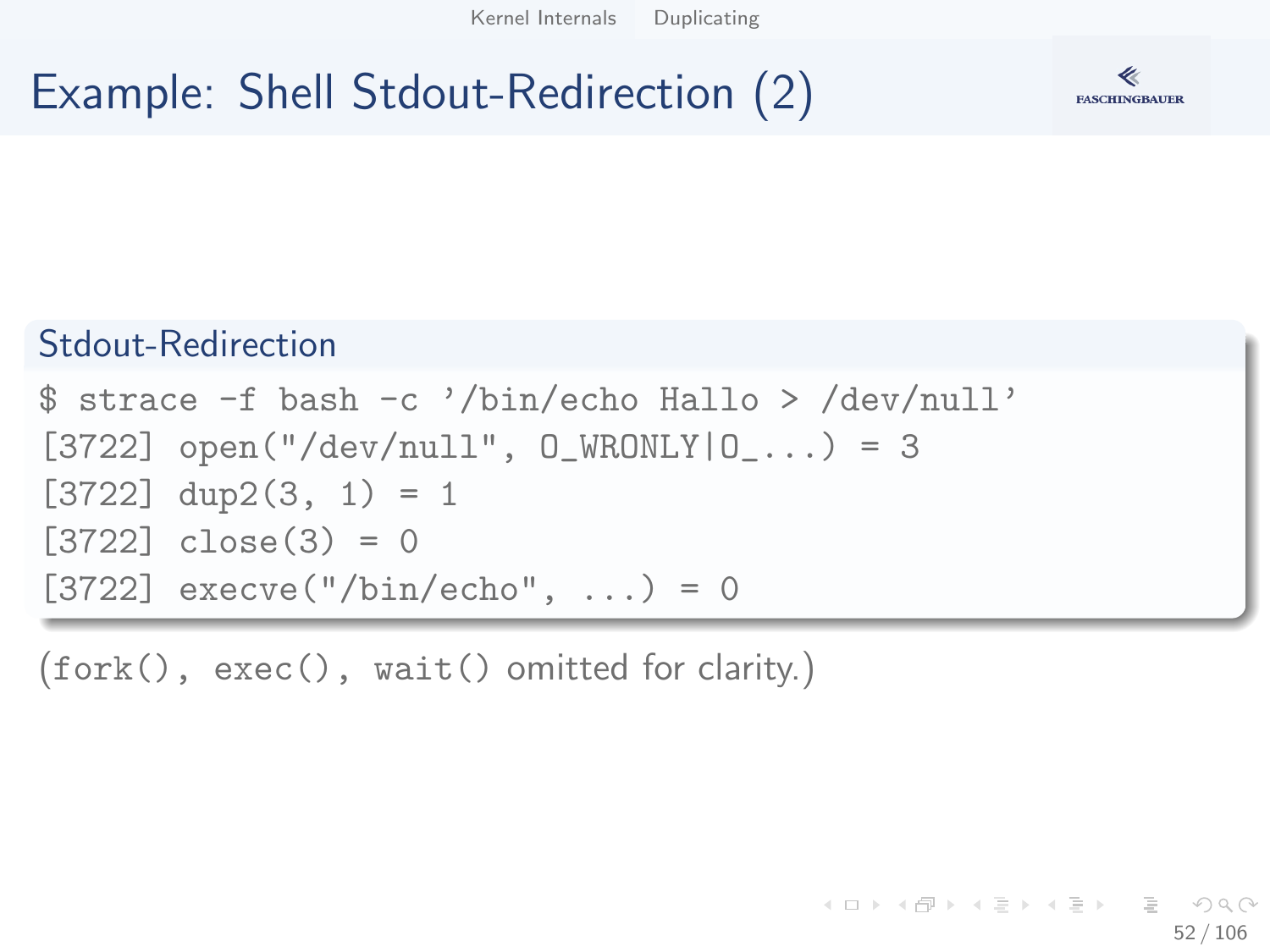## Example: Shell Stdout-Redirection (2)

 $0\sqrt{2}$ 



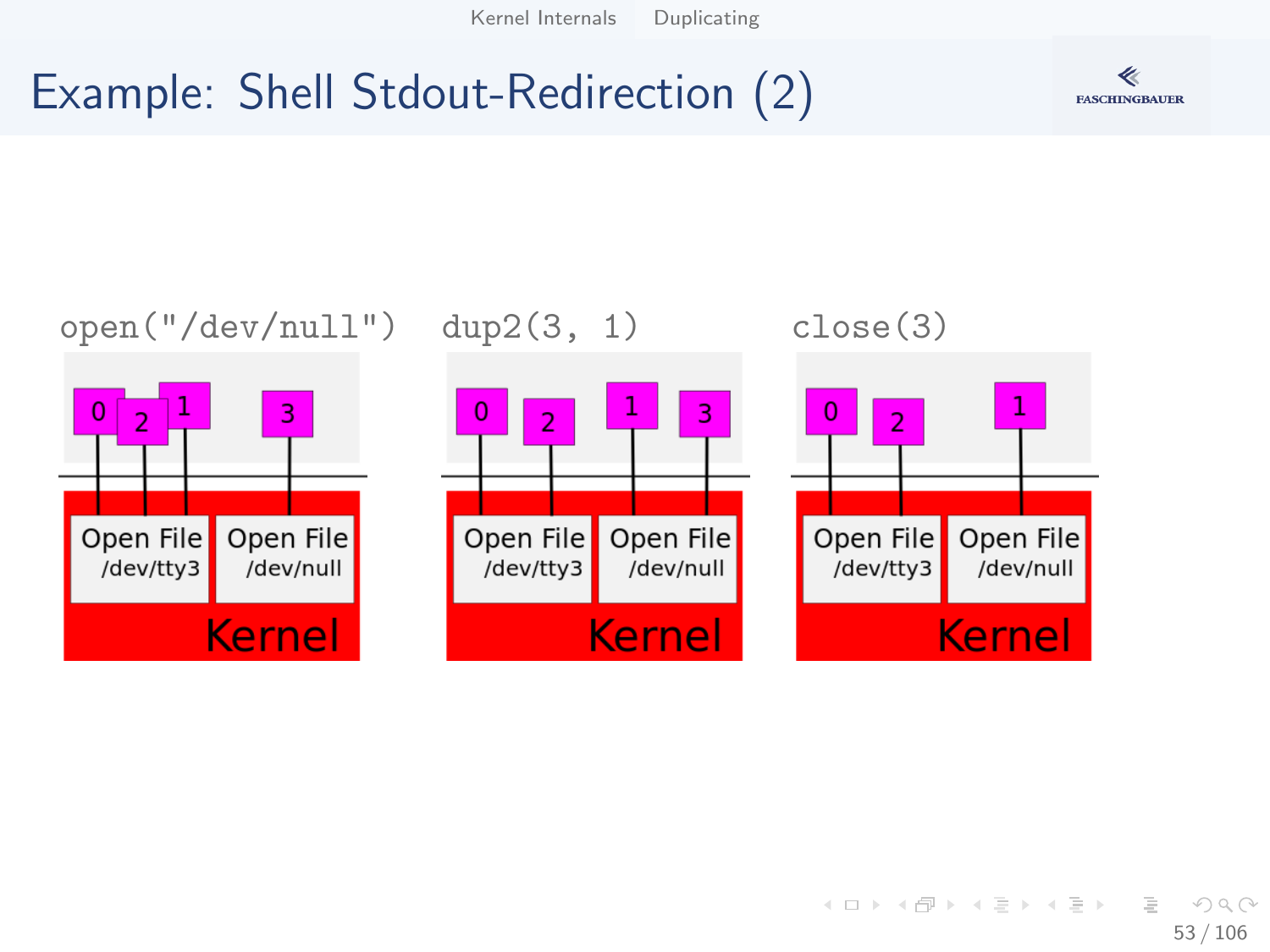## <span id="page-53-0"></span>**O[verview](#page-2-0)**



- <sup>1</sup>How Linux Boots
	- **o** Overview
	- **M[ounting Filesys](#page-14-0)tems**
	- chroot
- Bind and Move Mounts
- **Early Userspace**
- <sup>2</sup> [Kernel Man](#page-7-0)agement
	- Kernel Source
	- Kernel Modules
- <sup>3</sup> [Kernel Internals](#page-29-0)
	- **·** Duplicating
	- **•** [Character Device](#page-30-0)s
	- **·** [Locking](#page-34-0)
	- Communication
- Memory
- Interrupts
- **4** Realtime
	- Realtime Pre[emption](#page-75-0)
	- Xenomai

イロト イ部 トイヨ トイヨト  $\equiv$   $\cap$  a  $\sim$ 54 / 106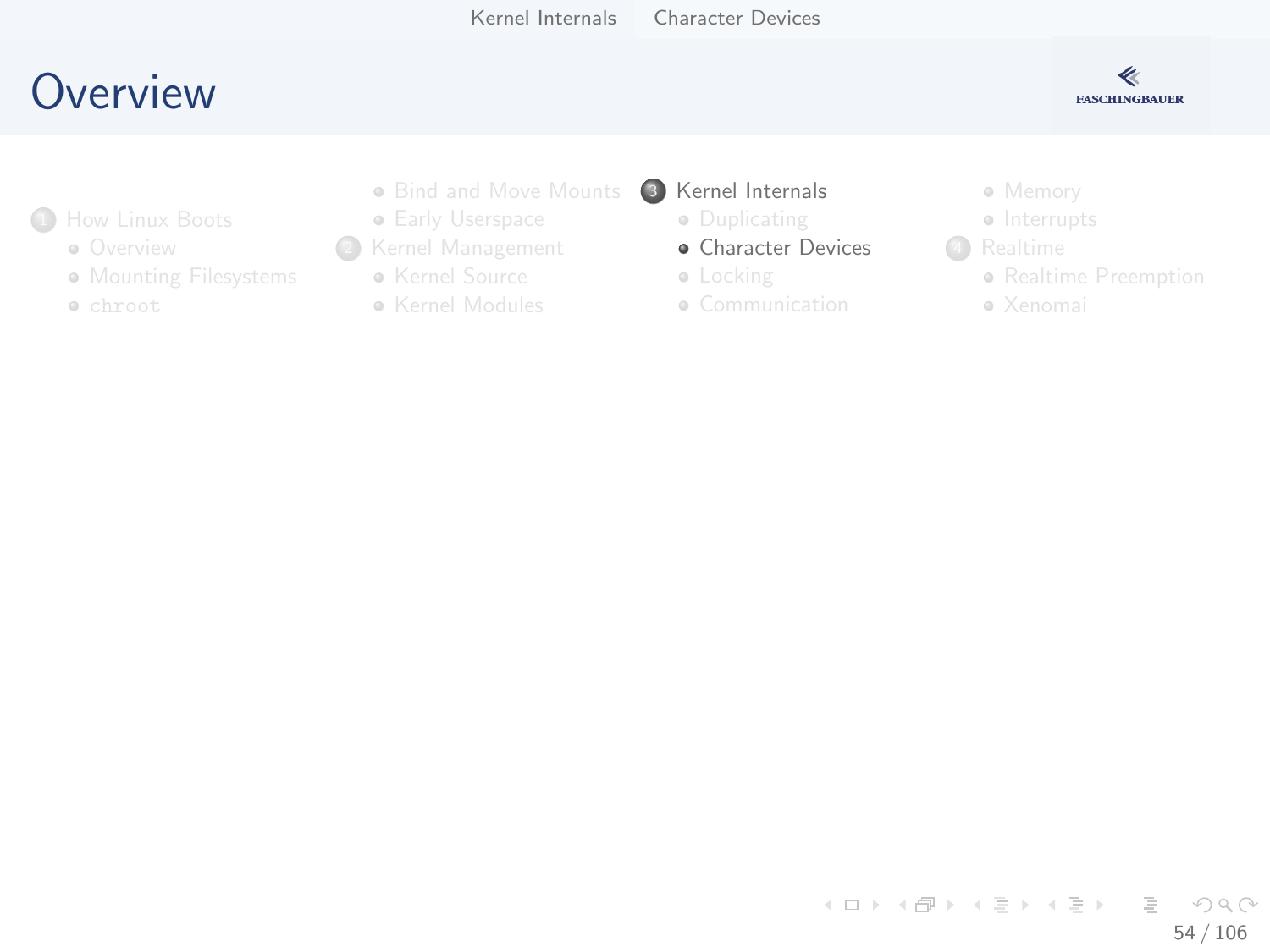## Character Devices



**"Everything is a file"**  $\rightarrow$  so are driver interfaces

- Path name so userspace can find driver interface
- Commonly stored in /dev (but not necessarily so)
- Major number: driver identification
- Minor number: functionality inside driver

| crw-r----- 1 root kmem 1, 1 Nov 13 14:23 /dev/mem   |  |  |  |  |                                                       |
|-----------------------------------------------------|--|--|--|--|-------------------------------------------------------|
| crw-rw-rw- 1 root root 1, 3 Nov 13 14:23 /dev/null  |  |  |  |  |                                                       |
| $crw-r---1$ root kmem 1, 4 Nov 13 14:23 /dev/port   |  |  |  |  |                                                       |
|                                                     |  |  |  |  | crw-rw-rw- 1 root root 1, 8 Nov 13 14:23 /dev/random  |
|                                                     |  |  |  |  | crw-rw-rw- 1 root root 1, 9 Nov 13 14:23 /dev/urandom |
| $crw-rw-rw-1$ root root 1, 5 Nov 13 14:23 /dev/zero |  |  |  |  |                                                       |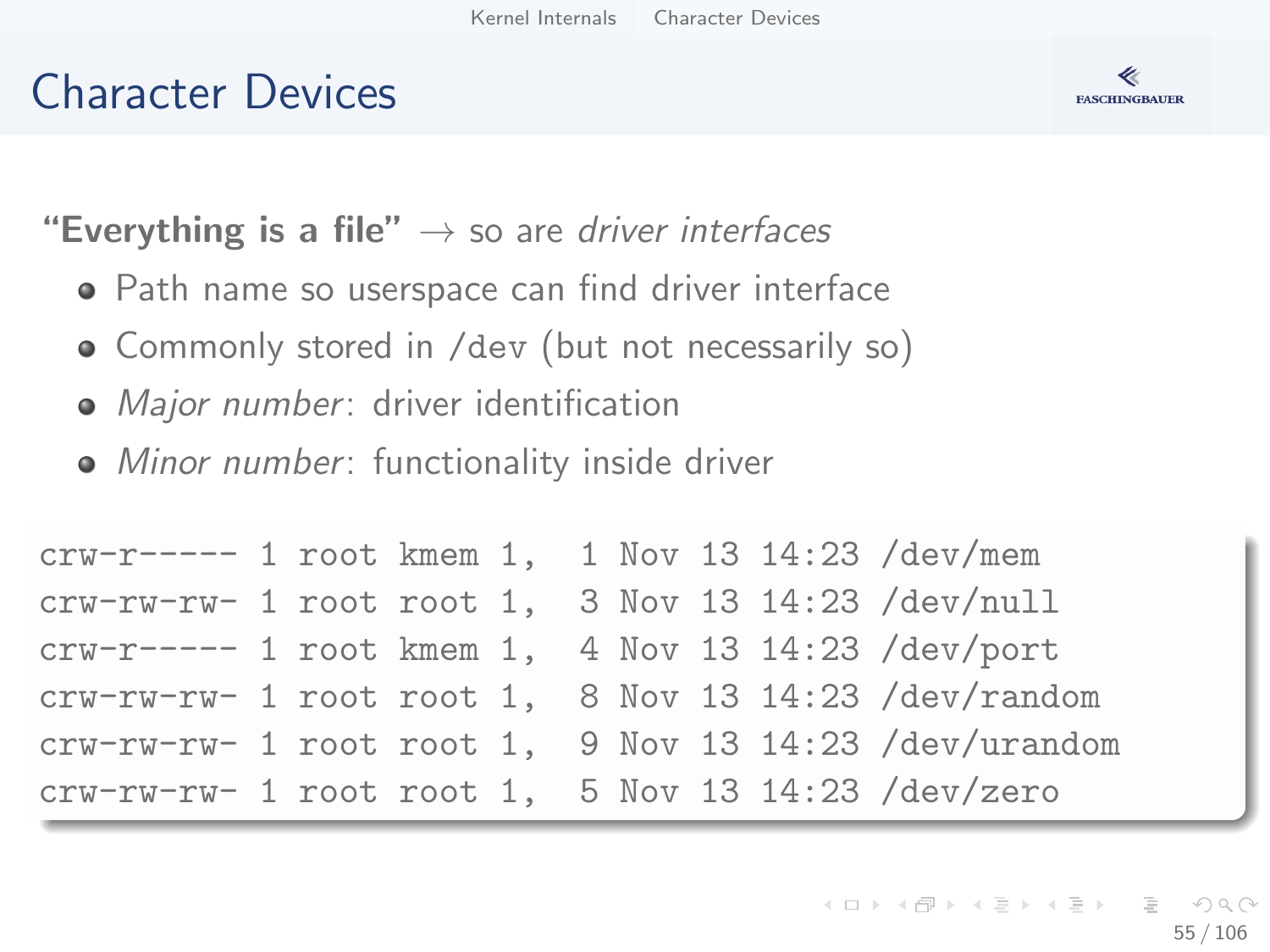### Character Devices: Creation



Good old Unix way ...

```
# mknod ~/random c 1 8
# cat ~/random
... entropy ...
```
Problems:

- Populating /dev by hand is cumbersome
- One node for every piece of hardware that might possibly exist
	- Distributions used to ship with a huge tarball of /dev entries
- Running out of major numbers
- Historically, every driver had its own unique major number
- Major number conflicts  $\rightarrow$  central registry, like PCI vendor numbers?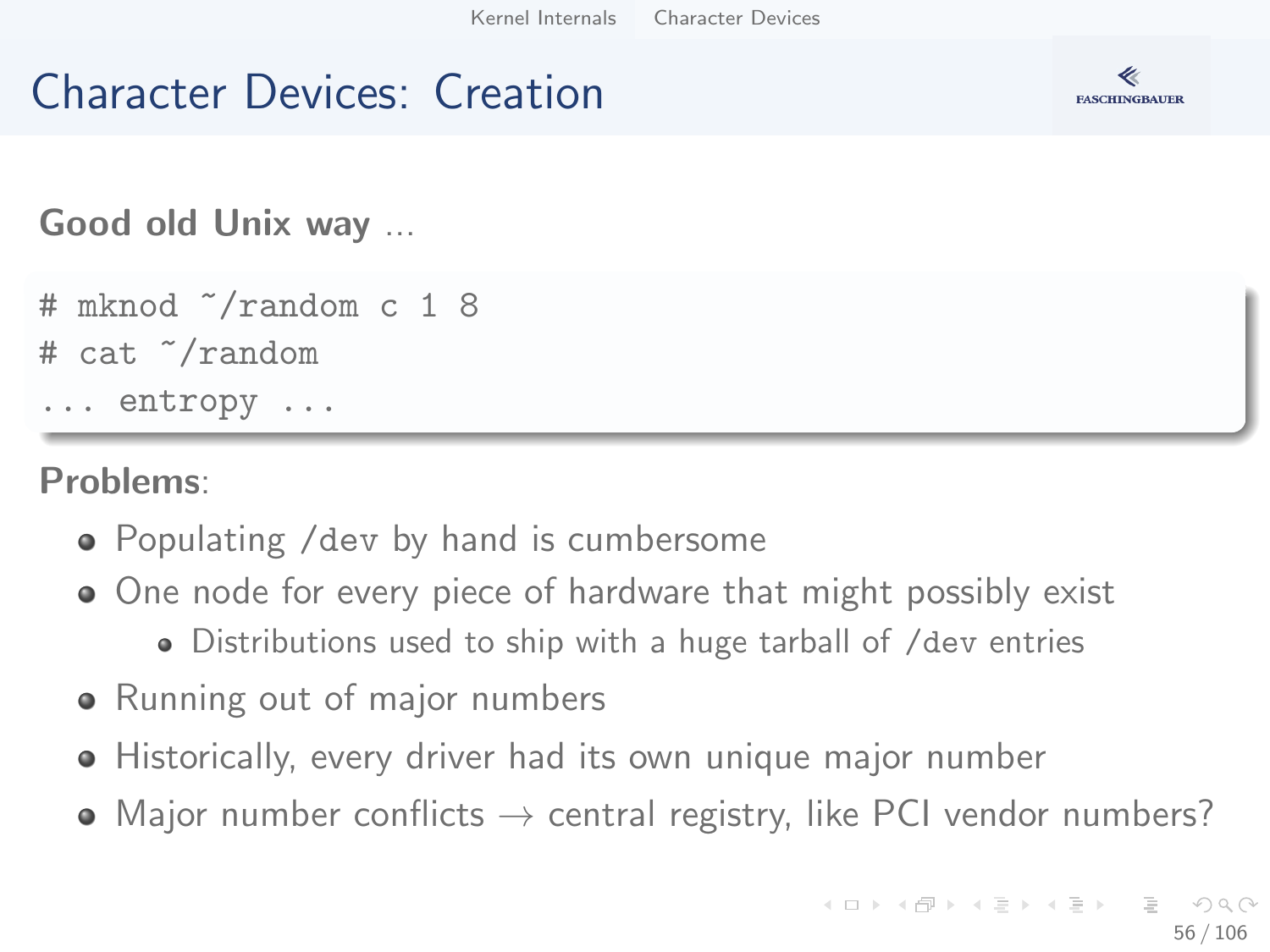### Character Devices: Creation



#### Linux way: devtmpfs

- **•** File system that contains device nodes
- Automatically populated by the kernel
- ... with a little driver support

```
$ mount
...
devtmpfs on /dev type devtmpfs (rw,relatime,...)
...
```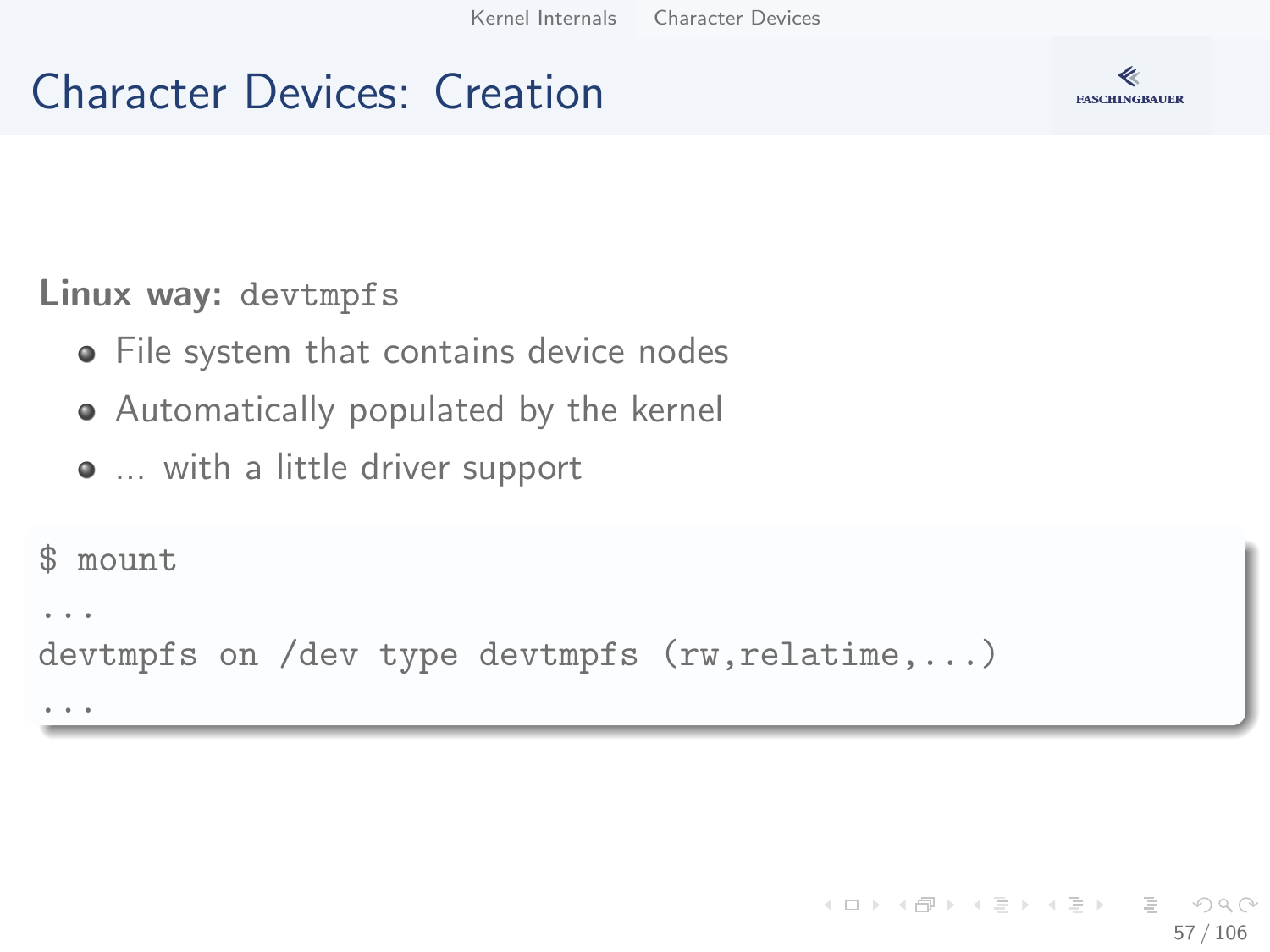# Interface Definition



#### Character devices are interfaces

- Driver writer supplies methods (read, write, ...)
- Semantics are up to the implementor
- Good Unix citizenship encouraged (but not enforced)

```
#include <linux/fs.h>
```

```
struct file_operations my_ops = {
    .owner = THIS_MODULE,
    .open = my_open,
    .read = my_read,
    . write = my\_write,
    .unlocked_ioctl = my_ioctl
};
```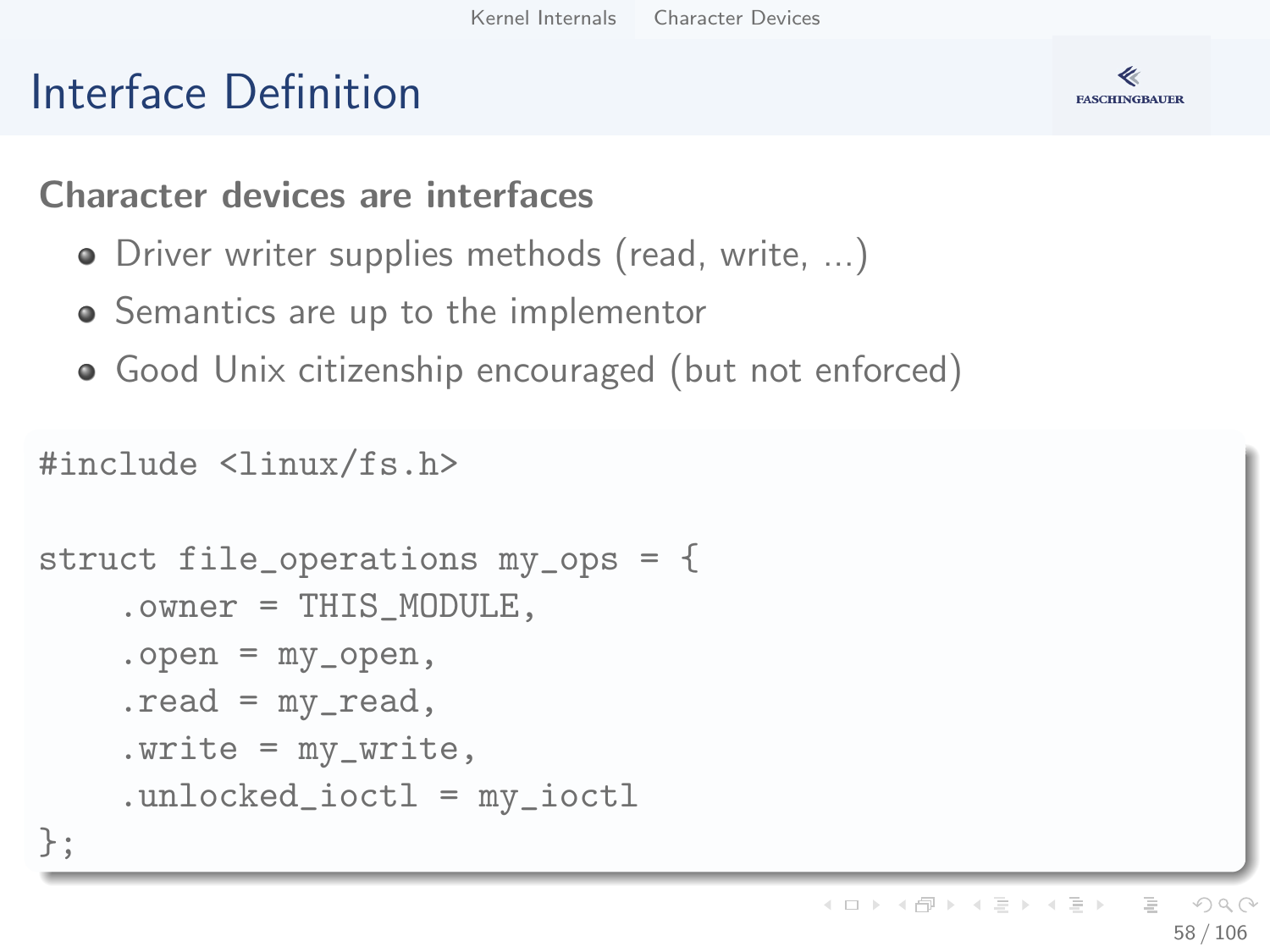## Available Methods



More methods "overloadable" ...

- All methods receive struct file as "this" parameter
- $\bullet$  open: implements man  $-s$  2 open inode already loaded, struct file allocated  $\rightarrow$  "constructor"
- read: implements man -s 2 read
- write: implements man -s 2 write
- unlocked\_ioctl: implements man -s 2 ioctl
- **o** flush: reference count decremented
- $\bullet$  release: reference count reached zero  $\rightarrow$  struct file freed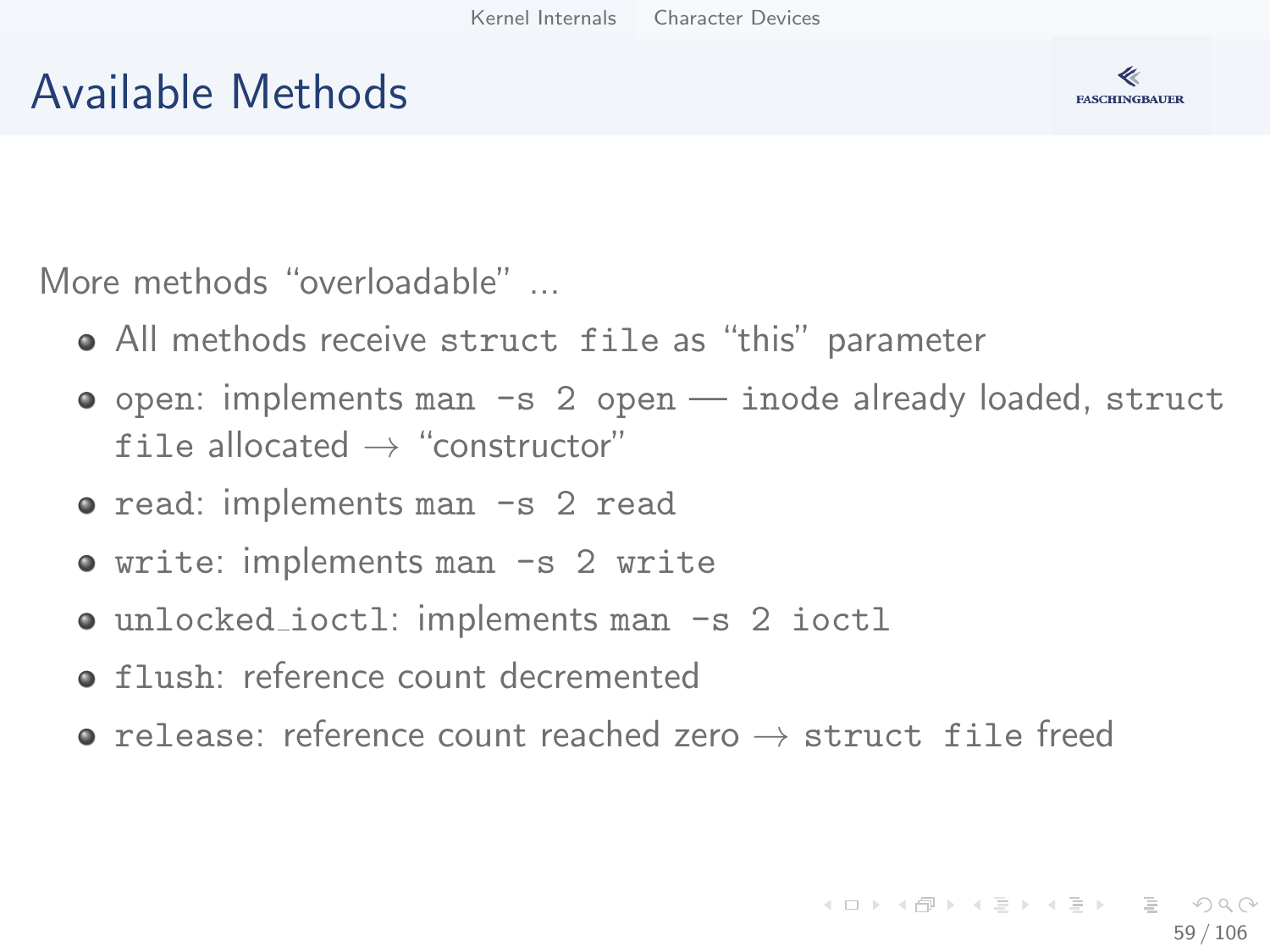## open(): Userspace



#### man -s 2 open

int open(const char \*pathname, int flags);

int open(const char \*pathname, int flags, mode\_t mode);

- Opens and/or creates a file
- Many flags/parameters
- **P**ermissions
- **O** Driver not concerned with all that
- $\bullet \rightarrow$  Virtual File System layer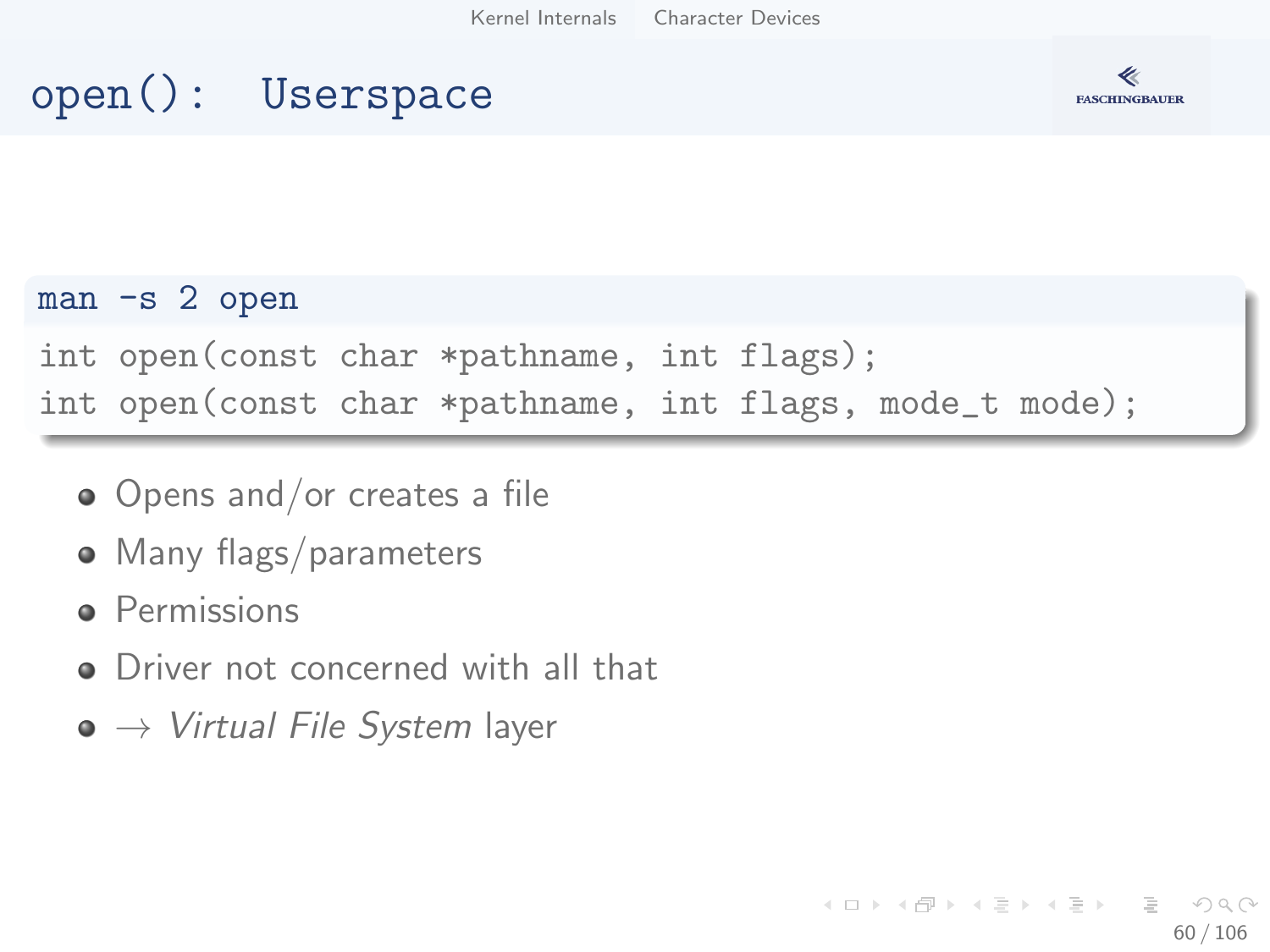## open(): Kernelspace



- All complicated stuff done by VFS layer
- Hook for driver to associate driver data with struct file
- **·** Looks weird
- Is simple
- $\bullet \rightarrow$  Later by example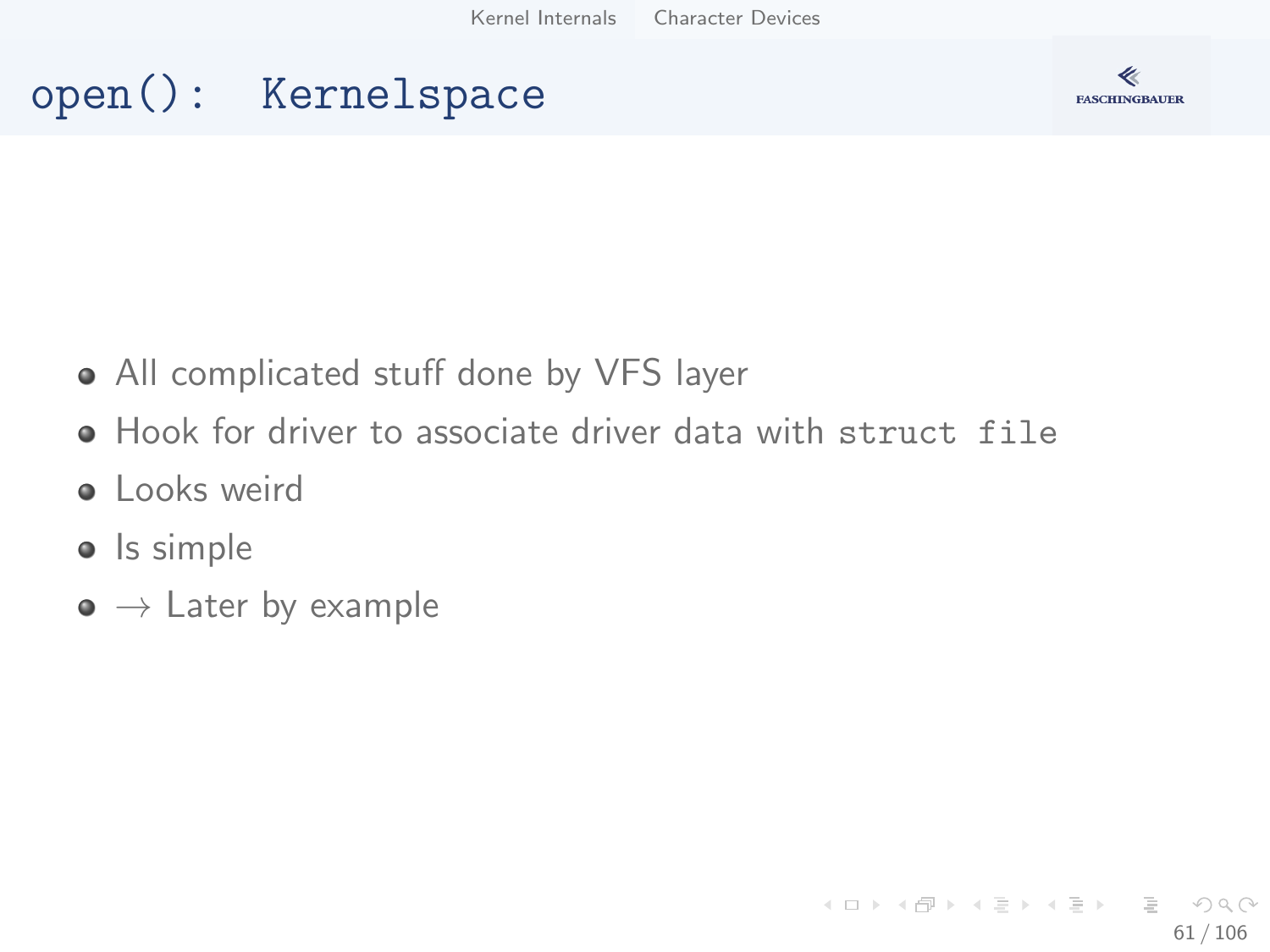### ioctl(): Userspace



Swiss army knife ...

- **.** Used to communicate with drivers
- All that doesn't fit in read(), write()

 $man -s$  2 ioctl

```
#include <sys/ioctl.h>
```
int ioctl(int fd, unsigned long request, ...);

- **o** fd: handle to open device node
- **•** request: device specific request code
- ...: (if any) a single parameter
	- Usually a pointer
	- Can be integer, but should be of pointer size
	- Type depends on value of request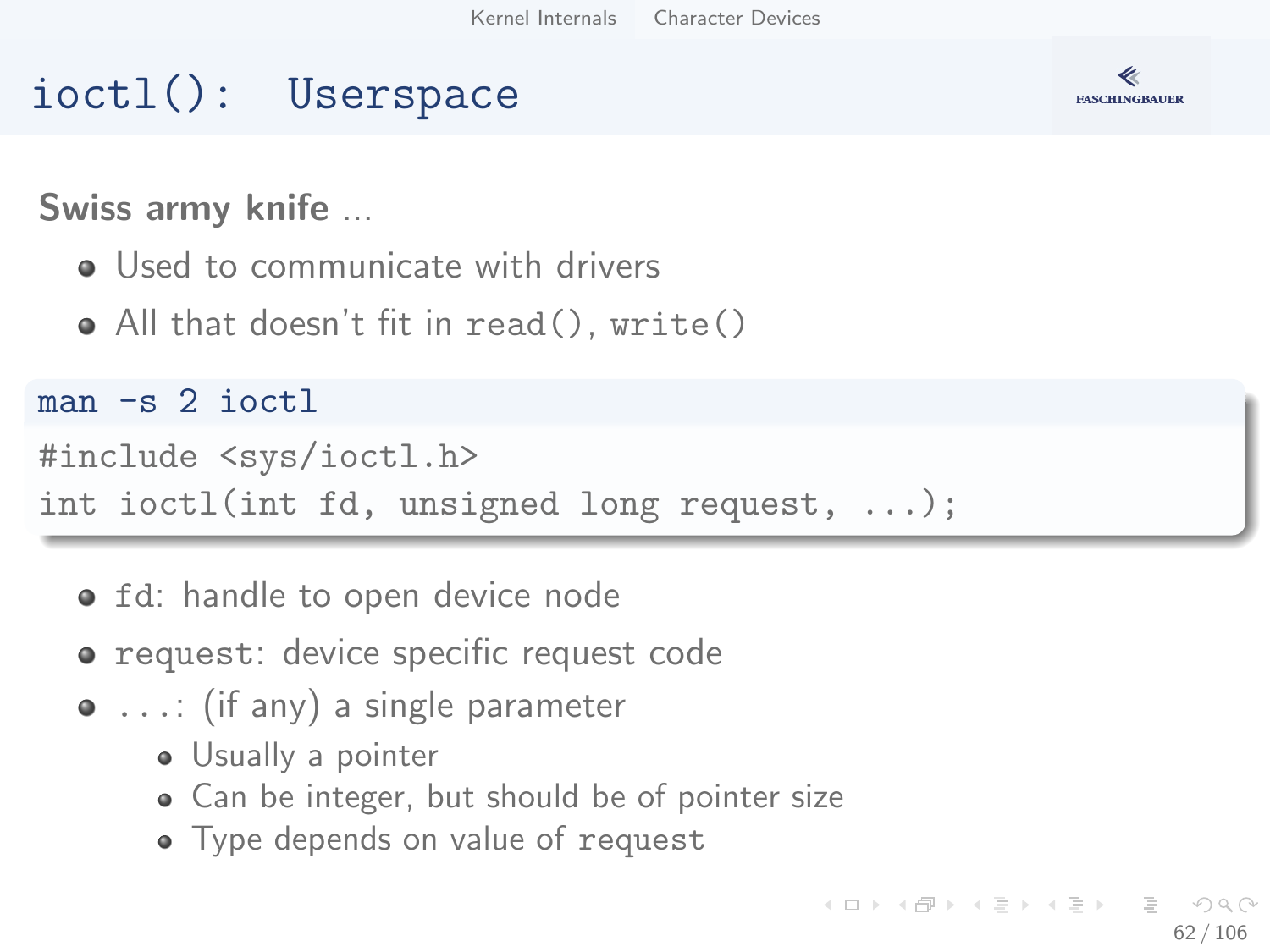## ioctl(): Kernelspace



```
static long my_ioctl(
    struct file *file,
    unsigned int request,
    unsigned long arg) {...}
```
- **o** file: (as always) in-kernel pendant to userspace file descriptor
- o request: userspace request
- arg: the "..." parameter from userspace. descriptor. Cast arbitrarily, depending on request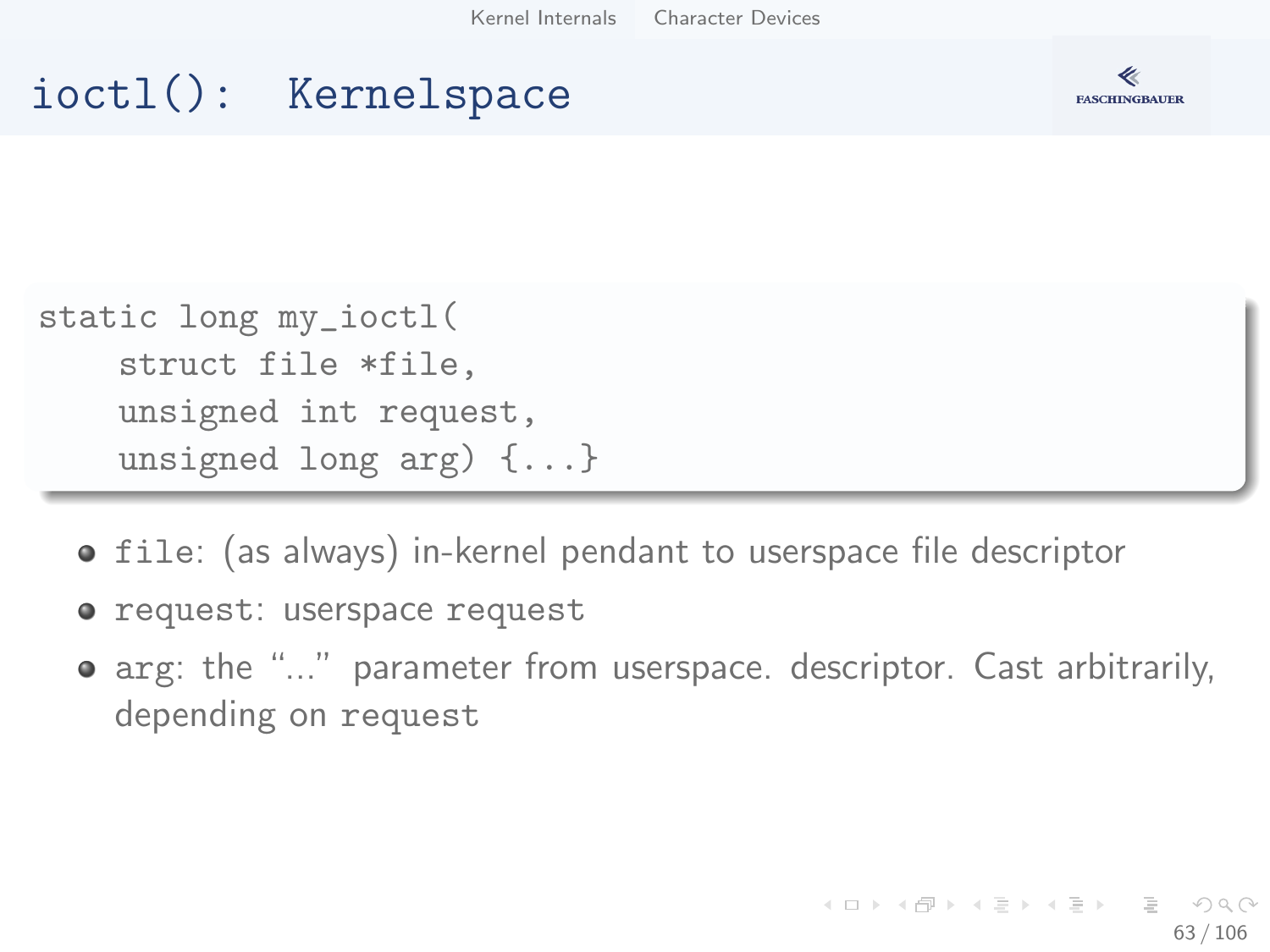## Filling in Functionality: struct cdev



- **struct** cdev: the device object
- This is what is opened
- **•** Created, initialized by driver
- Announced to userspace through device node
- Usually embedded in a larger structure
- $\bullet \rightarrow$  container of macro
- $\rightarrow$  20-cdev-manual-mknod.c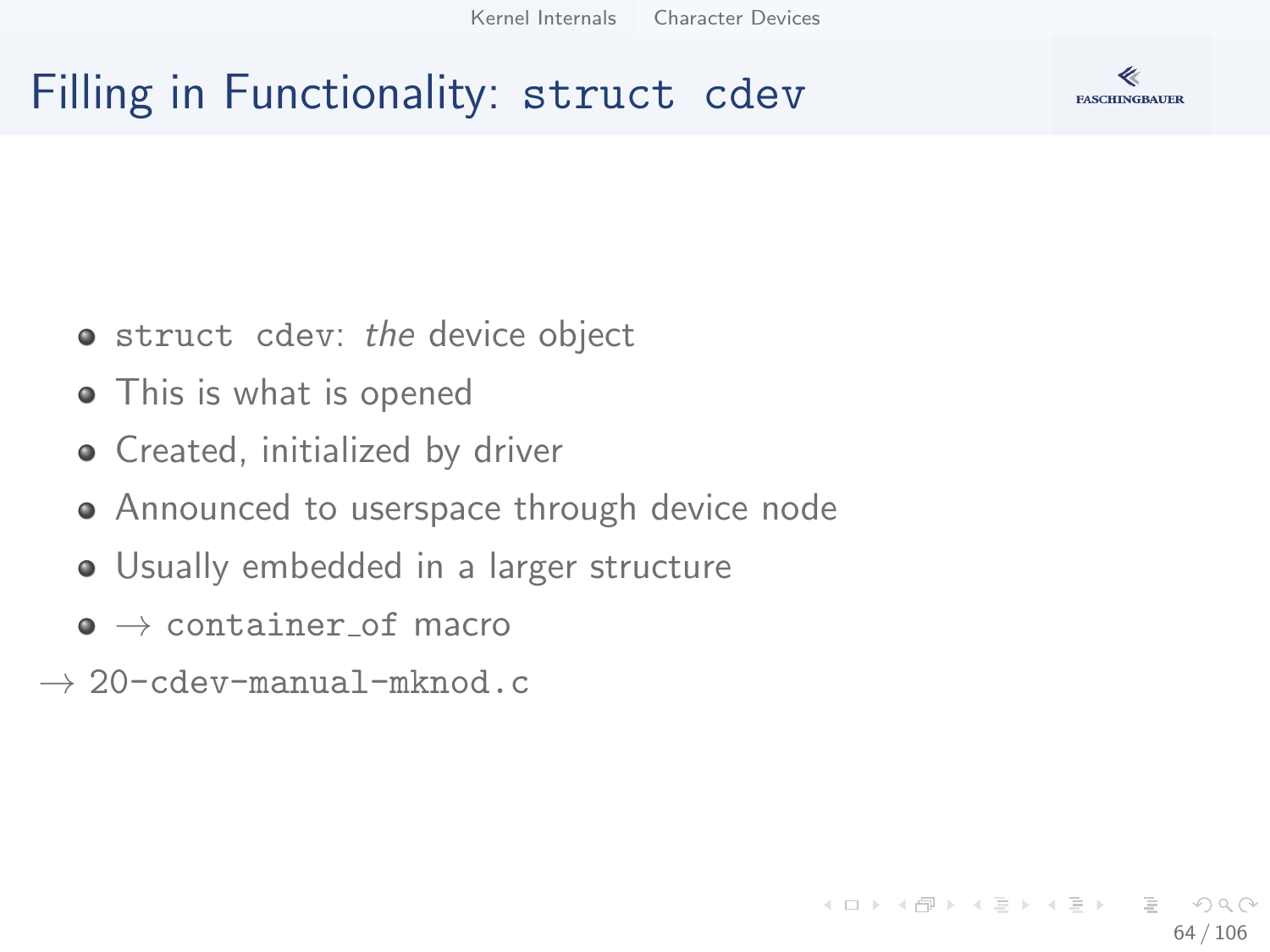## <span id="page-64-0"></span>**O[verview](#page-2-0)**



- <sup>1</sup>How Linux Boots
	- **o** Overview
	- **M[ounting Filesys](#page-14-0)tems**
	- chroot
- Bind and Move Mounts
- **Early Userspace**
- <sup>2</sup> [Kernel Man](#page-7-0)agement
	- Kernel Source
	- Kernel Modules
- **3** [Kernel Internals](#page-29-0)
	- **·** Duplicating
	- **[Character Device](#page-30-0)s**
	- **·** [Locking](#page-34-0)
	- Communication
- Memory
- Interrupts
- **4** Realtime
	- Realtime Pre[emption](#page-75-0)
	- Xenomai

イロト イ部 トイヨ トイヨト  $\equiv$   $\cap$  a  $\sim$ 65 / 106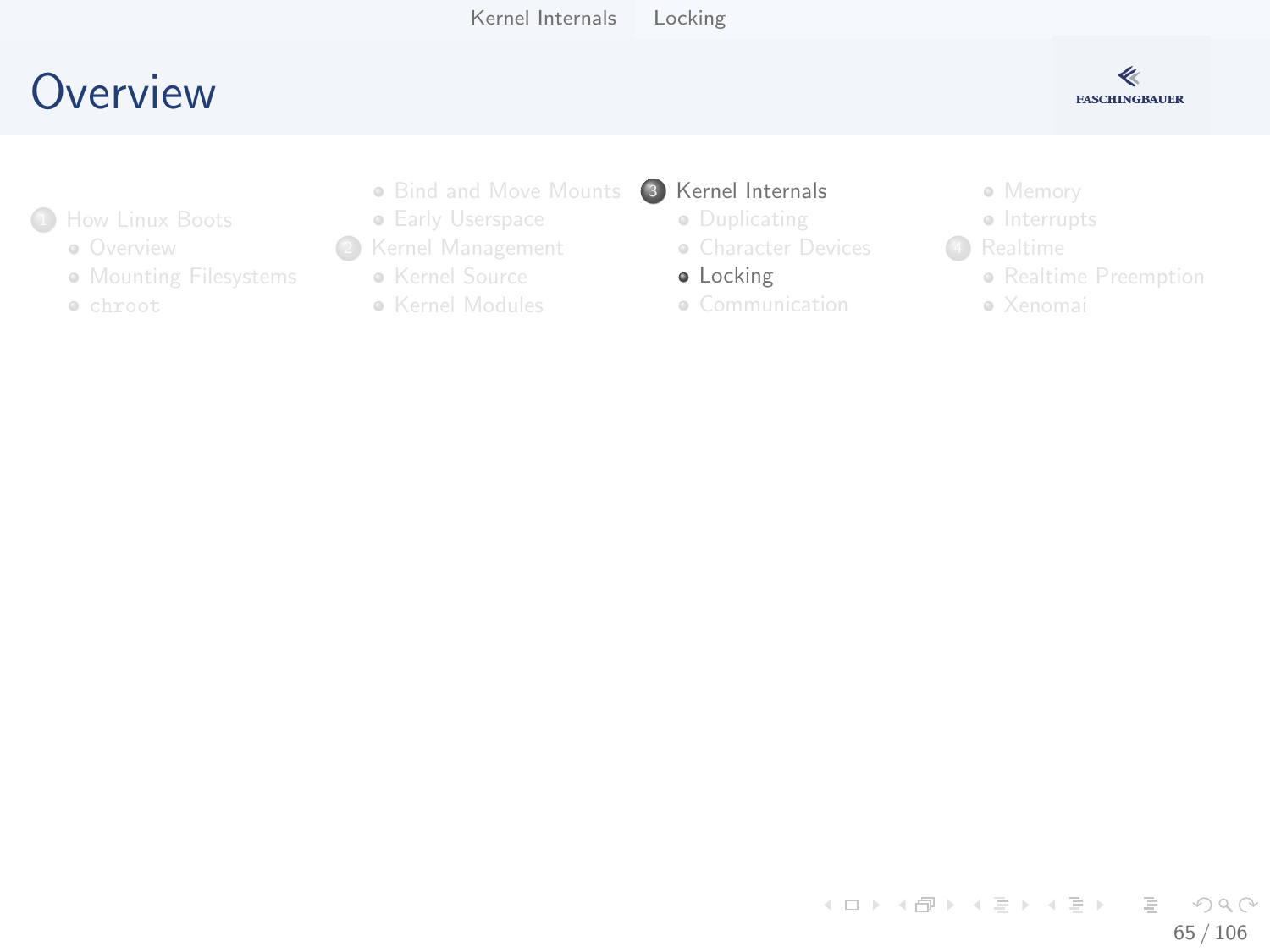# Locking in the Kernel



#### Userspace parallelism is simple ...

- All code is preemptible
- ... no way of disabling preemption
- $\bullet$  Critical sections are best protected by a mutex (pthread mutex\_t)

#### Kernel parallelism is different ...

- Schedulable code
	- Processes in kernel mode
	- kernel threads
- Non-schedulable code
	- Interrupt service routines
	- Other atomic code (spinlock holders)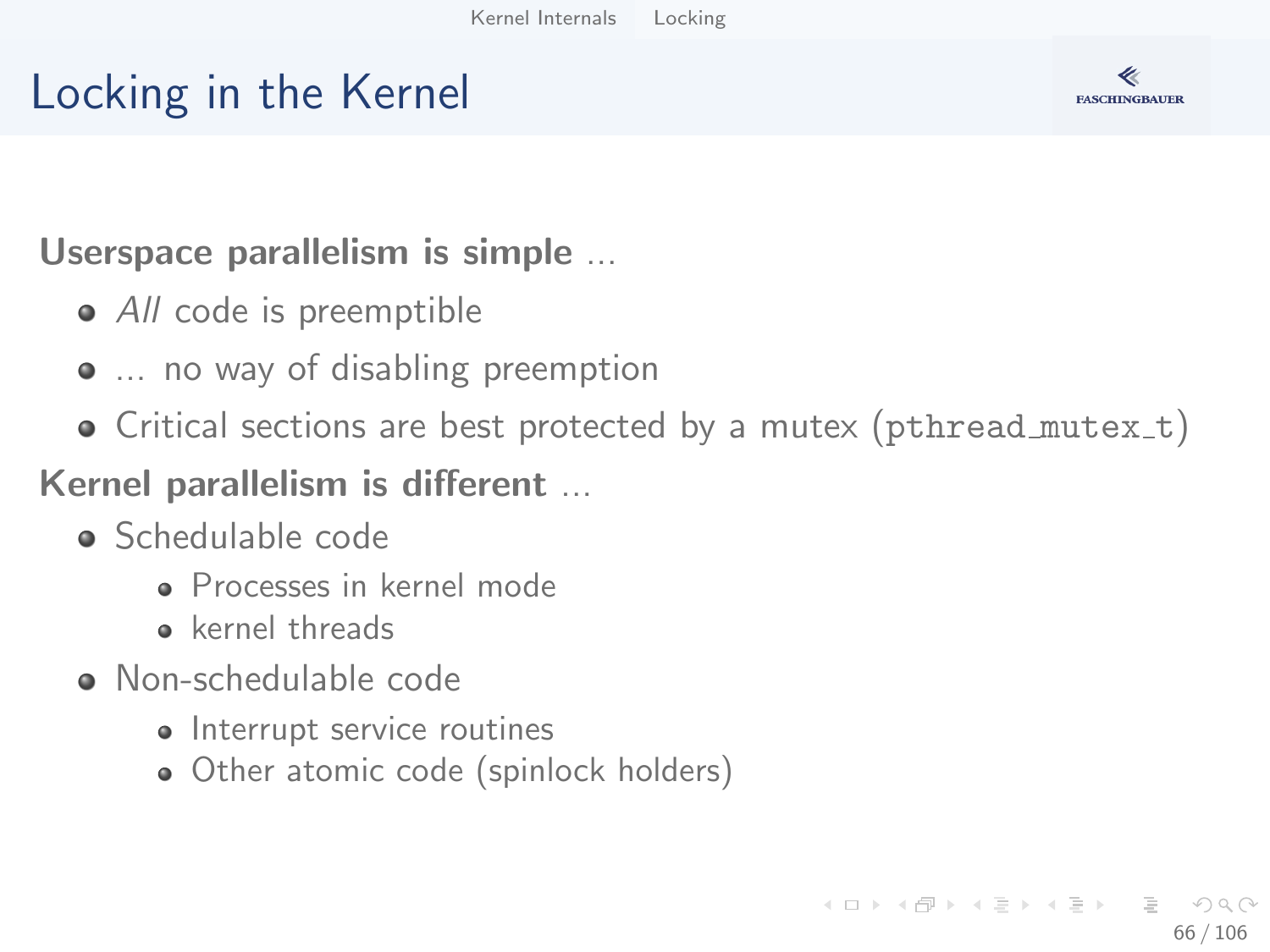## Mutual Exclusion: Mutex



Process context vs. process context

- **Classic mutex semantics**
- **•** Binary semaphore
- $\bullet$  If held, arriving processes have to wait  $-$  they are scheduled

```
#include <linux/mutex.h>
struct mutex mutex;
```
#### OO-like constructor and destructor

```
mutex_init(&mutex);
mutex_destroy(&mutex);
```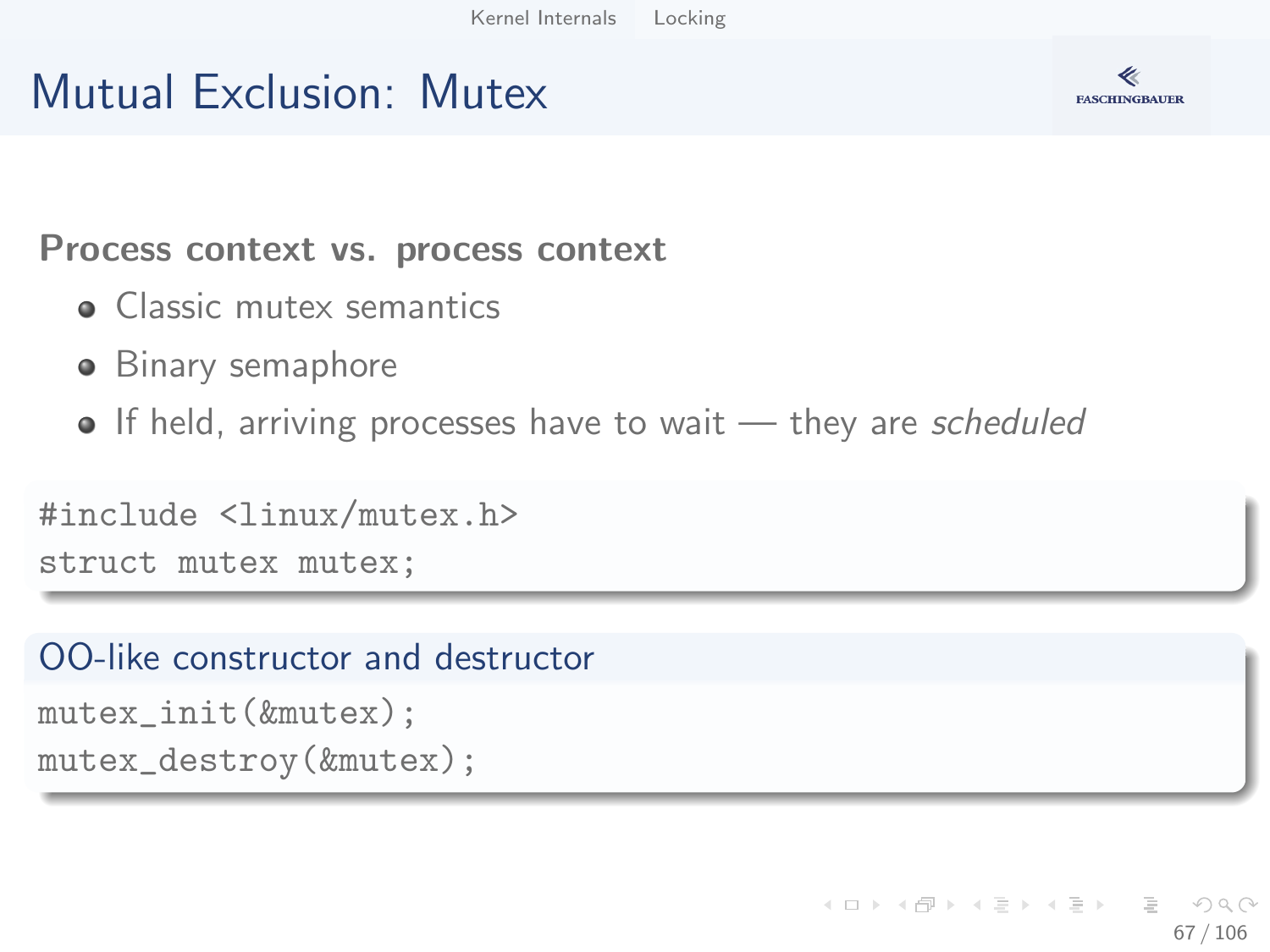



Locking is done in many different ways ...

Preferred version: "interruptible"

int error = mutex\_lock\_interruptible(&mutex);

- Puts the caller to sleep if lock is held by someone else
	- Attention: no protection against self-deadlock!
- "Interruptible": return -EINTR ("Interrupted system call") if process receives a signal
	- Good old Unix
- Uninterruptible sleeps should be used with care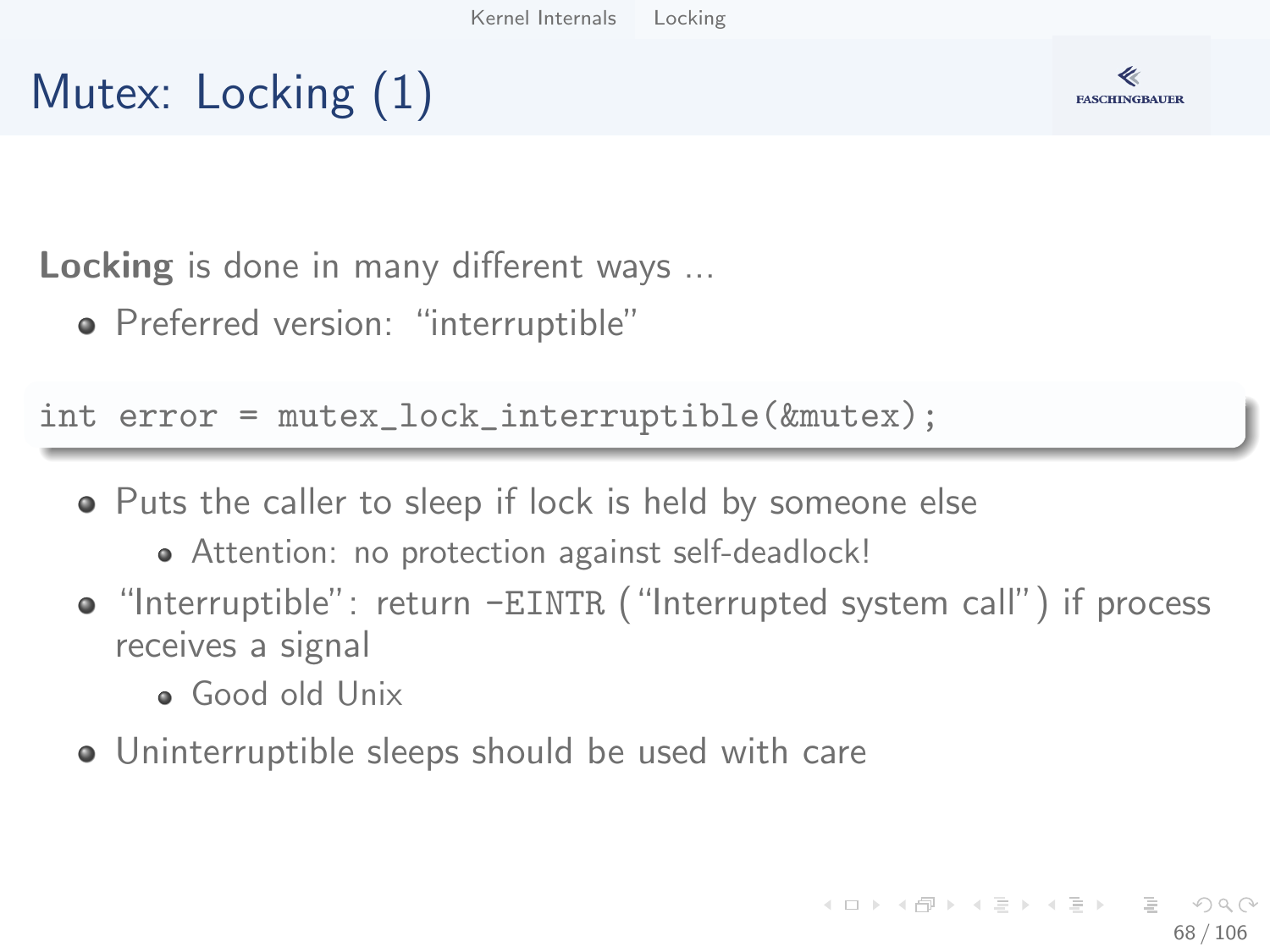



Recursive locking ...

int error = mutex\_lock\_interruptible\_nested(&mutex);

- Same process may lock multiple times (no deadlock)
- Must unlock as many times
- Use is questionable though

Polling ...

int error = mutex\_trylock(&mutex);

- **a** Lock if not held
- Otherwise, return -EAGAIN immediately
- Use is even more questionable than recursive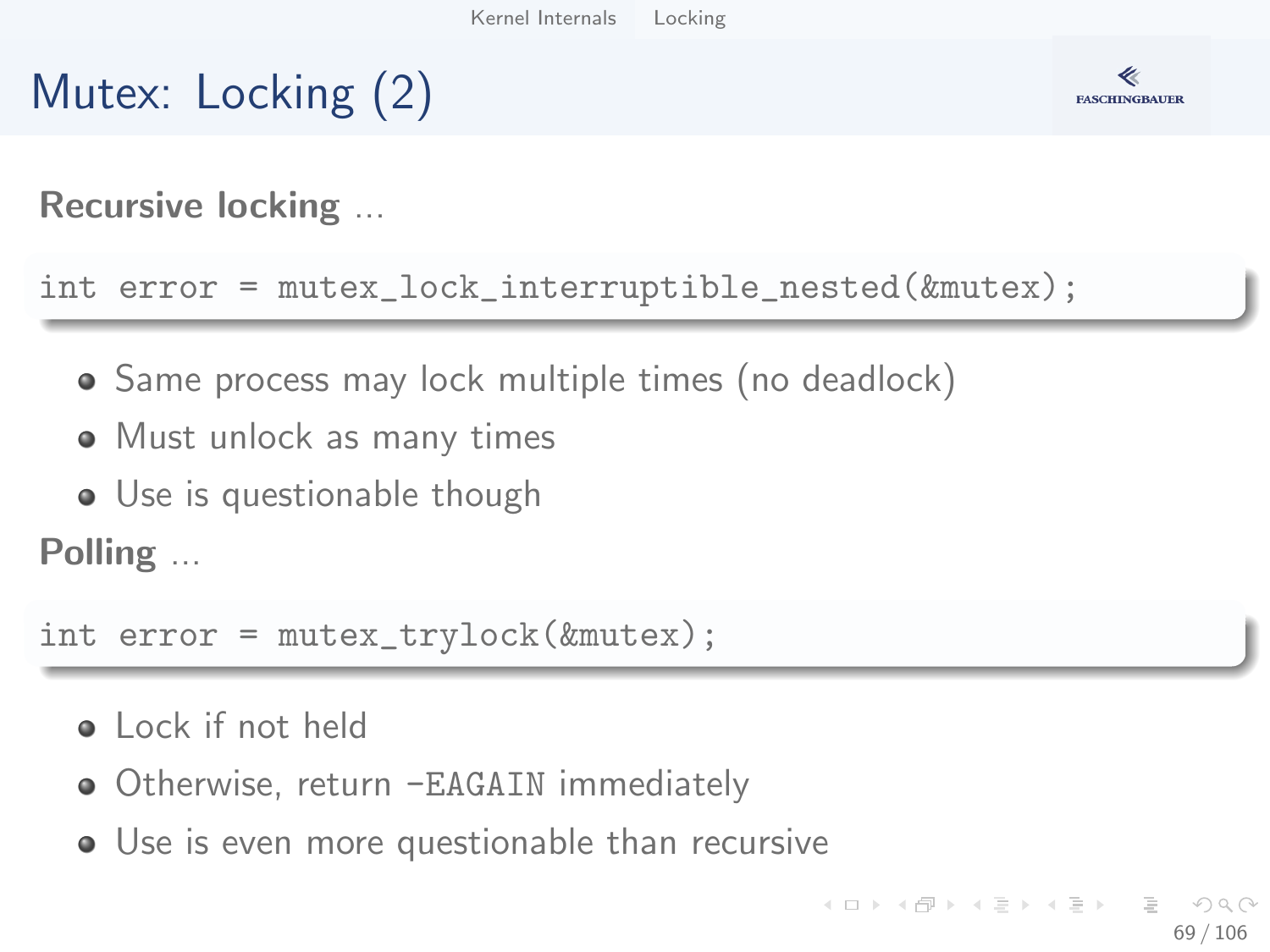## Mutex: Releasing



At the end of the critical section ...

mutex\_unlock(&mutex);

- **B** Releases the lock
- Wakes up waiter if any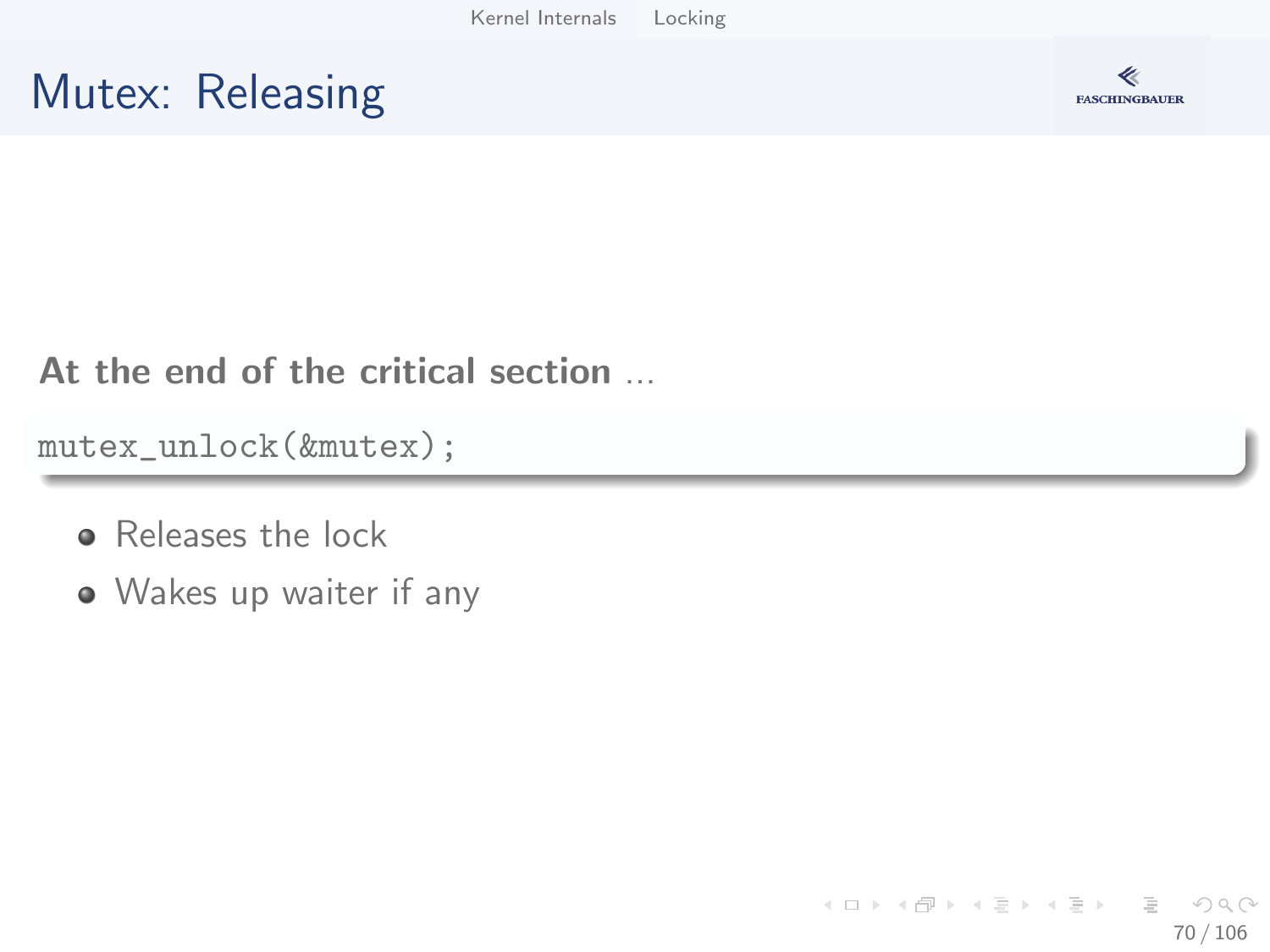## Realtime Mutex



struct mutex does not support priority inheritance

#### Linus Torvalds does not like realtime

"Friends don't let friends use priority inheritance. Just don't do it. If you really need it, your system is broken anyway."

- [lwn.net/Articles/178253/](https://lwn.net/Articles/178253/)
- **•** Features from the PREEMPT\_RT tree keep trickling in
- $\bullet \rightarrow$  "Realtime" mutex with priority inheritance
- Used just like ordinary mutex

#include <linux/rtmutex.h> struct rt\_mutex mutex;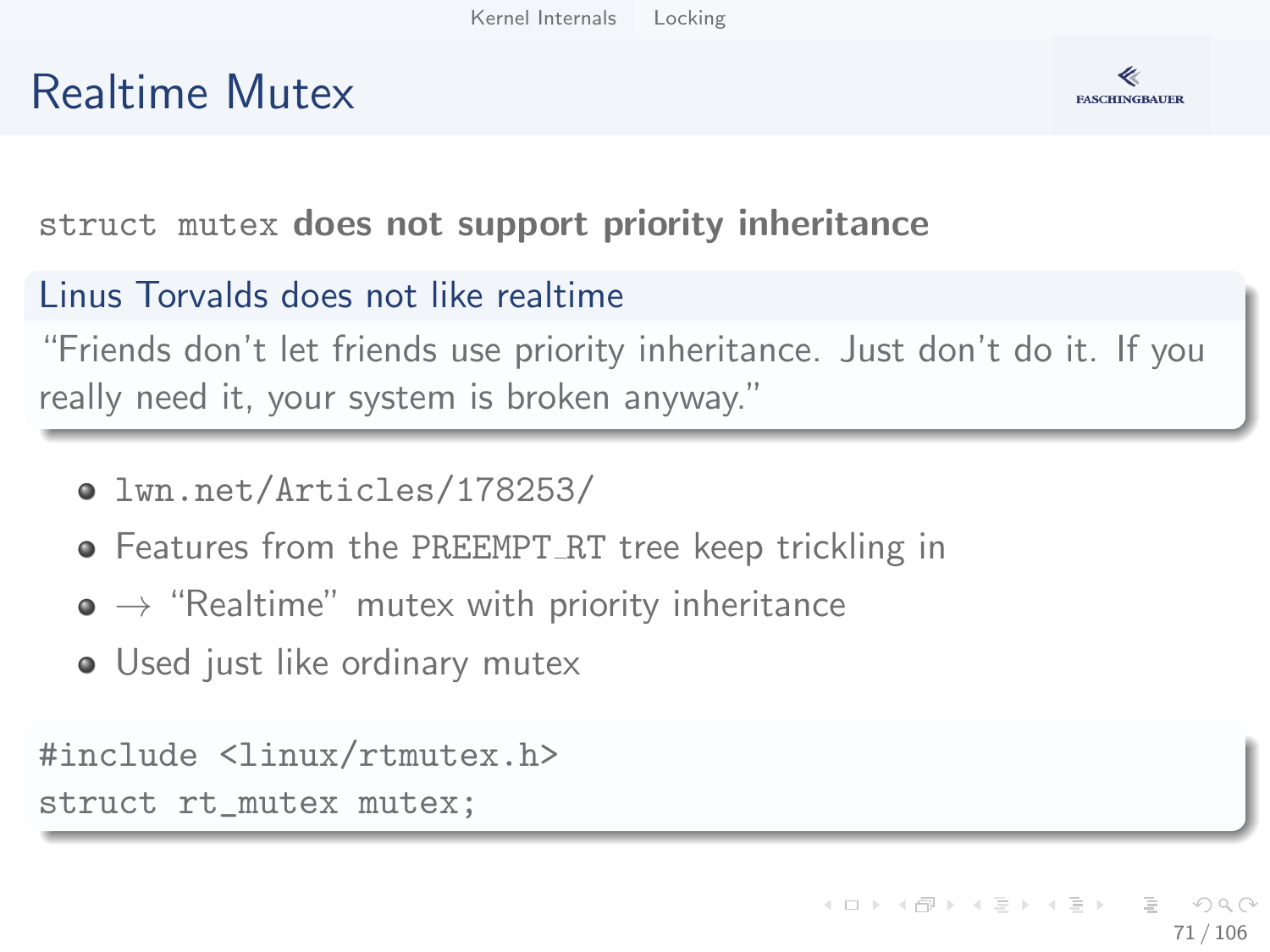# Mutual Exclusion: Spinlock



**Atomic context must not sleep**  $\rightarrow$  busy waiting

- The only locking possibility in atomic context
- Can also be used in process context
	- Cheap no context switch if lock is held
	- Interrupts off on local CPU  $\rightarrow$  anti-realtime

How does it work?

- On a Uniprocessor
	- Disable interrupts
	- $\bullet \implies$  preemption disabled
	- $\bullet \implies$  lock in its simplest form
- On a *Multiprocessor* 
	- Set "locked" flag (atomically)
	- Disable interrupts on local processor
	- $\bullet \implies$  no preemption on local processor
	- Remote processors busy wait around the "locked" flag (atomically trying to test-and-set it)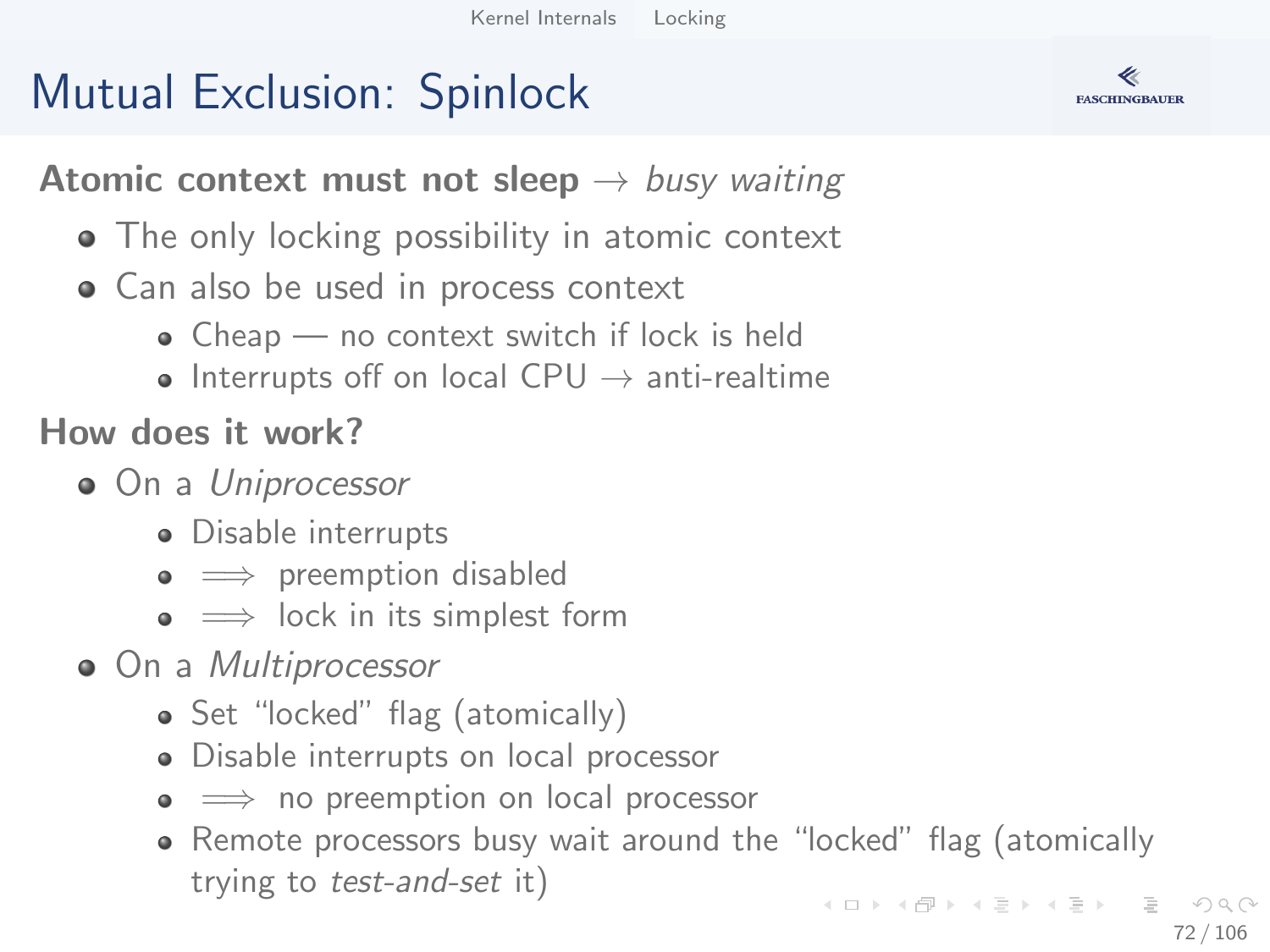### Spinlock: Initialization



#include <linux/spinlock.h> spinlock\_t lock;

#### Initialization

spin\_lock\_init(&lock);

· No destructor available

イロト イ部 トイミト イミトー  $\equiv$  $\Omega$ 73 / 106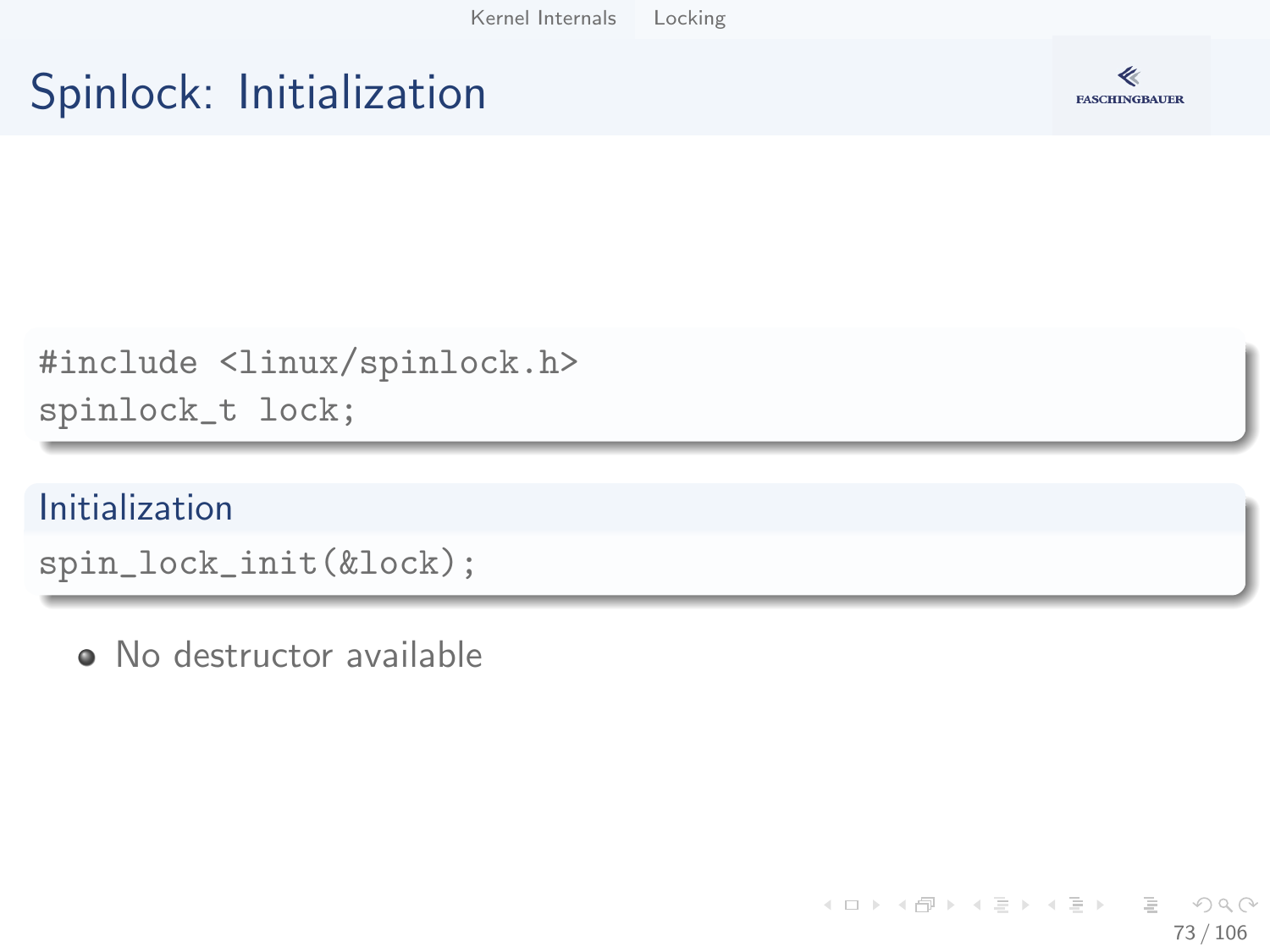### Spinlock: Usage



Too many variations ...

- Multiple spinlocks can be acquired in a lock chain
- Most variations don't keep track of interrupt state
	- Too easy to re-enable interrupts too early
	- One cannot always control the call chain
- $\bullet \to$  Only one variation that is really safe

```
unsigned long irqflags;
```
...

```
spin_lock_irqsave(&lock, irqflags);
```
spin\_unlock\_irqrestore(&lock, irqflags);

• No nesting (no recursive locks)  $\rightarrow$  deadlock

イロト イ押 トイヨト イヨト ニヨ 74 / 106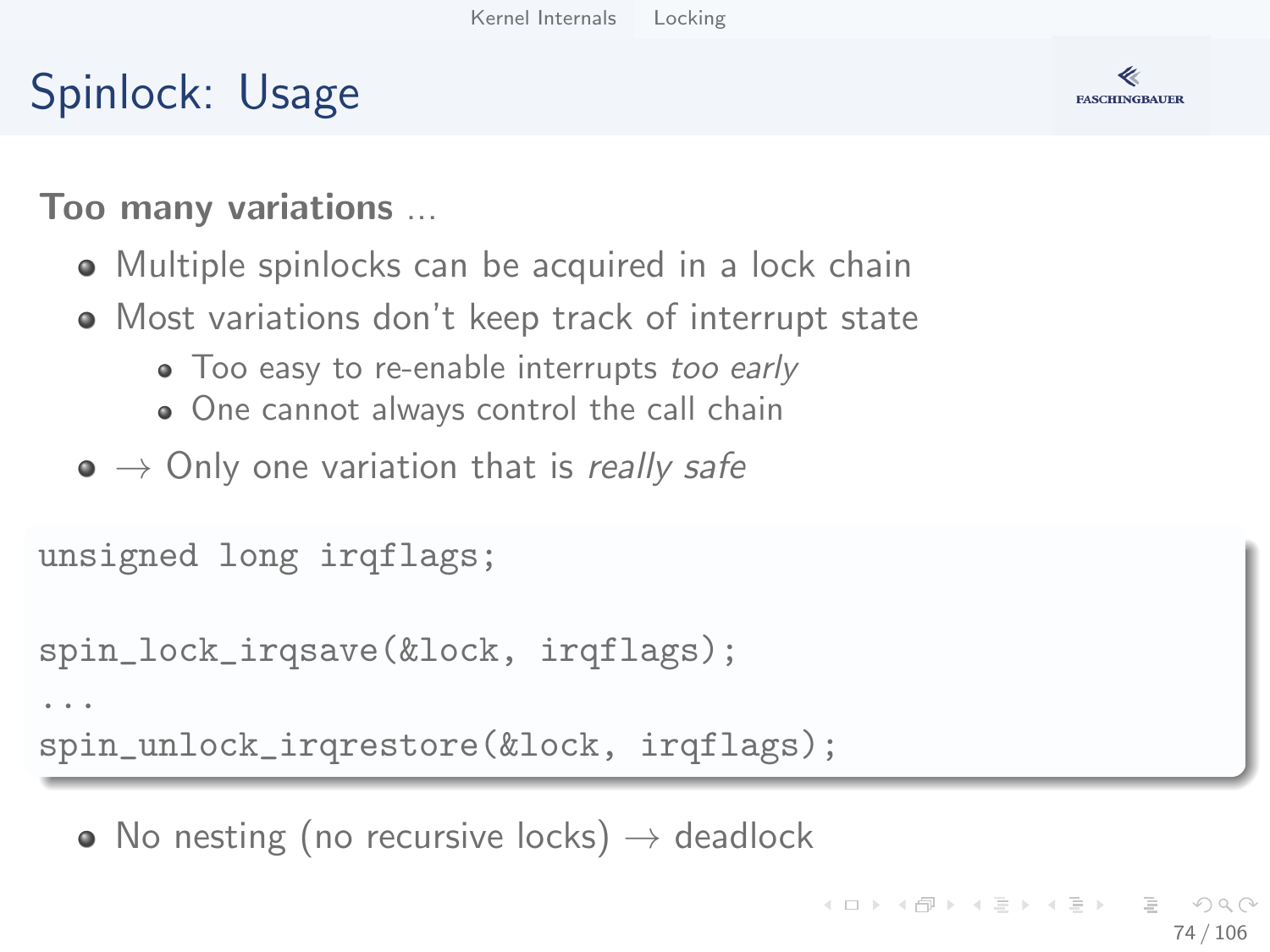### Mutual Exclusion: Conclusion



There is always a tradeoff ...

- Spinlocks are good
	- No expensive *context switch* during lock contention
	- Can be used in (between) interrupt context and process context
- Spinlocks are bad
	- No sleep! ( $\rightarrow$  no easy memory allocation, no easy this, no easy that)
	- Must be held very short  $\rightarrow$  no scheduling/preemption on local processor
- Mutexes are good
	- Sleeping allowed
	- Everything's easy
- Mutexes are bad
	- Expensive *context switch* during lock contention
	- Cannot be used in interrupt context
	- $\bullet \rightarrow$  no easy data sharing between process and interrupt context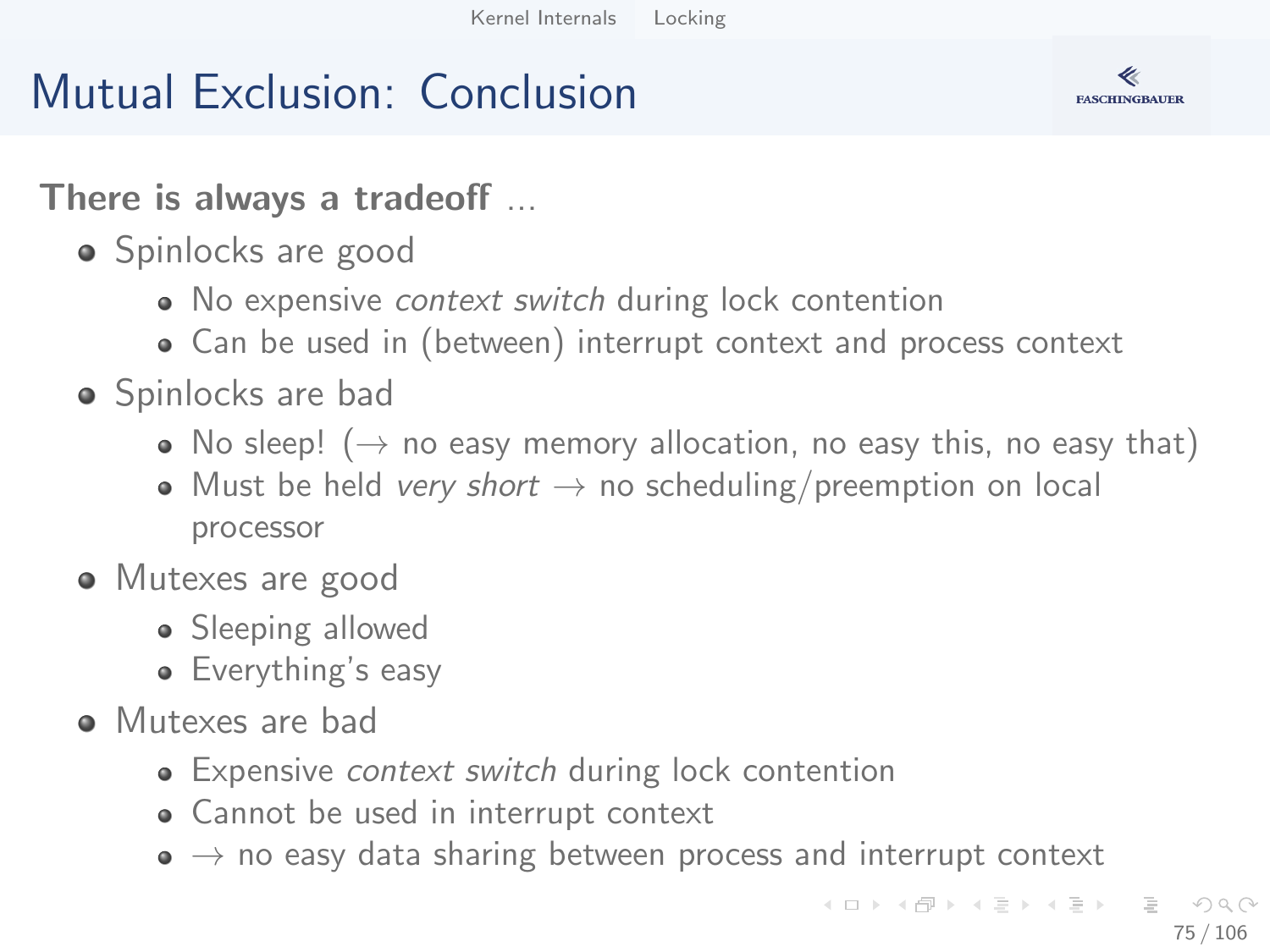### <span id="page-75-0"></span>**O[verview](#page-2-0)**



- <sup>1</sup>How Linux Boots
	- **o** Overview
	- **M[ounting Filesys](#page-14-0)tems**
	- chroot
- Bind and Move Mounts
- **Early Userspace**
- <sup>2</sup> [Kernel Man](#page-7-0)agement
	- Kernel Source
	- Kernel Modules
- **3** [Kernel Internals](#page-29-0)
	- **·** Duplicating
	- **[Character Device](#page-30-0)s**
	- [Locking](#page-34-0)
	- **•** Communication
- Memory
- Interrupts
- **4** Realtime
	- Realtime Pre[emption](#page-75-0)
	- Xenomai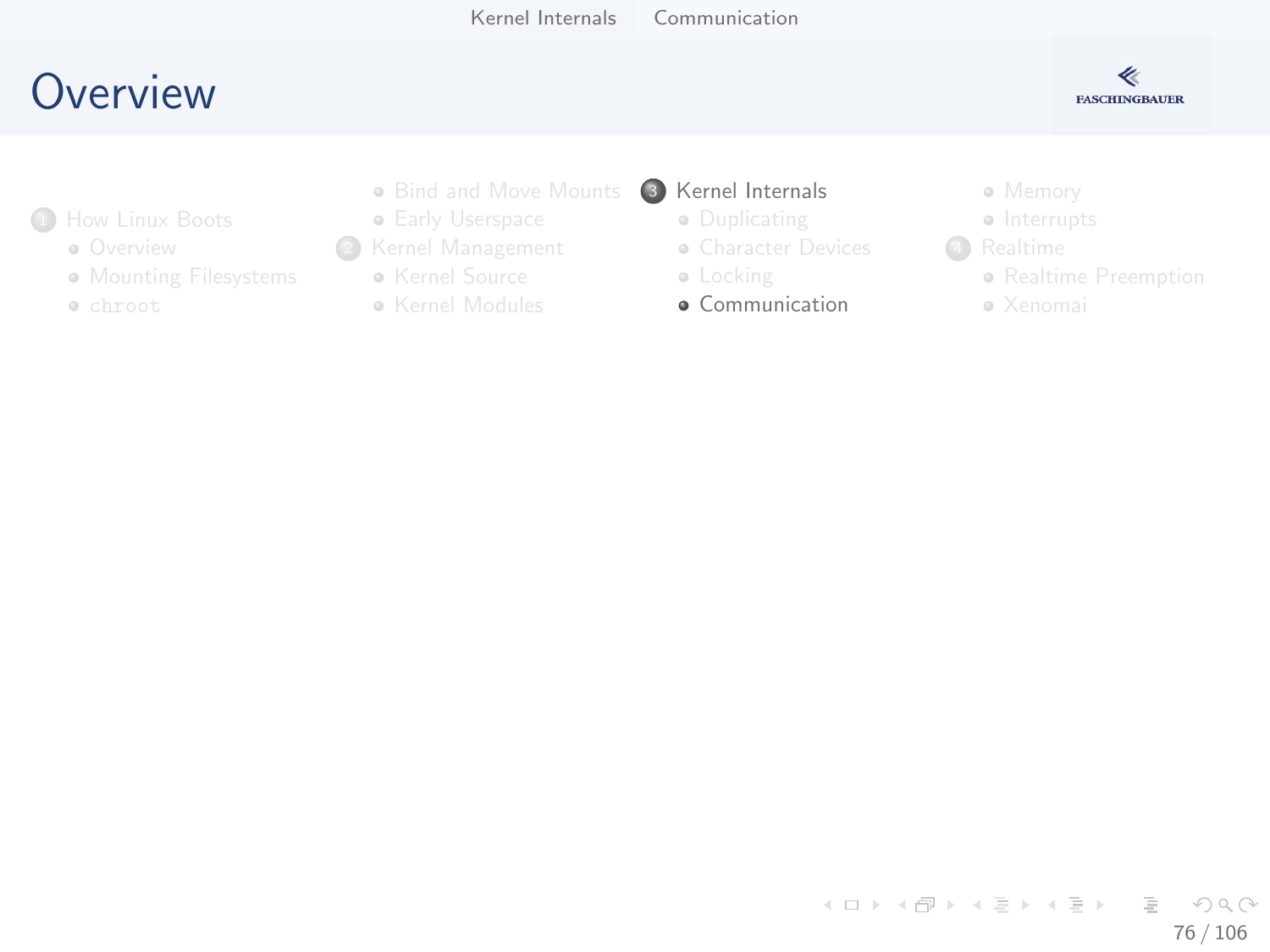### Communication: Wait Queues

#### Wait conditions in the kernel

- Processes (user space and kernel) want to do nothing when there's nothing to do
- Suspend themselves on wait conditions
- Wakeup when condition becomes true
- Producer/consumer relationships

Most basic (and widely used) wait condition ...

```
#include <linux/wait.h>
```
wait\_queue\_head\_t wait\_queue; init\_waitqueue\_head(&wait\_queue);

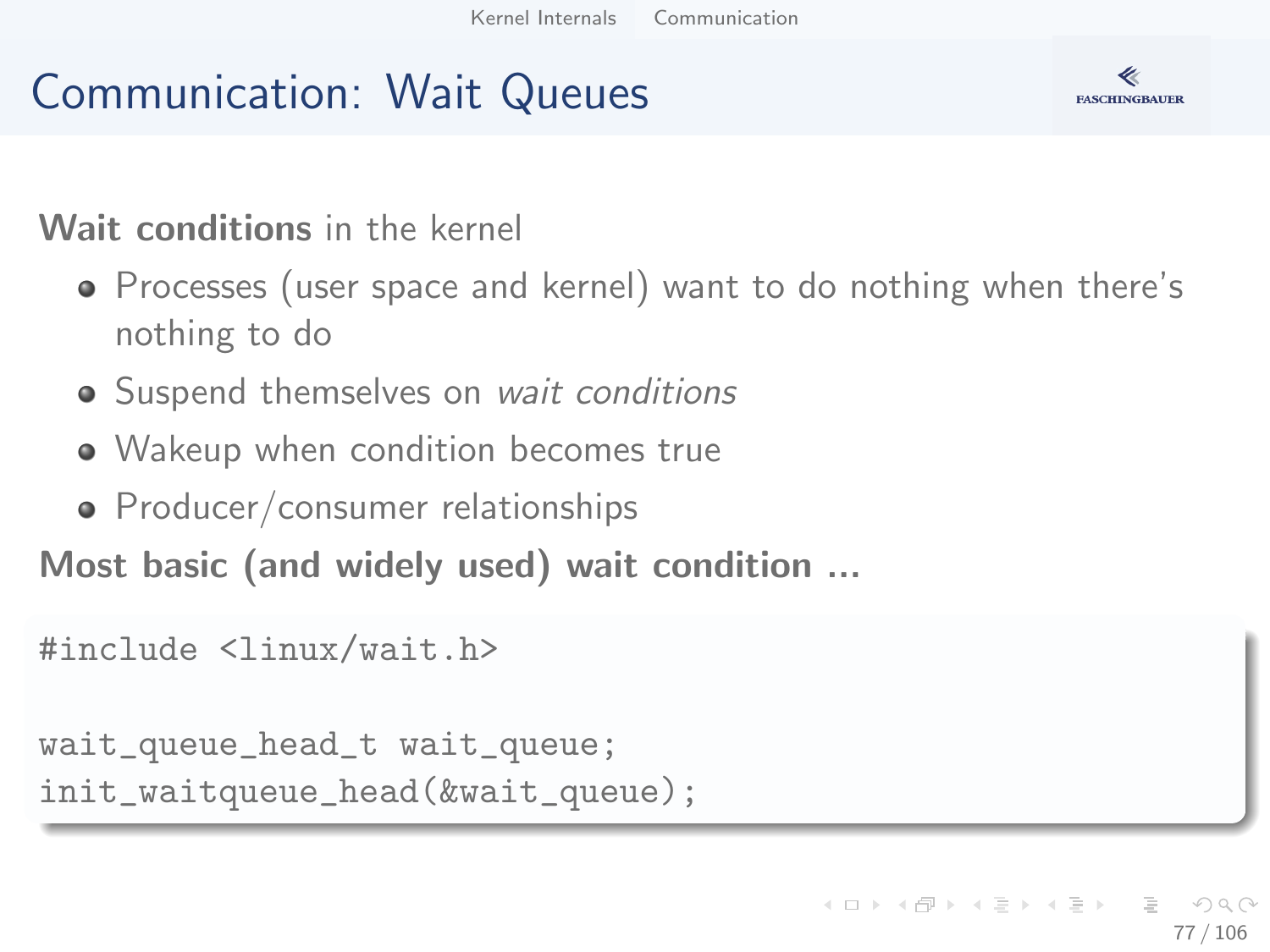# Wait Queue: Waiting (1)

}



```
Typical usage pattern
do_lock(&lock);
while (!condition) {
    do_unlock(&lock);
    error = wait_event_interruptible(&wait_queue, condition)
    if (error == -EINTR) /*interrupted by signal*/
        return error;
    else {
        /* handle other errors */
    }
    do_lock(&lock);
handle data(...):do_unlock(&lock);
```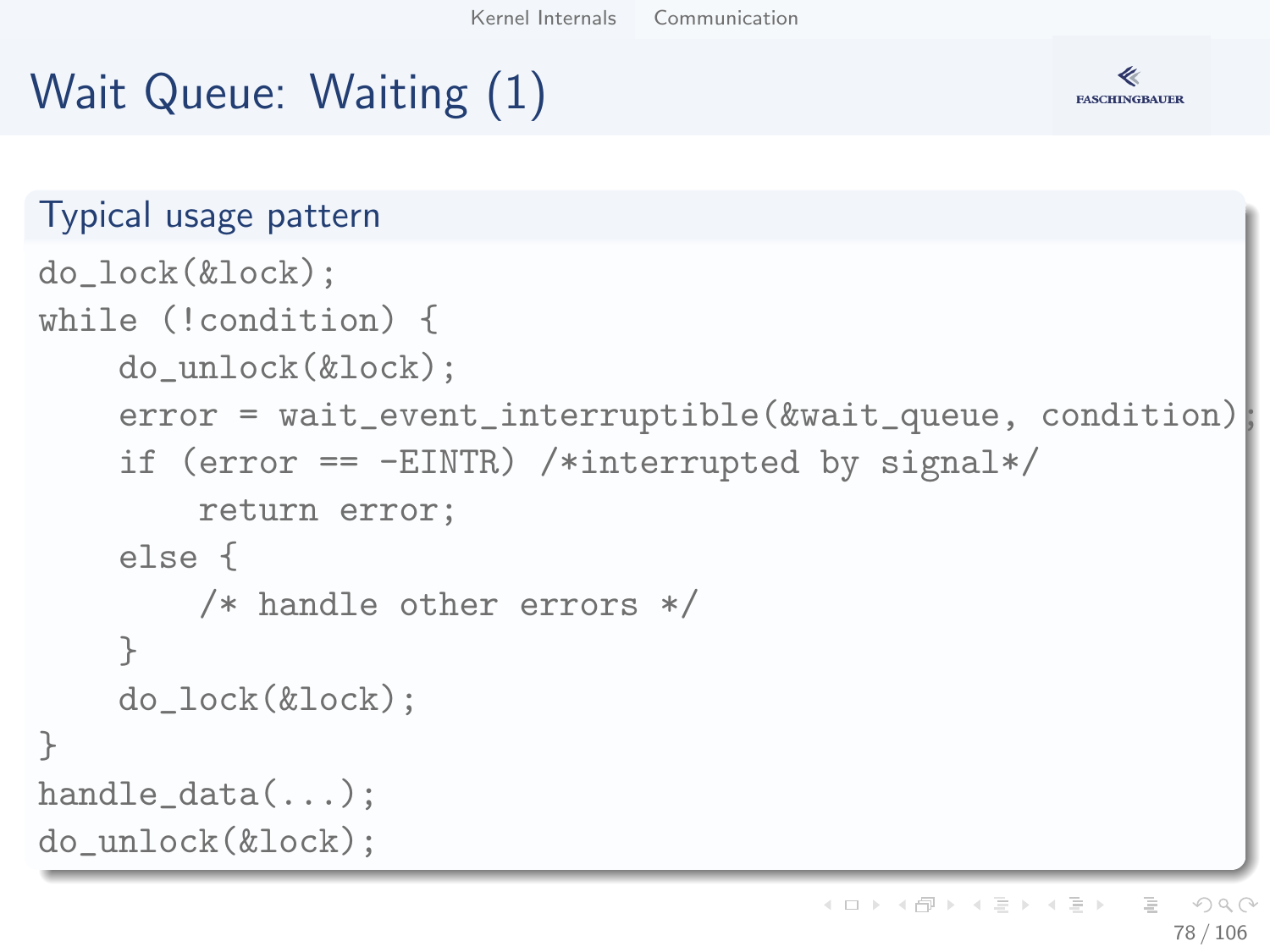### Wait Queue: Waiting (2)



#### Remarks

- lock can be any kind of lock (wait queue is not tied to a lock type)
- condition is checked with the lock held (clearly)
- Use *interruptible* sleeps wherever possible
	- Otherwise the waiting process cannot be killed (Ctrl-C, for example)
	- Same with mutex waits, same with any waits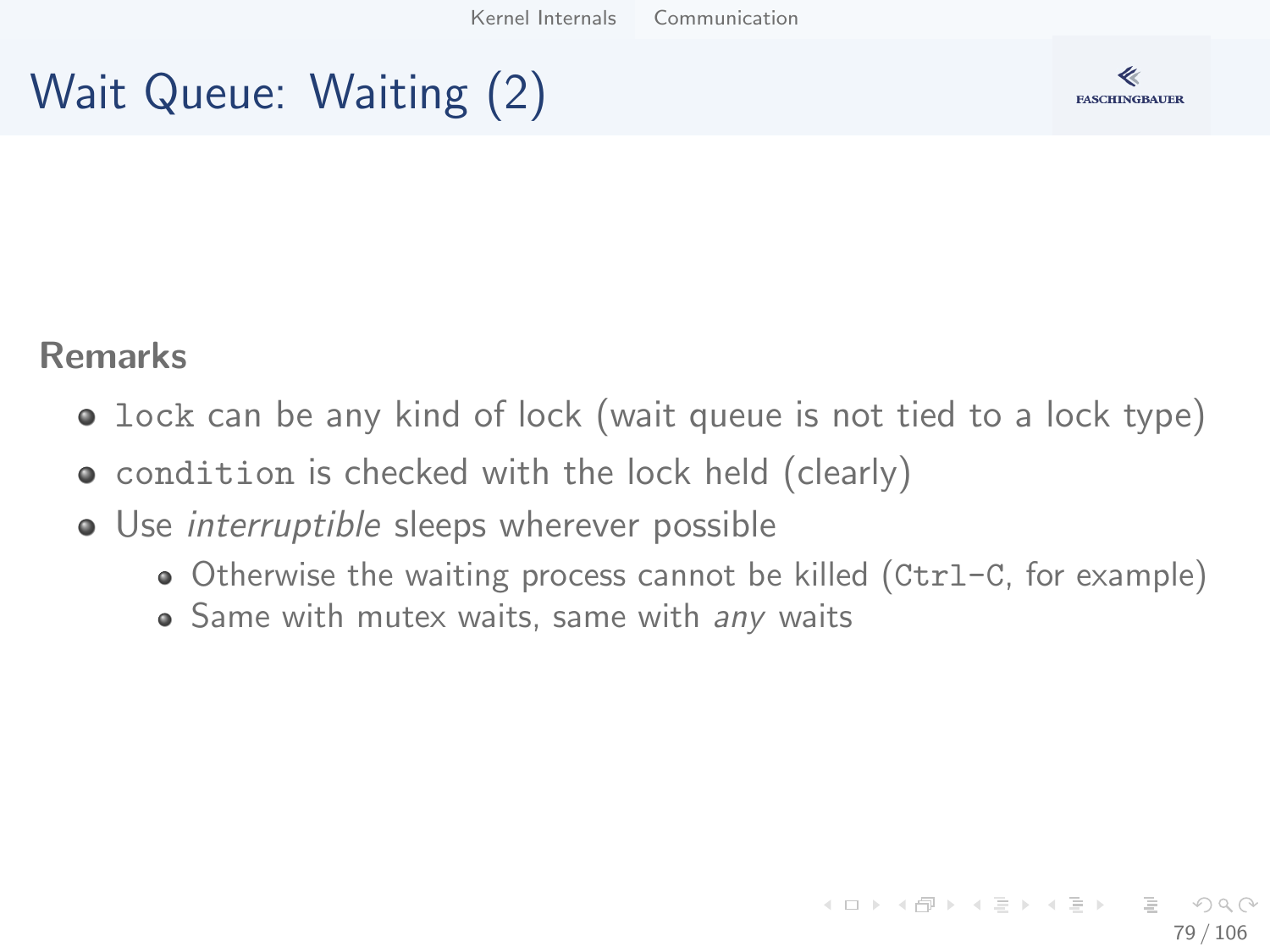### Wait Queue: Waking



Multiple wait functions ...

Preferred: wake up one interruptible waiter

```
wake_up_interruptible(&wait_queue);
```
#### Remarks

- Normally there should only be interruptible waiters
- wake up interruptible all(): "thundering herd"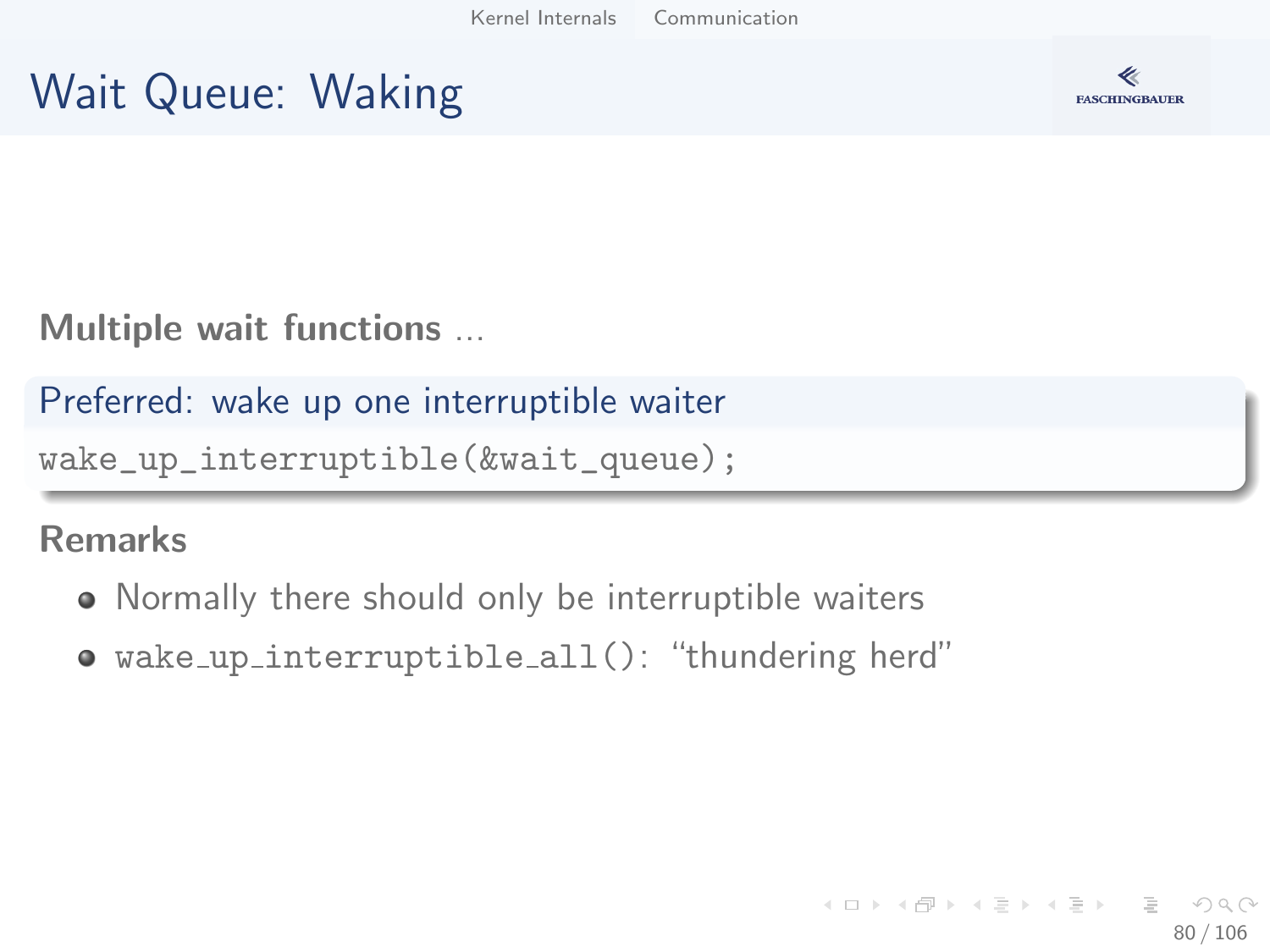### Wait Queue: Conclusion



#### Wait queues

- Not the only communication device
	- Completion: one-shot device  $(\rightarrow$  LDD3)
	- Semaphore: most basic (at the basis of all others)
- Wakeup possible in interrupt (wake does not sleep)
- Waiting only possible in process context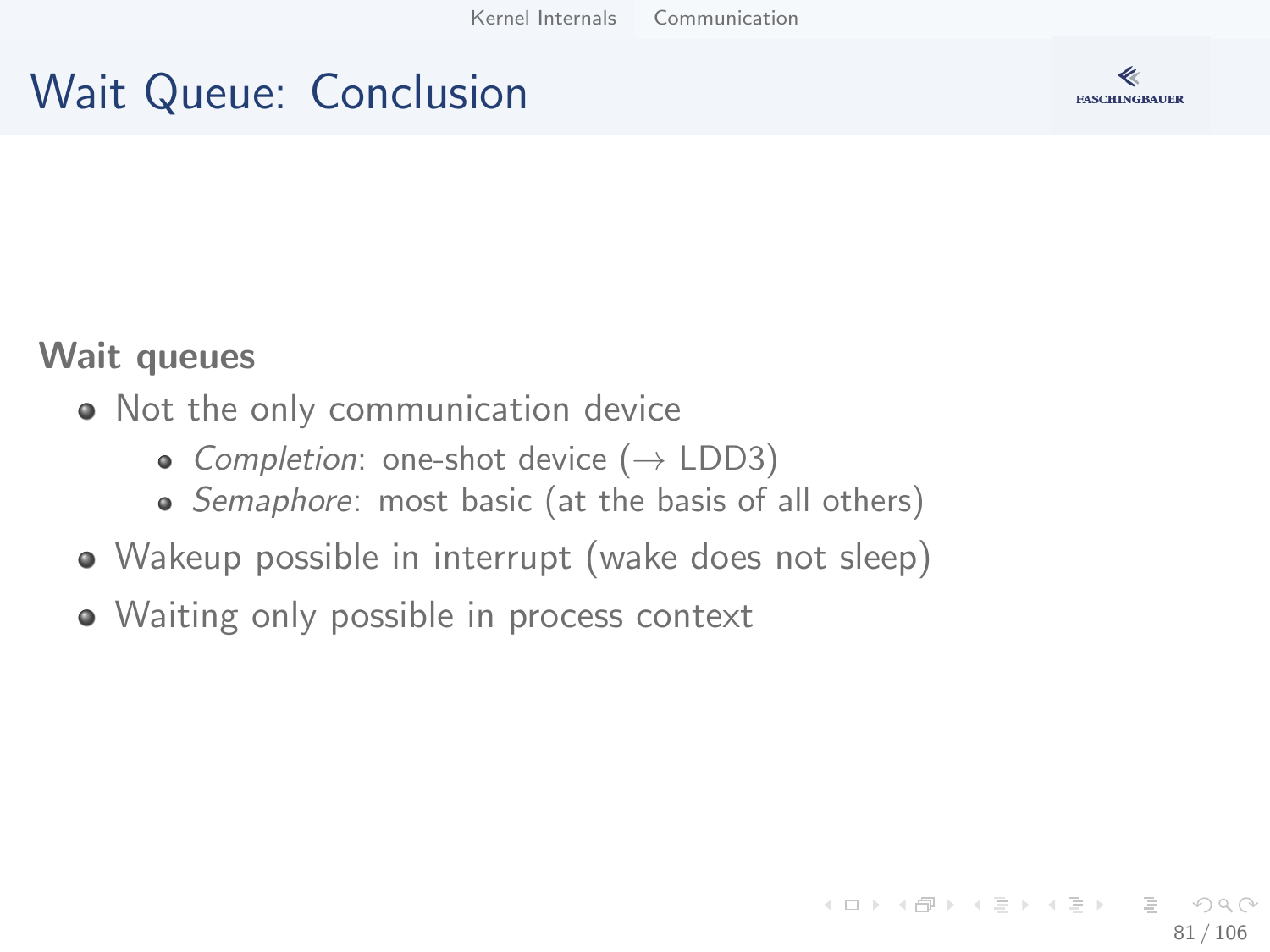### <span id="page-81-0"></span>**O[verview](#page-2-0)**



- <sup>1</sup>How Linux Boots
	- **o** Overview
	- **M[ounting Filesys](#page-14-0)tems**
	- chroot
- Bind and Move Mounts
- **Early Userspace**
- <sup>2</sup> [Kernel Man](#page-7-0)agement
	- Kernel Source
	- Kernel Modules
- <sup>3</sup> [Kernel Internals](#page-29-0)
	- **·** Duplicating
	- **[Character Device](#page-30-0)s**
	- **·** [Locking](#page-34-0)
	- Communication

#### **·** Memory

- **a** Interrupts
- **4** Realtime
	- Realtime Pre[emption](#page-75-0)
	- Xenomai

イロト イ部 トイヨ トイヨト  $\equiv$  $\eta$ a 82 / 106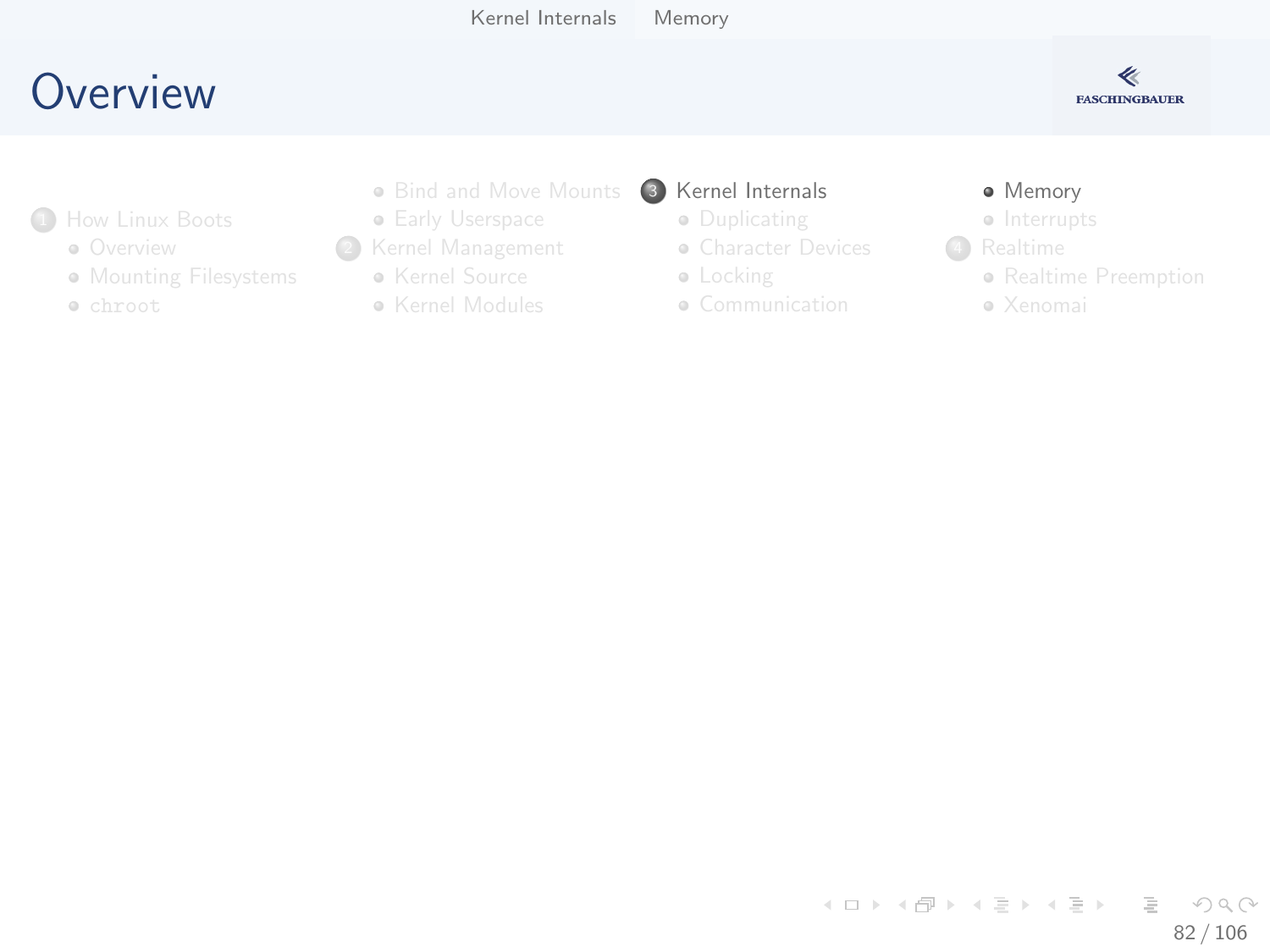### Dynamic Memory: kmalloc()



- Similar to userspace malloc()
- $\bullet \to$  Easy to use

#include <linux/slab.h>

void \*kmalloc(size\_t size, gfp\_t flags);

- Memory internally/transparently managed as set of pages
- Pages are not necessarily contiguous
- **•** size greater than page size might be more difficult to allocate

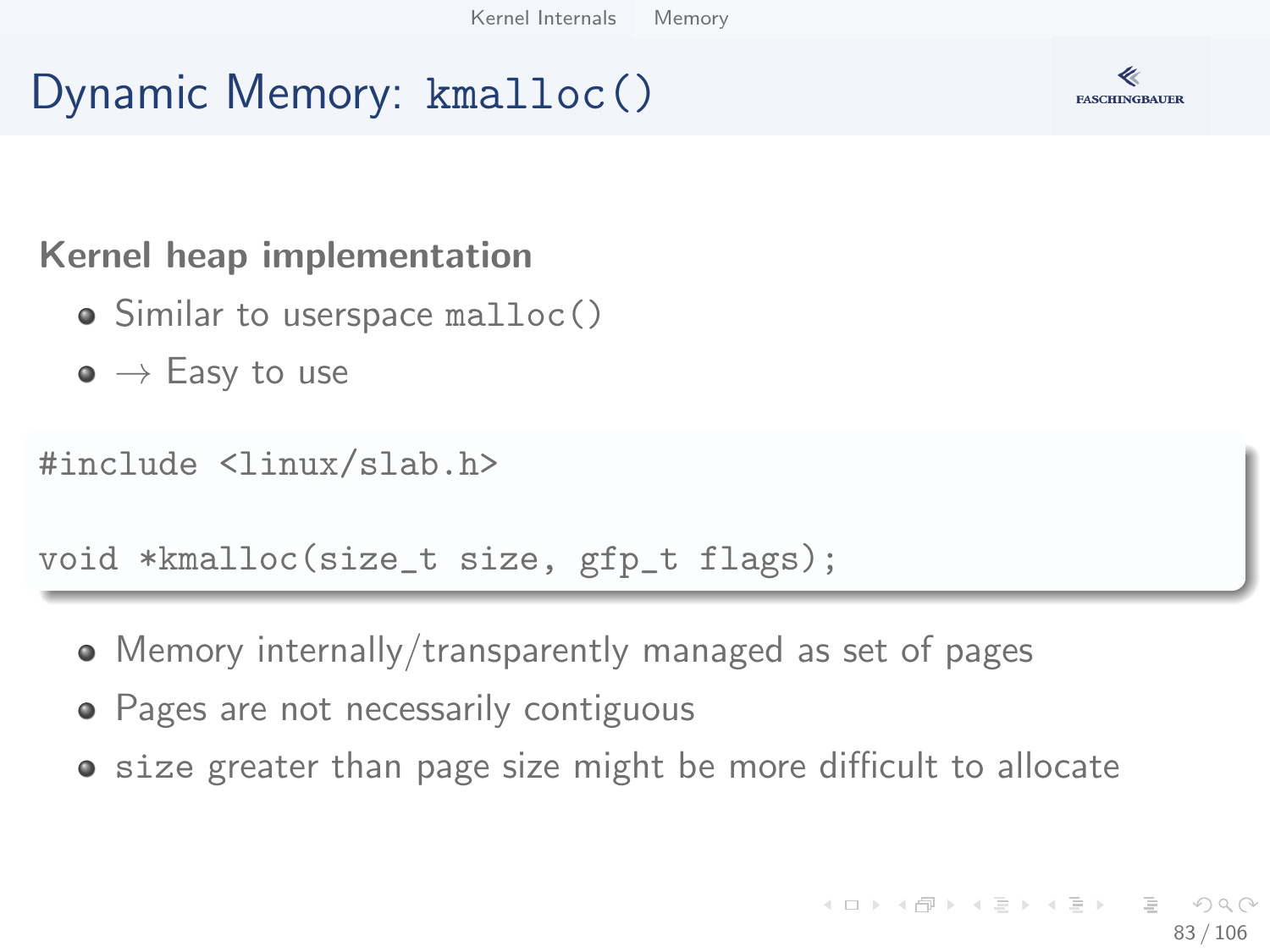# Dynamic Memory: kmalloc() Flags



- **GFP\_KERNEL: most commonly used** 
	- Might block (triggers swap activity, ...)
	- $\bullet \to$  Can only be called in process context
- GFP ATOMIC: for use in non-process context
	- Scarce resource  $\rightarrow$  use is discouraged

More ...

- $\bullet$  [LDD3](http://www.makelinux.net/ldd3/chp-8-sect-1/)
- linux/gfp.h

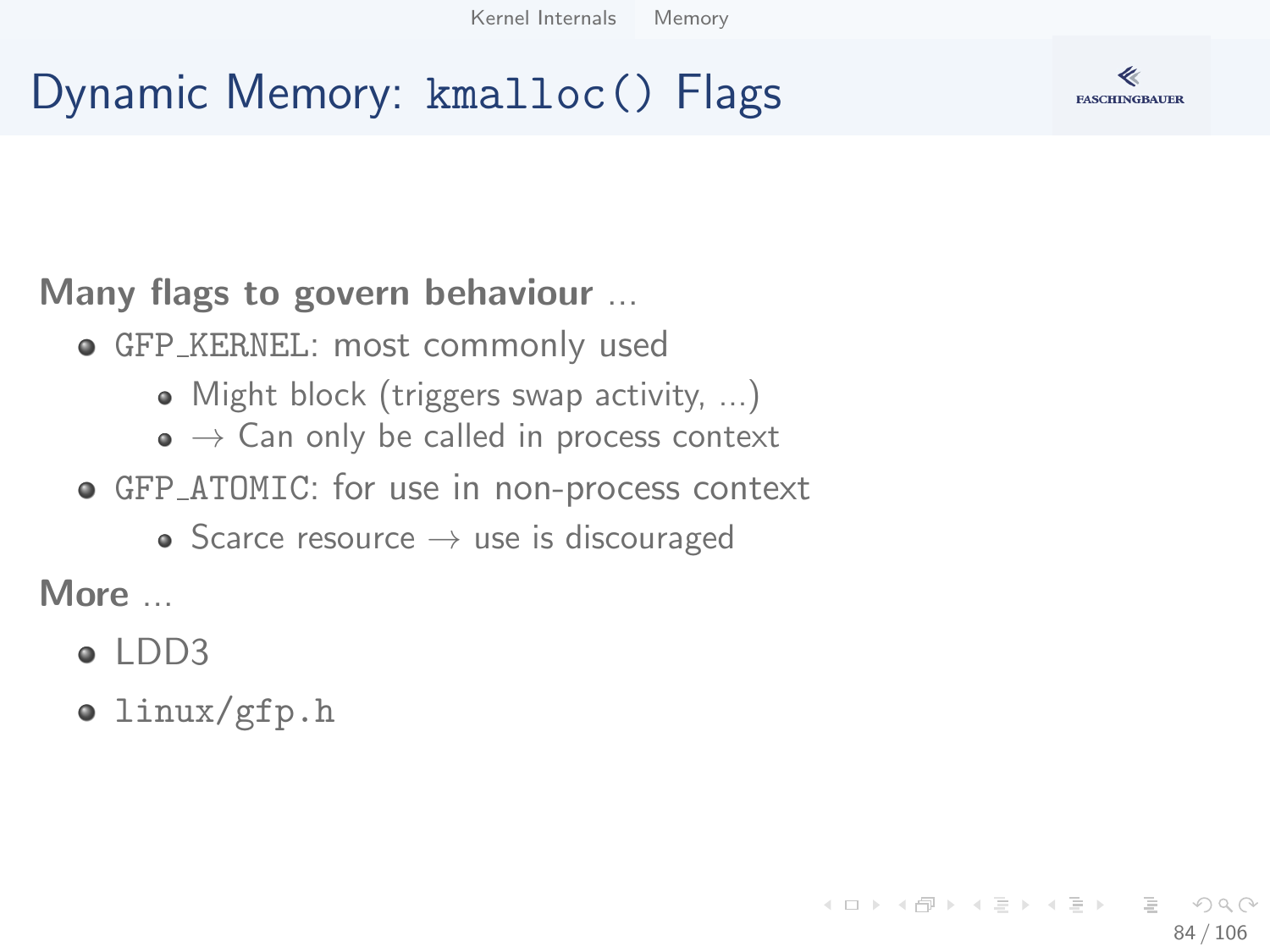### Dynamic Memory: More



Freeing memory void kfree(const void \*);

#### Allocating zeroed memory

void \*kzalloc(size\_t size, gfp\_t flags)

#### Freeing and zeroing memory

void kzfree(const void \*);

Kernel hacking -¿ Memory Debugging

K ロ ) - K (ラ ) - K (ミ ) - K (ミ ) - ( ) ()  $\Omega$ 85 / 106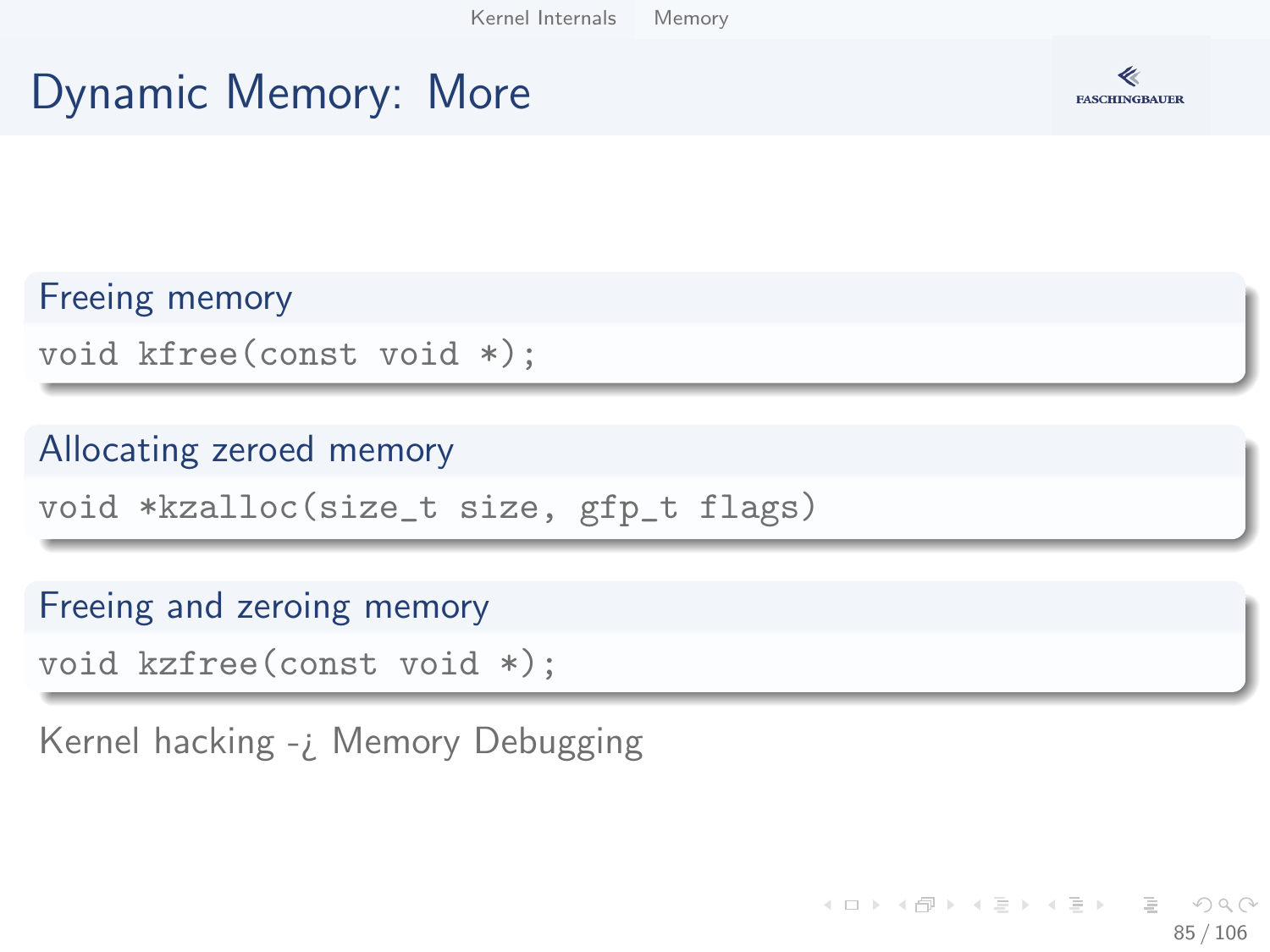### Dynamic Memory: Debugging





イロト イ押 トイヨ トイヨ トー  $\equiv$   $\curvearrowleft$  a  $\curvearrowright$ 86 / 106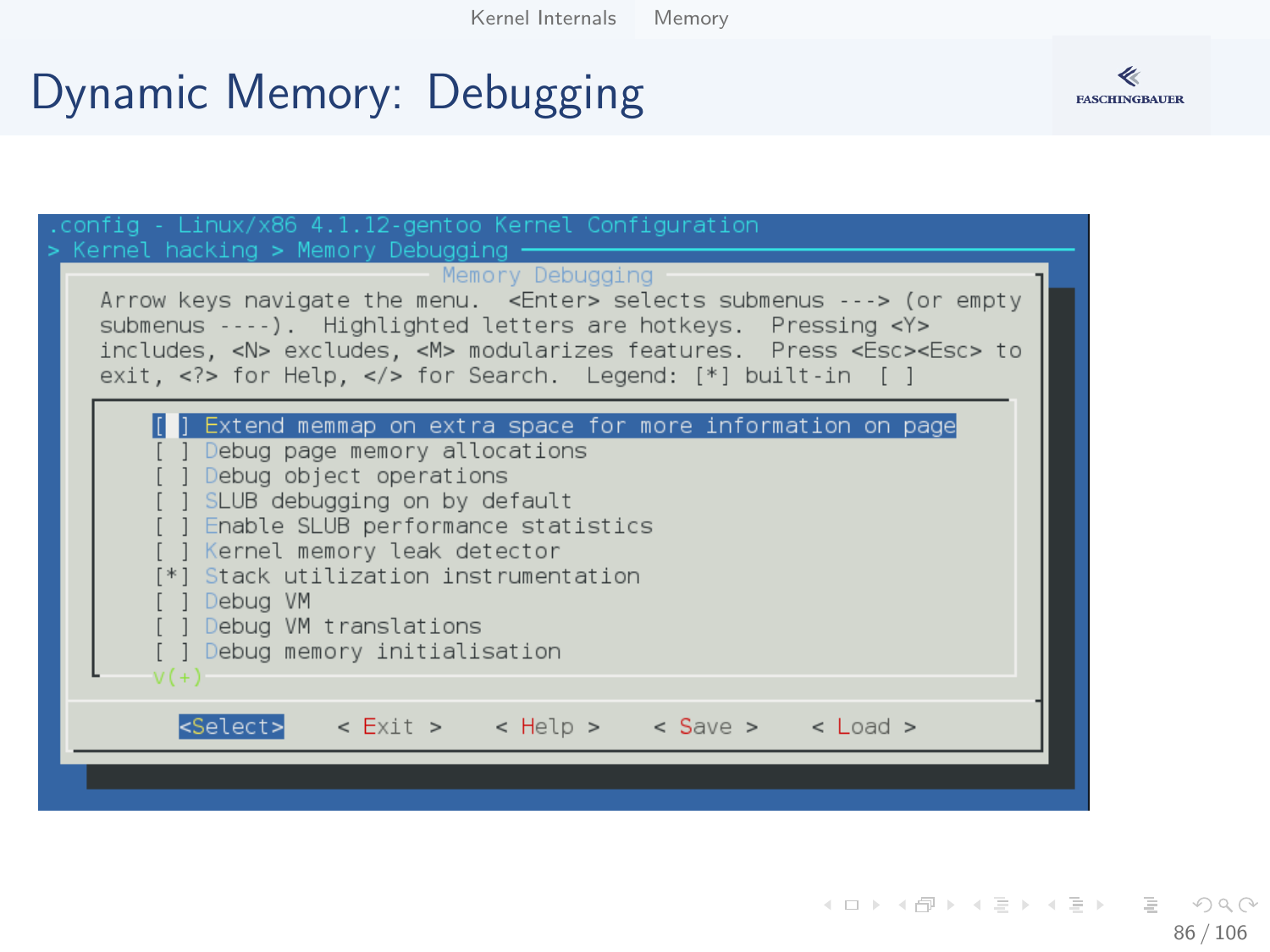# I/O Memory



### Device registers mapped into memory

- Access is transparent to software
- Just like ordinary memory
- **....** but the device listens
- $\bullet \rightarrow$  side effects

### Implications

- **•** Performance optimization are made at every level
	- Compiler may reorder memory access
	- CPU may reorder memory access
- $\bullet \rightarrow$  May twist order of access that's expected by device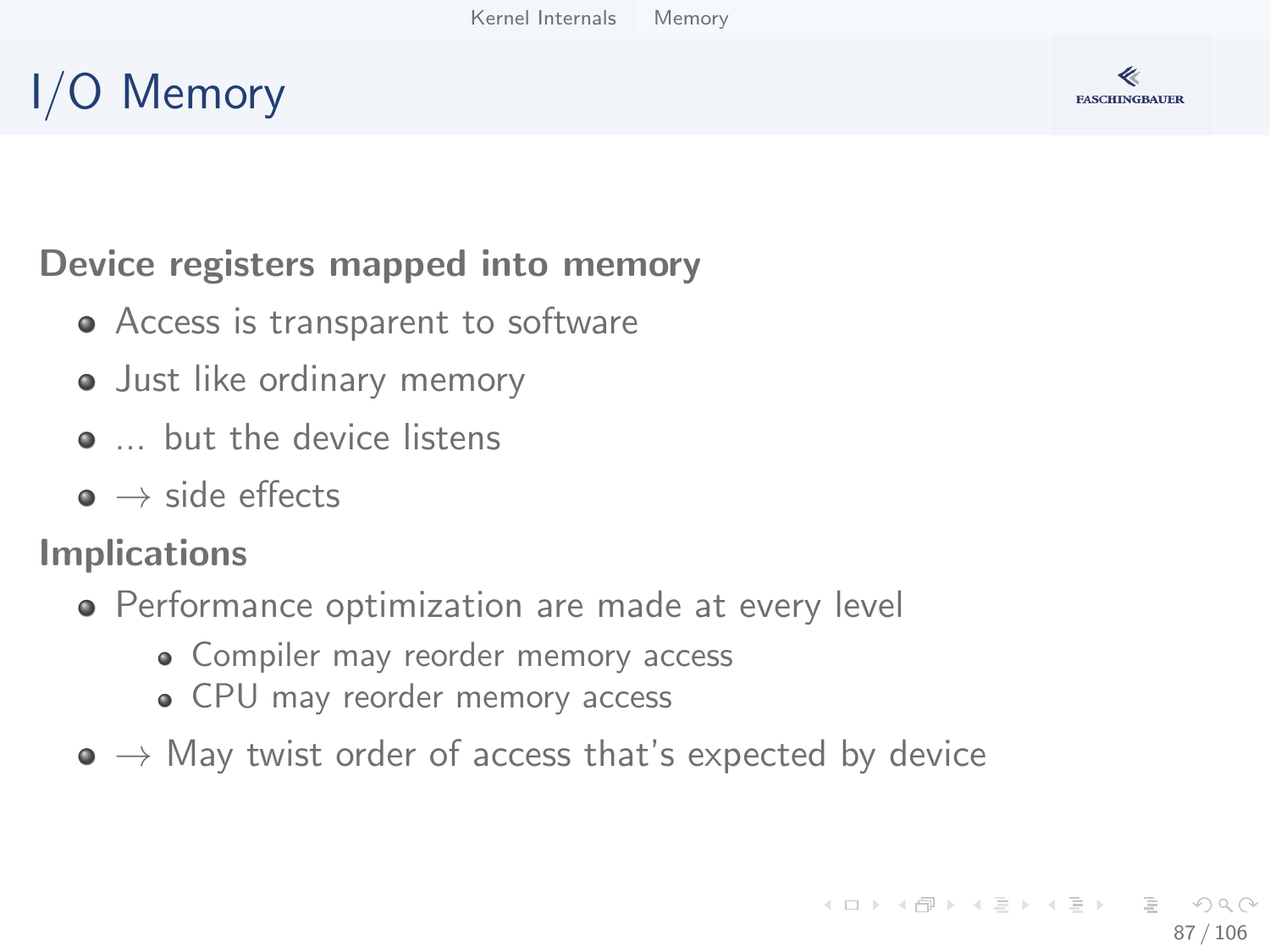### I/O Memory: Reservation

### Memory "regions"

- Reserved by drivers (physical address, length)
- Protection against accidental overlapping access
- Shows up in /proc/iomem
- No effect otherwise
	- **Access works without**
	- But: no reason not to use it

#include <linux/ioport.h>

```
struct resource *resource = request_mem_region(
   0x20200000, 180, "my-weird-driver");
release_mem_region(0x20200000, 180);
```


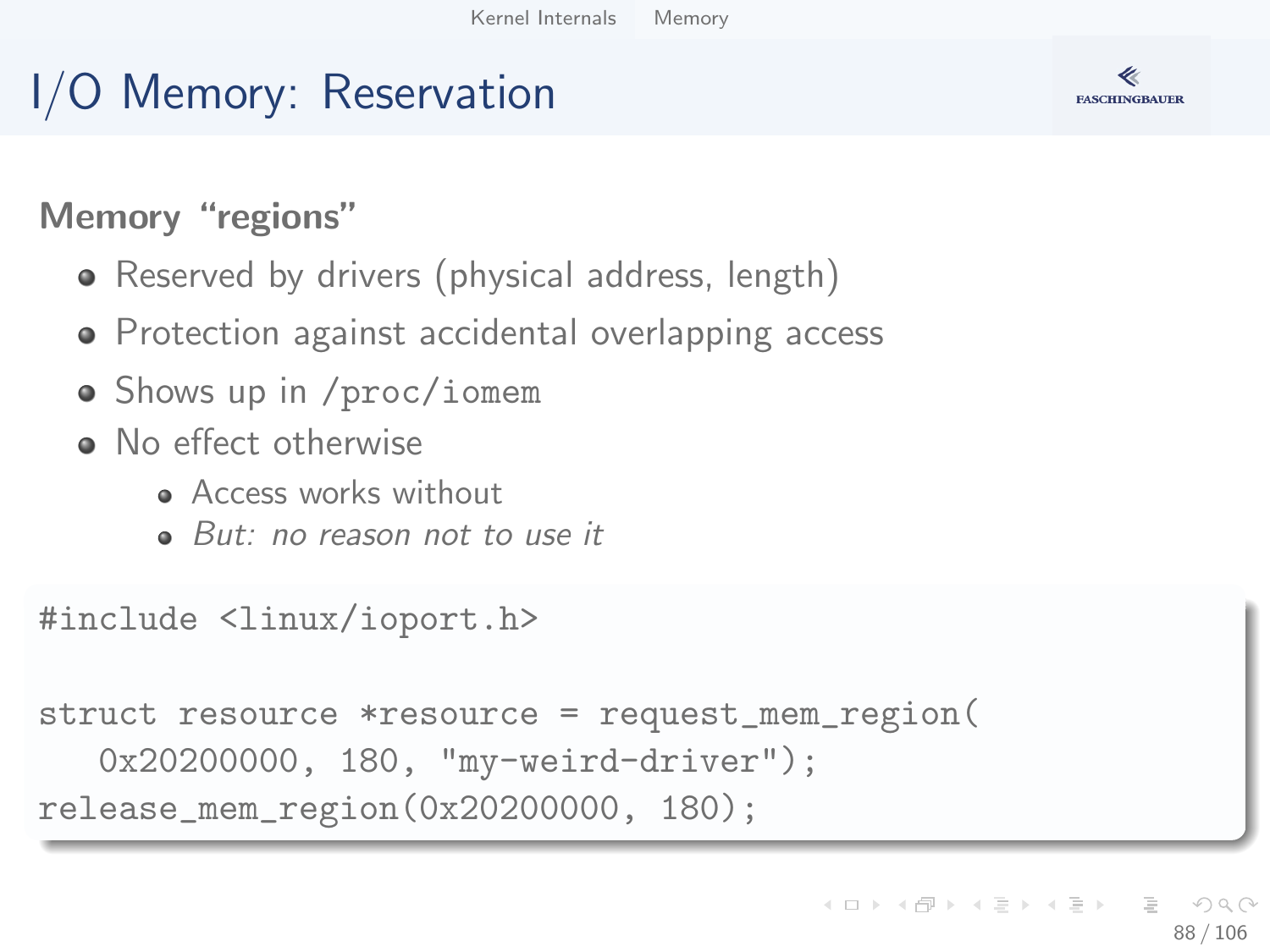# Making I/O Memory Accessible



### I/O memory ...

- Not directly accessible (as is physical memory in general)
- Not managed by struct page  $(\rightarrow)$  later)
- $\bullet$  I/O Memory Mapping must be created

```
#include <asm/io.h>
```

```
void *base = ioremap(0x20200000, 180);
iounmap(base);
```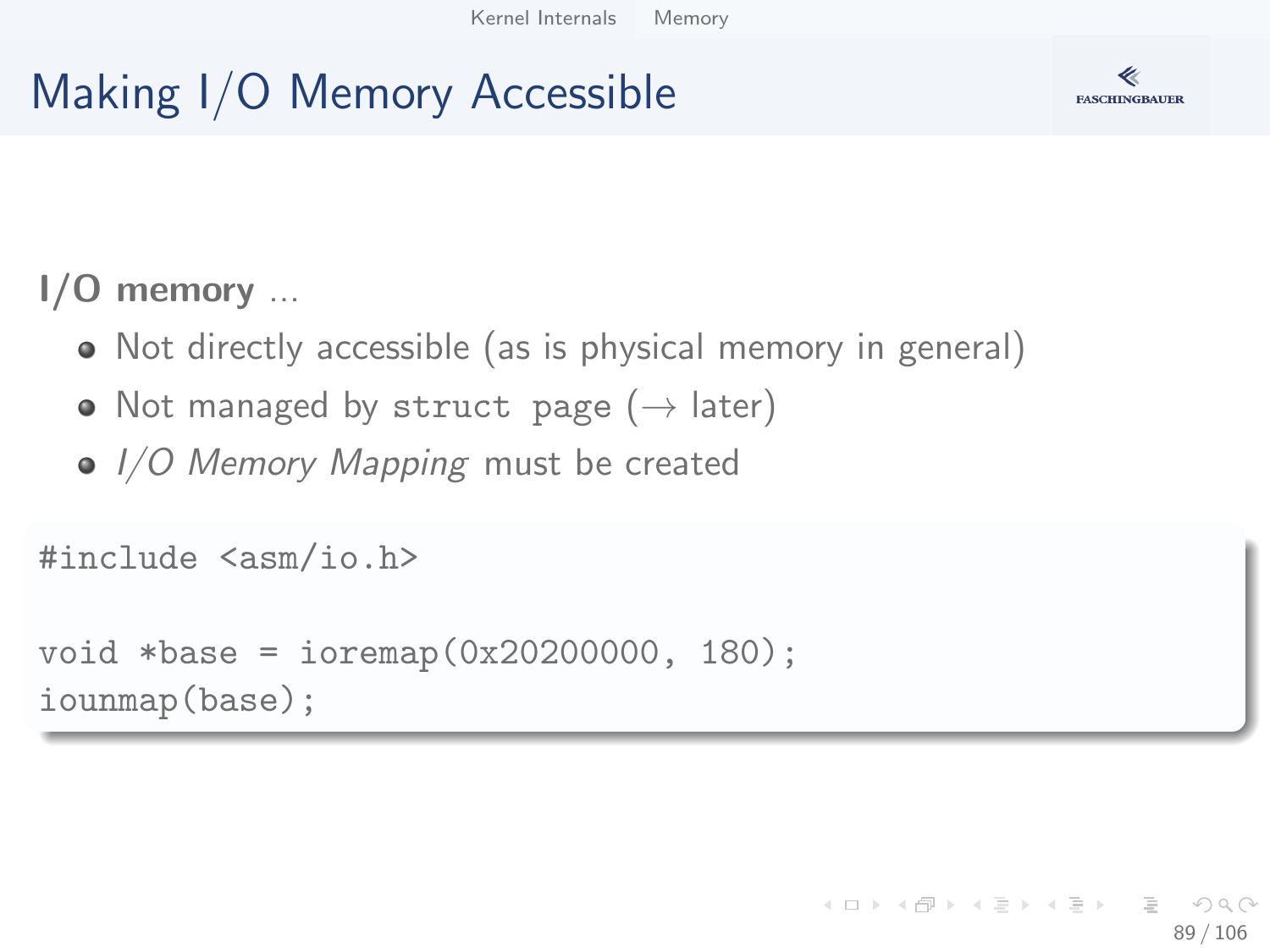# Accessing I/O Memory



Set of access functions that insert the right compiler and memory barriers ...

- **•** Reading
	- unsigned int ioread8(void \*addr);
	- unsigned int ioread16(void \*addr);
	- unsigned int ioread32(void \*addr);
- **•** Writing
	- void iowrite8(u8 value, void \*addr);
	- void iowrite16(u16 value, void \*addr);
	- void iowrite32(u32 value void \*addr);

... and a lot more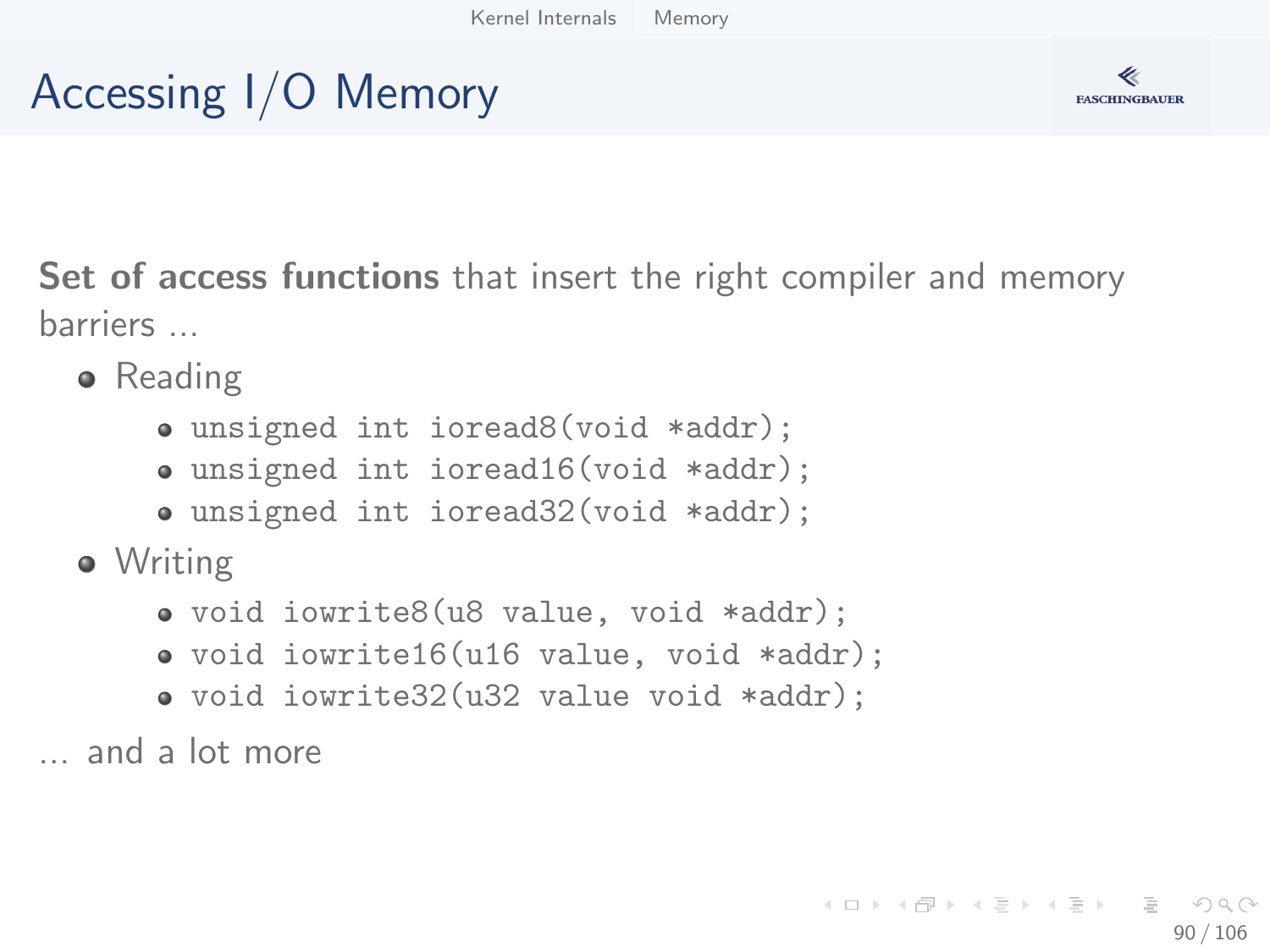### <span id="page-90-0"></span>**O[verview](#page-2-0)**



- **1**How Linux Boots
	- **o** Overview
	- **M[ounting Filesys](#page-14-0)tems**
	- chroot
- Bind and Move Mounts
- **Early Userspace**
- <sup>2</sup> [Kernel Man](#page-7-0)agement
	- Kernel Source
	- Kernel Modules
- <sup>3</sup> [Kernel Internals](#page-29-0)
	- **·** Duplicating
	- **[Character Device](#page-30-0)s**
	- **·** [Locking](#page-34-0)
	- Communication

Memory

#### · Interrupts

- **4** Realtime
	- Realtime Pre[emption](#page-75-0)
	- Xenomai

イロト イ部 トイヨ トイヨト  $\equiv$   $\cap$  a  $\sim$ 91 / 106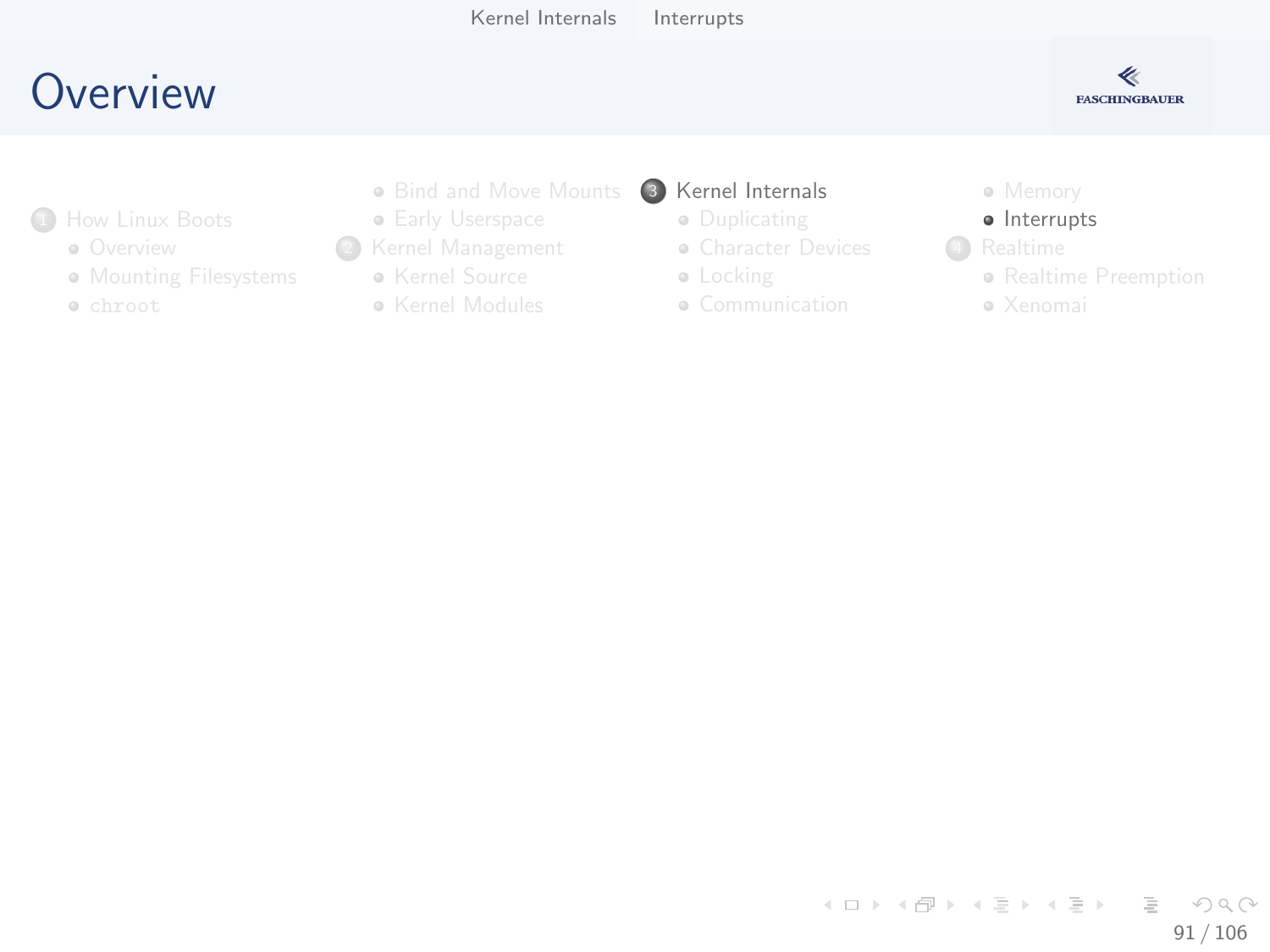### **Interrupts**



#### Interrupt facts

- Interrupt context is not scheduled
- No sleeping API calls allowed
- Not easily debugged
- Not easy in general
- No prioritization

But ...

- Threaded interrupt handlers
- ... thanks to PREEMPT RT slowly being integrated in mainline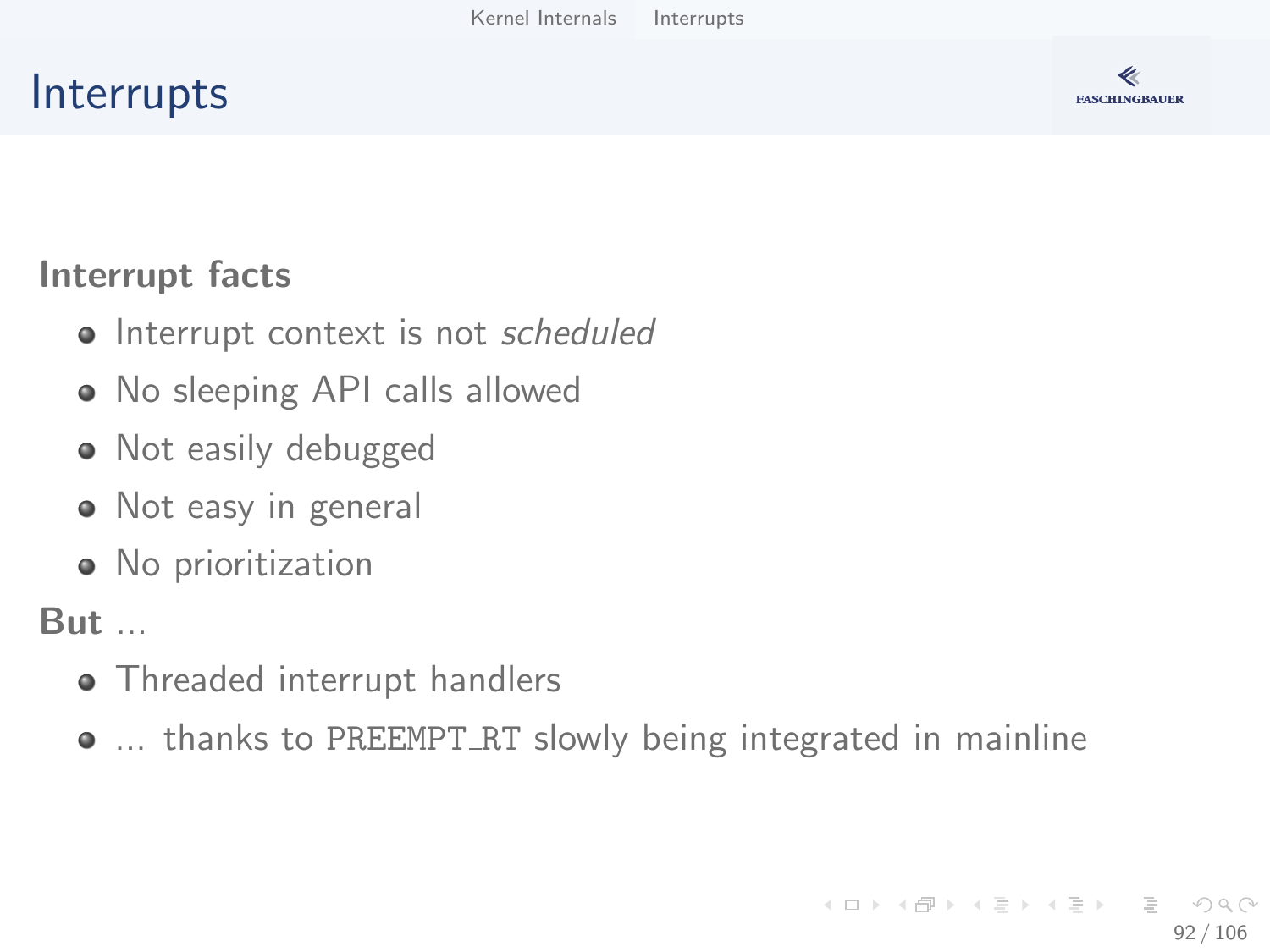### Interrupt Service Routine



```
static irqreturn_t my_isr(int irq, void *userdata)
{
    /* ... do something with device ... */
    return IRQ_HANDLED;
}
```
For hard ISRs (as opposed to threaded):

- IRQ HANDLED, if interrupt is from device
	- Especially for shared interrupt lines
- IRQ\_NONE otherwise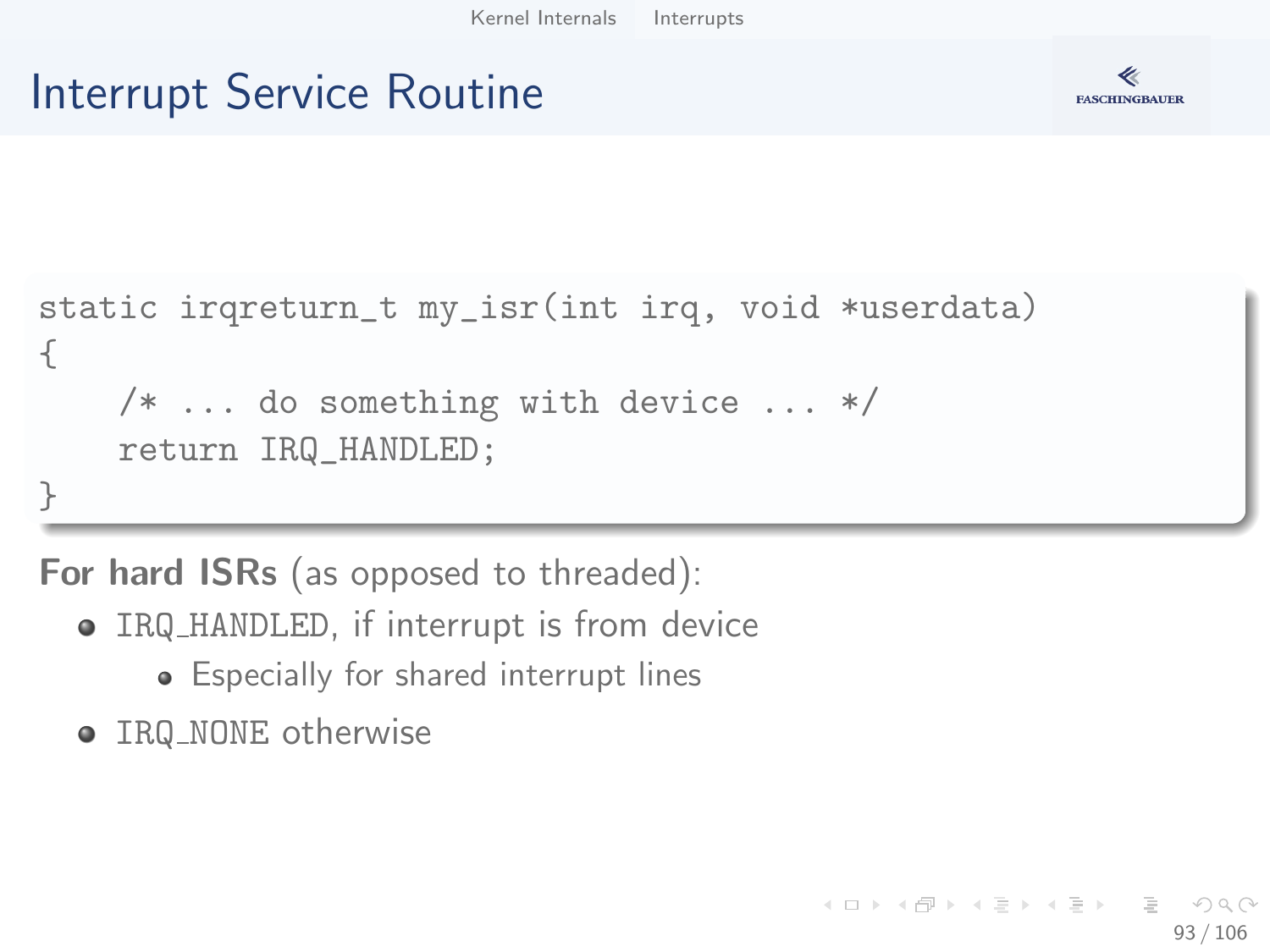### Requesting and Freeing Interrupts



int error = request\_irq(irq\_number, my\_isr, IRQF\_SHARED, "my-super-driver", userdata);

my isr called as soon as interrupts happen

- Attention: line is hot *immediately*
- userdata: "callback" argument to the ISR
- Interrupt shows up under my-super-driver in /proc/interrupts

free\_irq(irq\_number, userdata);

Shared interrupts: userdata must not be NULL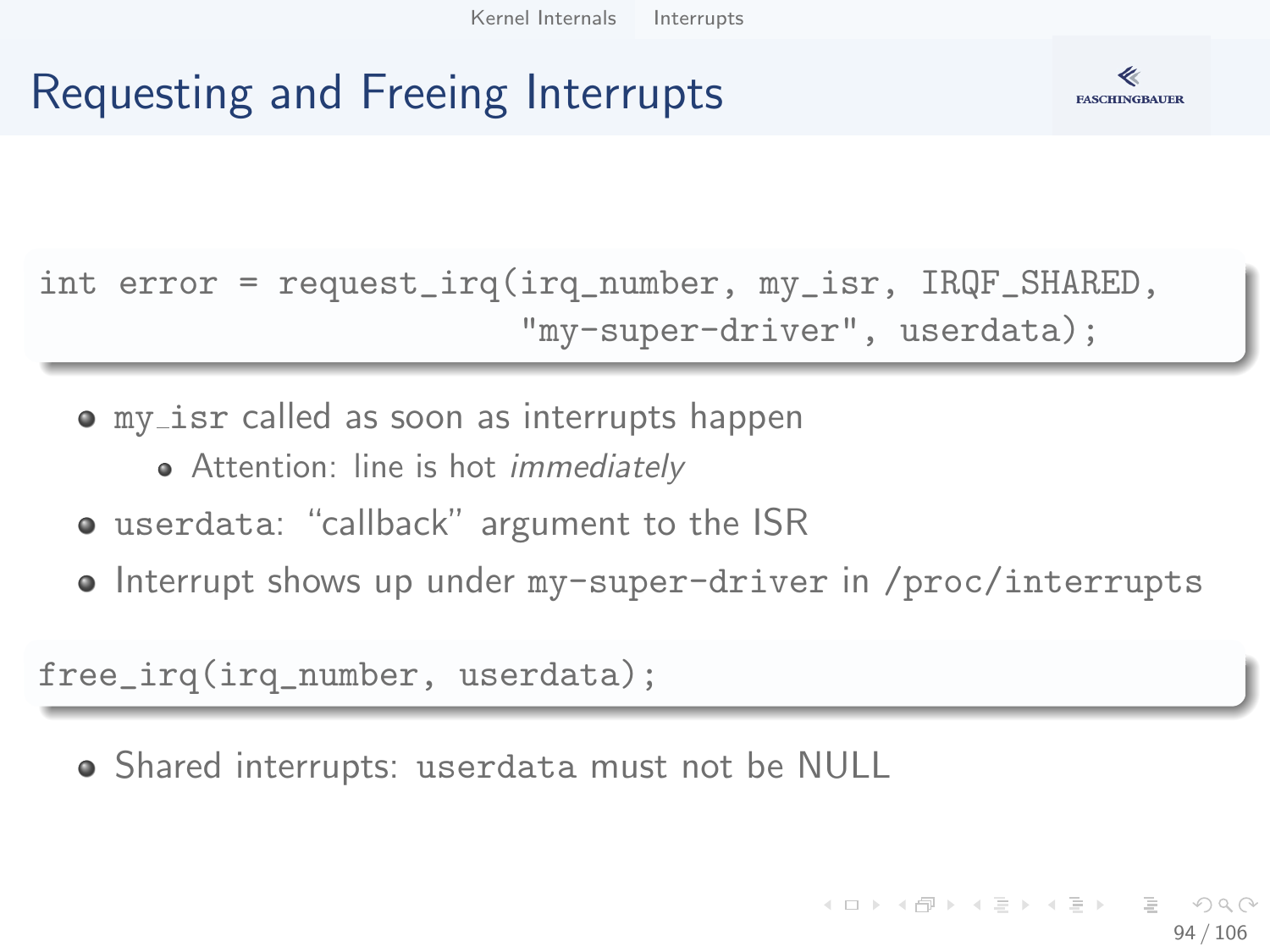### Interrupt Flags



From <linux/interrupts.h>

- IRQF TRIGGER RISING
- IRQF TRIGGER FALLING
- $\bullet$  IRQF\_TRIGGER\_HIGH
- IRQF TRIGGER LOW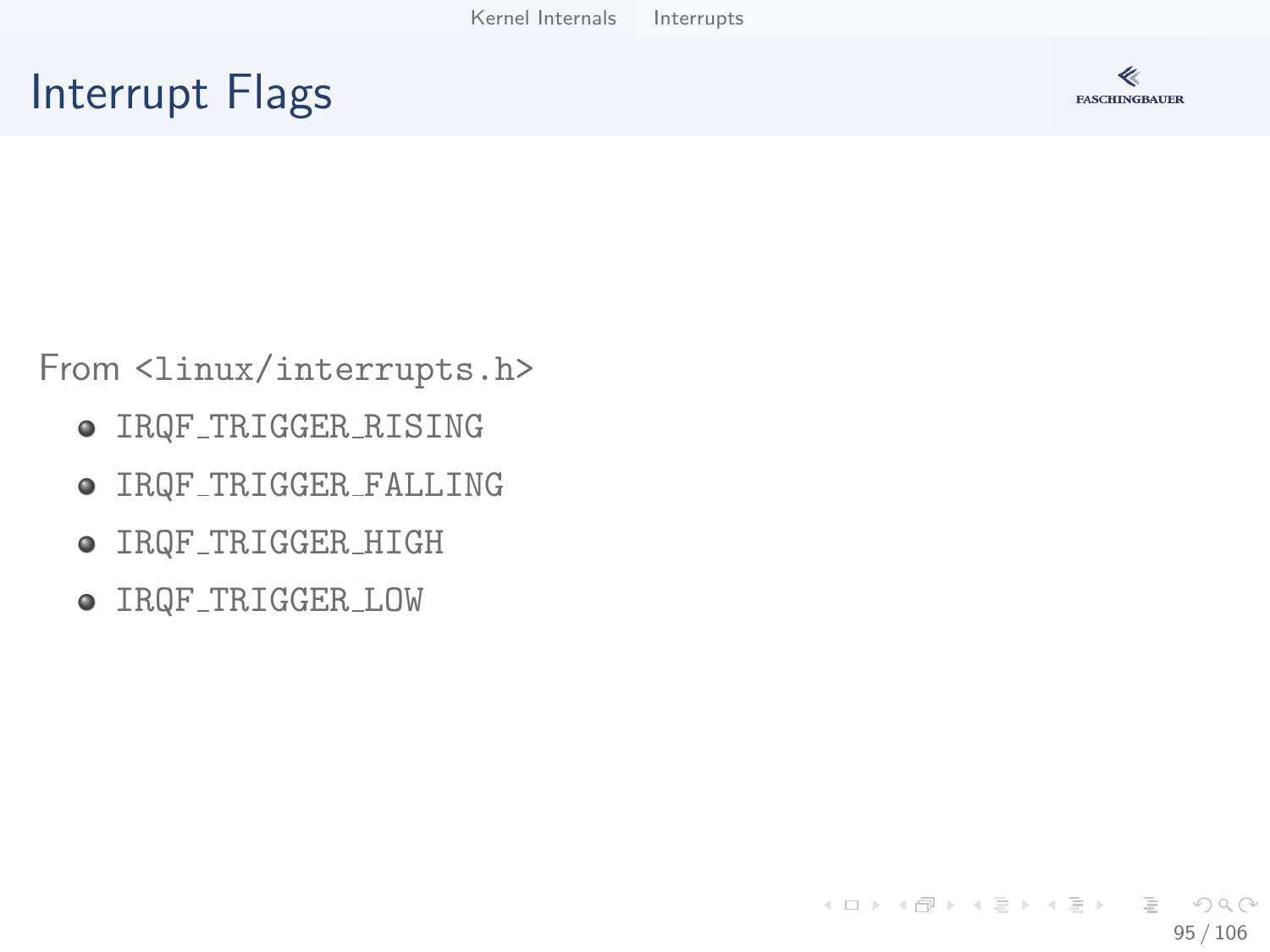### Threaded Interrupts



**Problem:** an interrupt service routine must not sleep

- Many devices are on external buses like I2C or SPI
	- Interrupt triggered via GPIO line
	- Reading device state is slow
	- E.g. waits for I2C host controller interrupt
	- $\bullet \rightarrow$  sleeps
- Not being able to sleep is simply inconvenient

Solution before interrupts became threaded:

- Allocate a workqueue (struct workqueue struct)
	- Basically a kernel worker thread
- Defer work there by enqueueing it in the ISR
- $\bullet \rightarrow$  Manual, verbose, error prone, duplicated code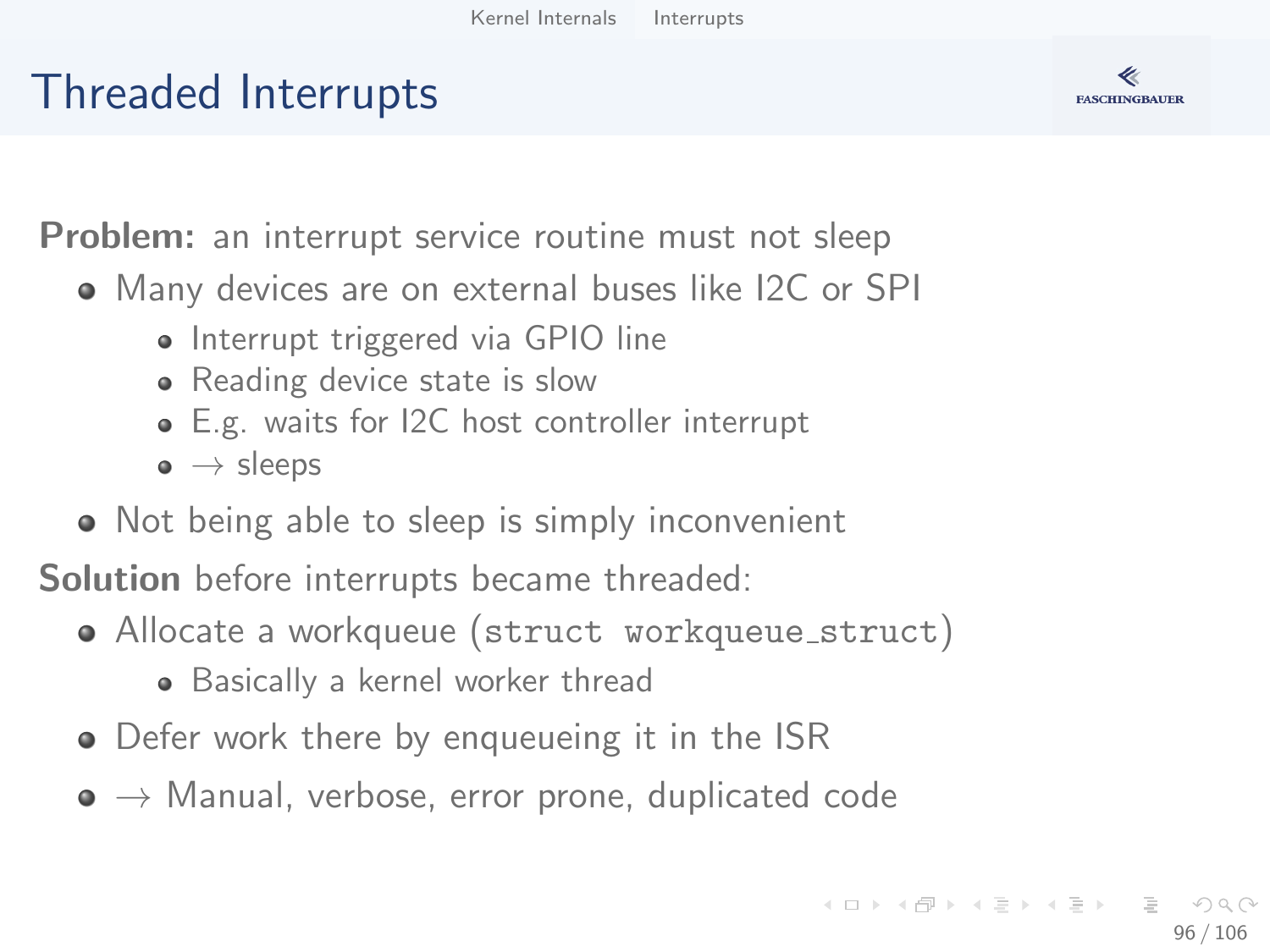### Requesting Threaded Interrupts



Two interrupt service routines ...

- "Hard" ISR (optional)
	- $\bullet$  Decides whether work must be done  $\rightarrow$  return IRQ WAKE THREAD
	- IRQ HANDLED or IRQ NONE otherwise
- "Threaded" ISR
	- Executed in process context  $\rightarrow$  freedom!

```
error = request_threaded_irq(irq_number,
            my_hard_isr, my_threaded_isr,
            IRQF_SHARED, "my-super-driver", userdata);
```
### Additional advantage

- Kernel thread shows up in ps output
- $\bullet \rightarrow$  scheduled
- $\bullet \rightarrow$  Reprioritizable!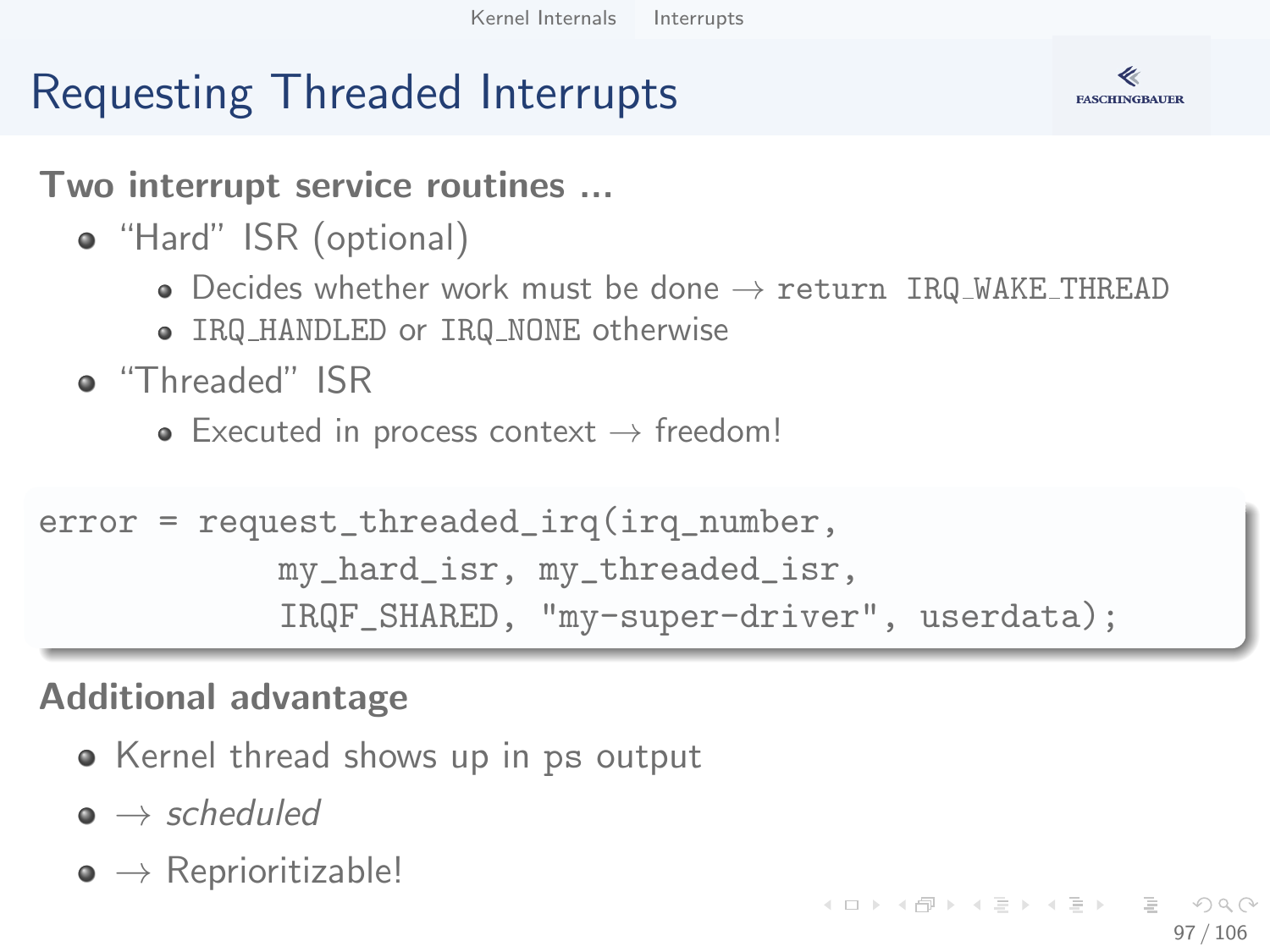#### [Realtime](#page-97-0)

### <span id="page-97-0"></span>**O[verview](#page-2-0)**



- **1**How Linux Boots
	- **o** Overview
	- **M[ounting Filesys](#page-14-0)tems**
	- chroot
- Bind and Move Mounts (3) [Kernel Internals](#page-29-0)
- **Early Userspace**
- <sup>2</sup> [Kernel Man](#page-7-0)agement
	- Kernel Source
	- **Kernel Modules**
- - **·** Duplicating
	- **[Character Device](#page-30-0)s**
	- **·** [Locking](#page-34-0)
	- Communication

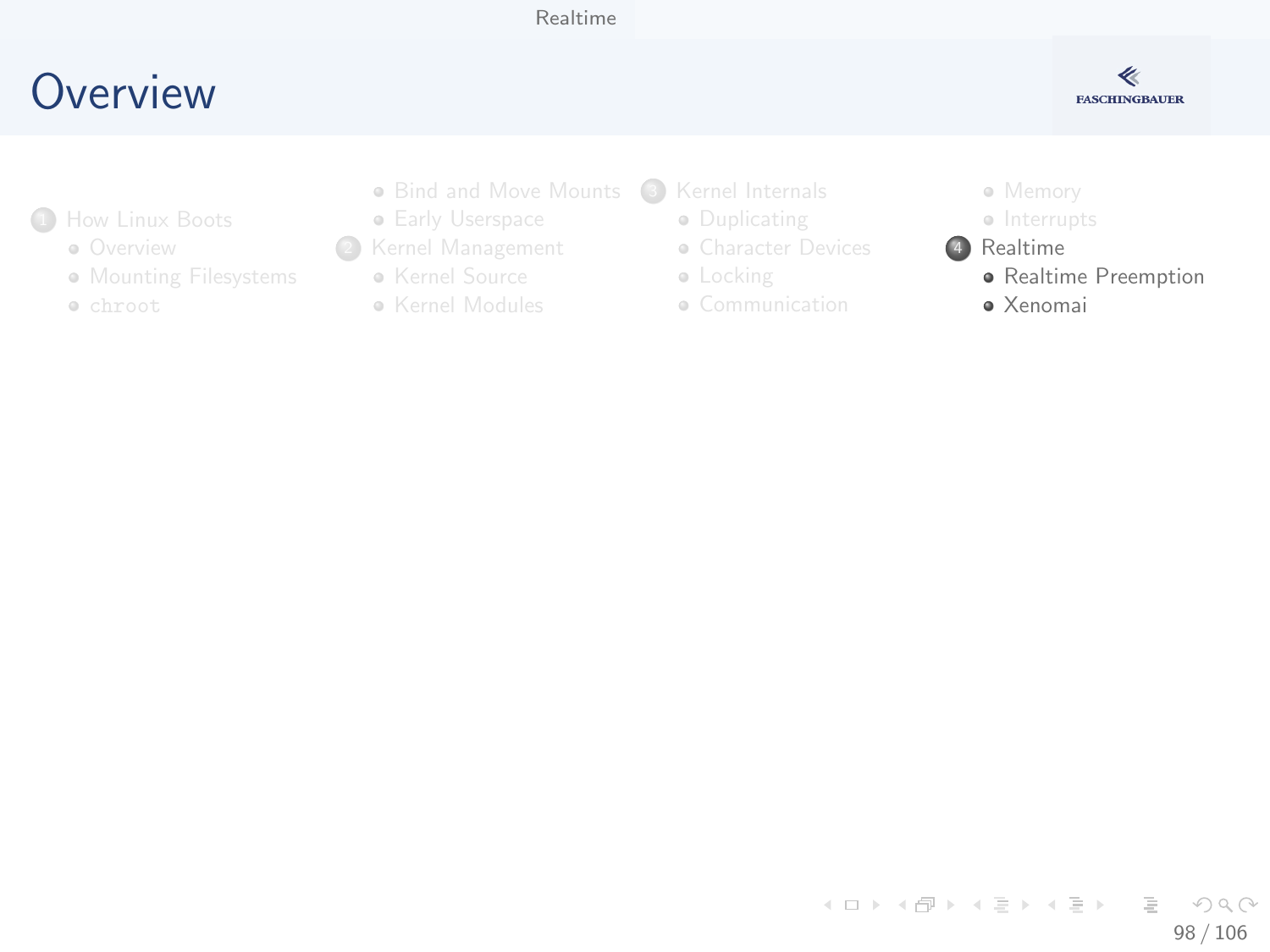### <span id="page-98-0"></span>**O[verview](#page-2-0)**



- **1**How Linux Boots
	- **o** Overview
	- **M[ounting Filesys](#page-14-0)tems**
	- chroot
- Bind and Move Mounts (3) [Kernel Internals](#page-29-0)
- **Early Userspace**
- <sup>2</sup> [Kernel Man](#page-7-0)agement
	- Kernel Source
	- **Kernel Modules**
- - **·** Duplicating
	- **[Character Device](#page-30-0)s**
	- **·** [Locking](#page-34-0)
	- Communication

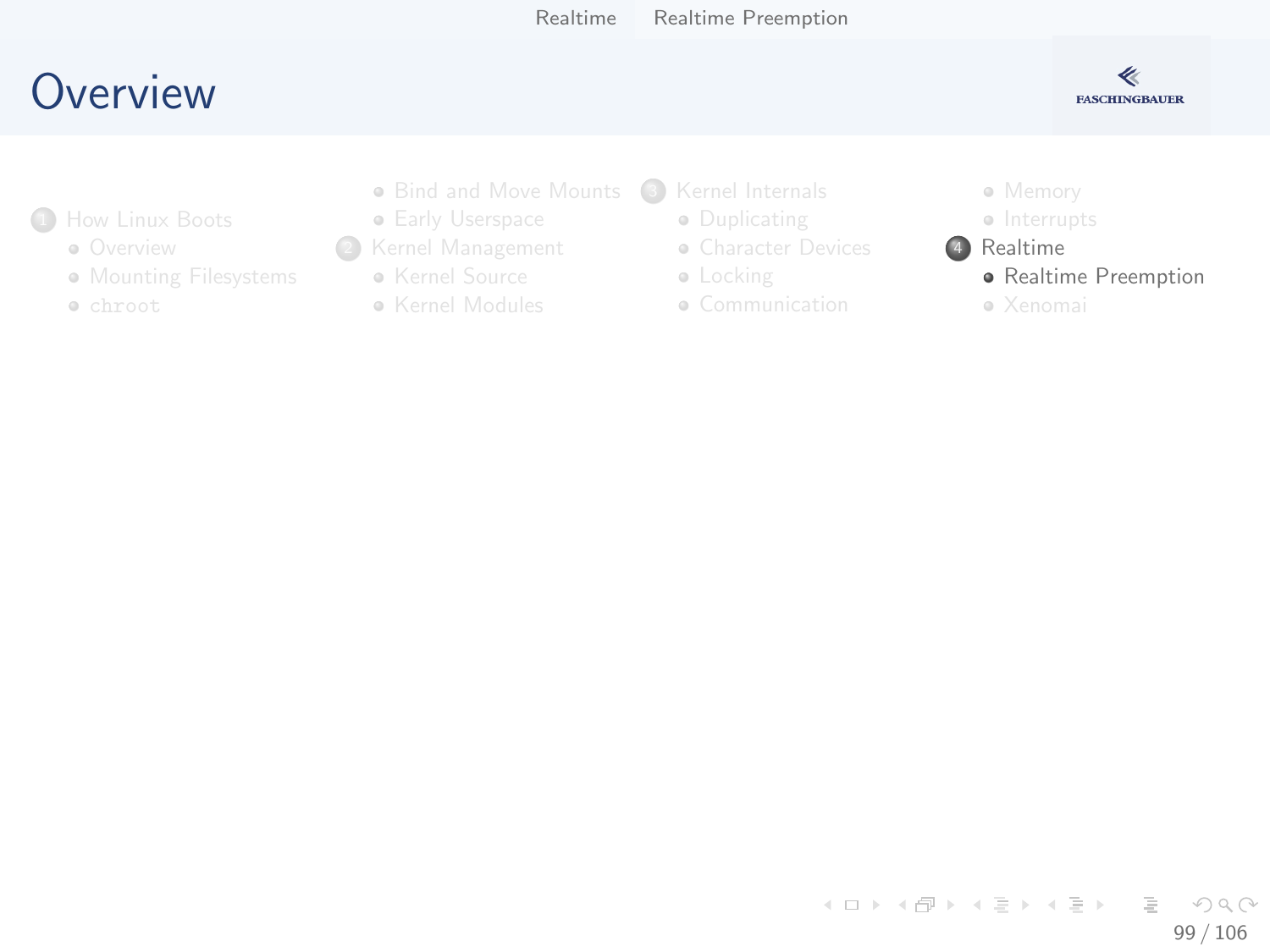### Realtime in Mainline Linux



Mainline Linux has only Soft Realtime (via SCHED\_FIFO and SCHED\_RR and Priorities)  $\rightarrow$  no guaranteed response times though

- Interrupt handler not prioritizable  $\rightarrow$  arbitrary code (even realtime code) preempted by potentially unimportant code
- Spinlocks (spinlock\_t) disable interrupts  $\rightarrow$  not "preemptible"
- Priority inversion possible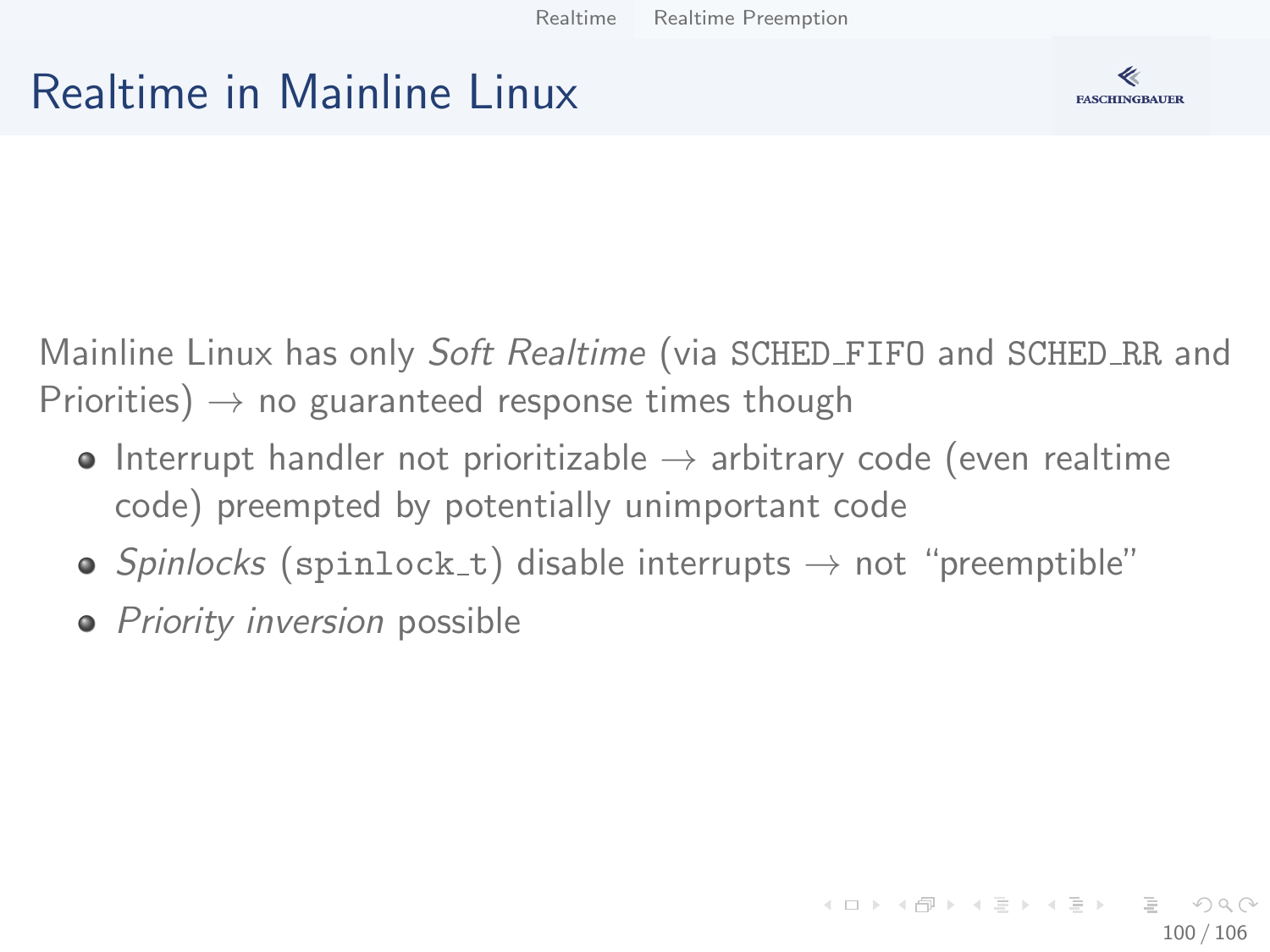### Realtime Preemption Patch: Overview



- Developed by Ingo Molnar (Scheduling) and Thomas Gleixner (Timer Infrastruktur, etc.)
- http://rt.wiki.kernel.org
- Separate patches for select kernel versions Kernelversionen
- $\bullet$  ... or through Git, git://git.kernel.org/pub/scm/linux/kernel/git/rt/ linux-stable-rt.git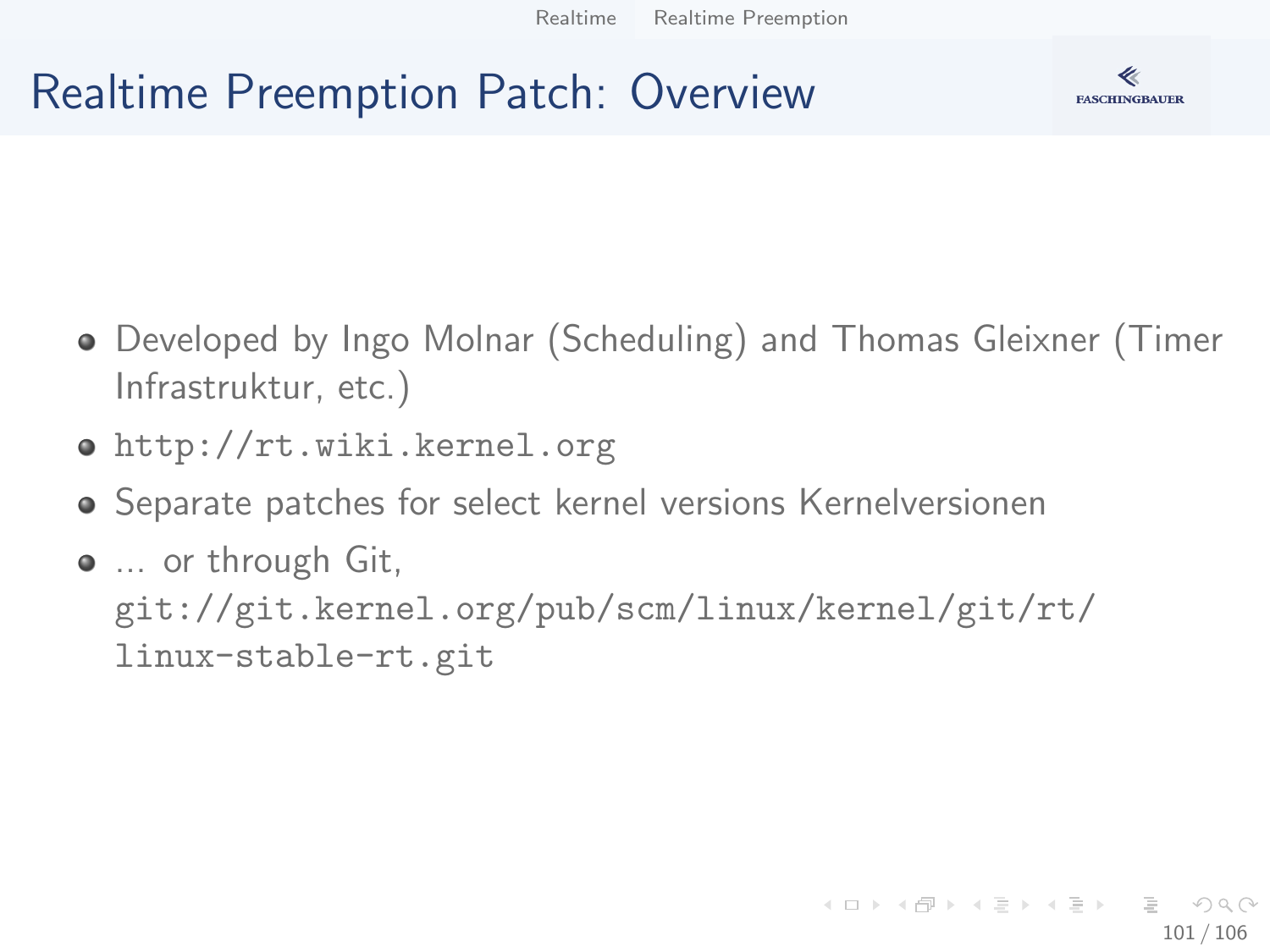### Realtime Preemption Patch: Goals



Goals: solution of all problems

- Interrupt handler in per-interrupt kernel thread
	- ISR's prioritizable using established mechanisms
	- $\bullet \rightarrow$  by their PIDs
- Spinlocks and normal mutexes become RT-Mutexes
	- Priority inheritance
	- No spinlocks anymore  $\rightarrow$  critical sections remain preemptible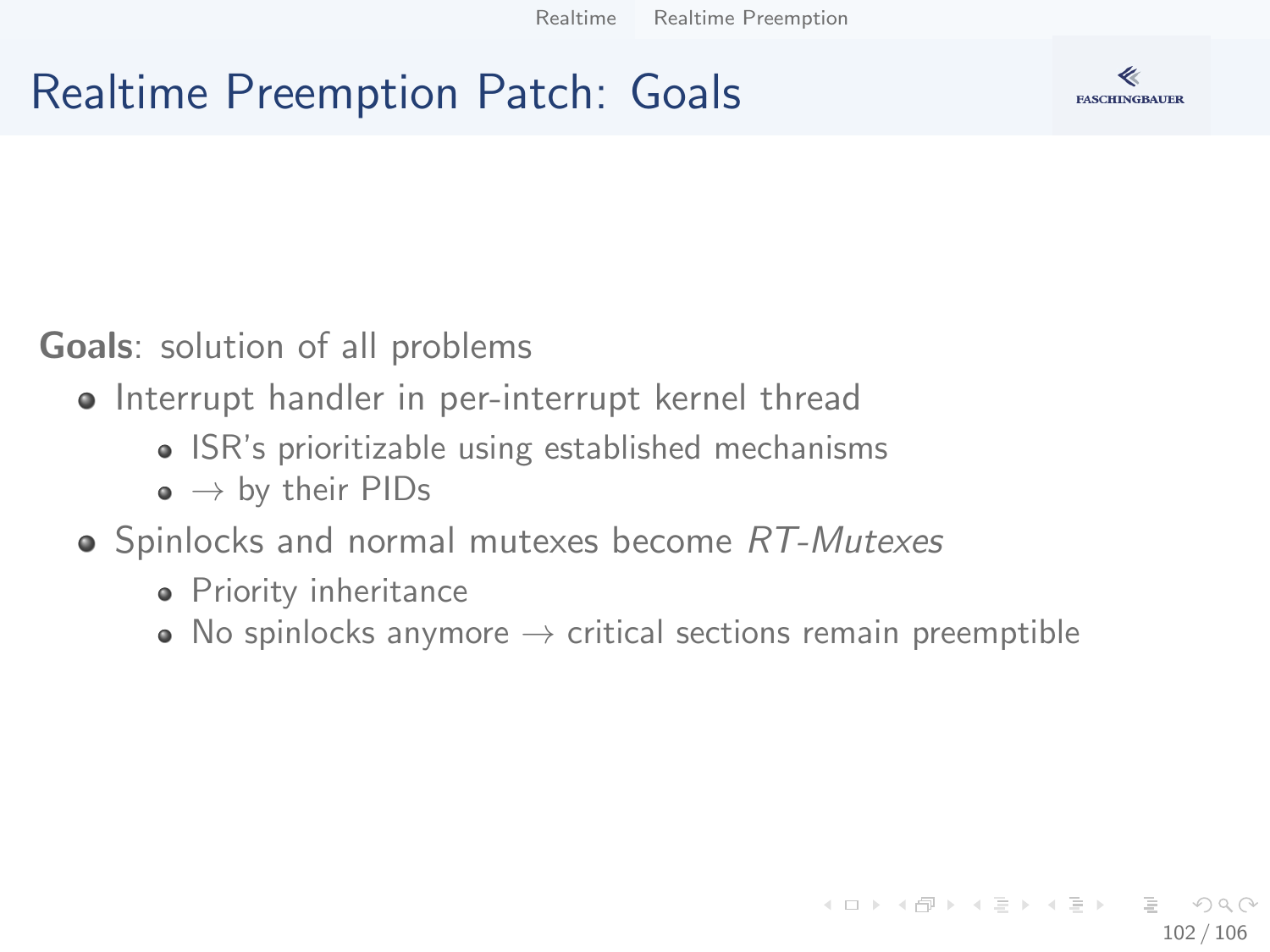



- Setting realtime properties (interrupt threads and userland): chrt
- o CPU affinity: taskset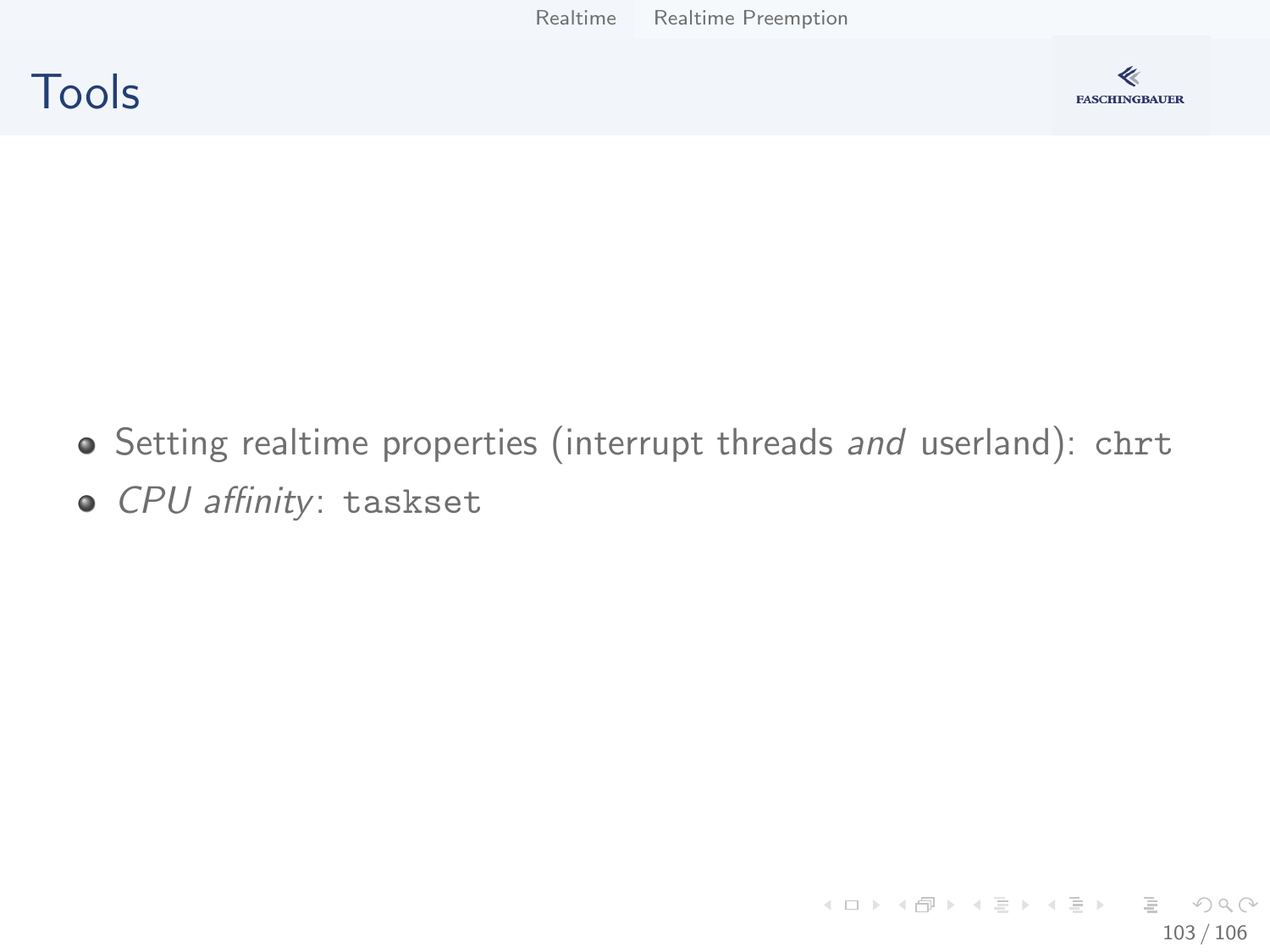



- Swap, memory, code: mlockall(MCL CURRENT|MCL FUTURE)
- Stack prefaulting: alloca() and writing
- $\bullet$  Too much realtime is bad  $\rightarrow$  new dimension of bugs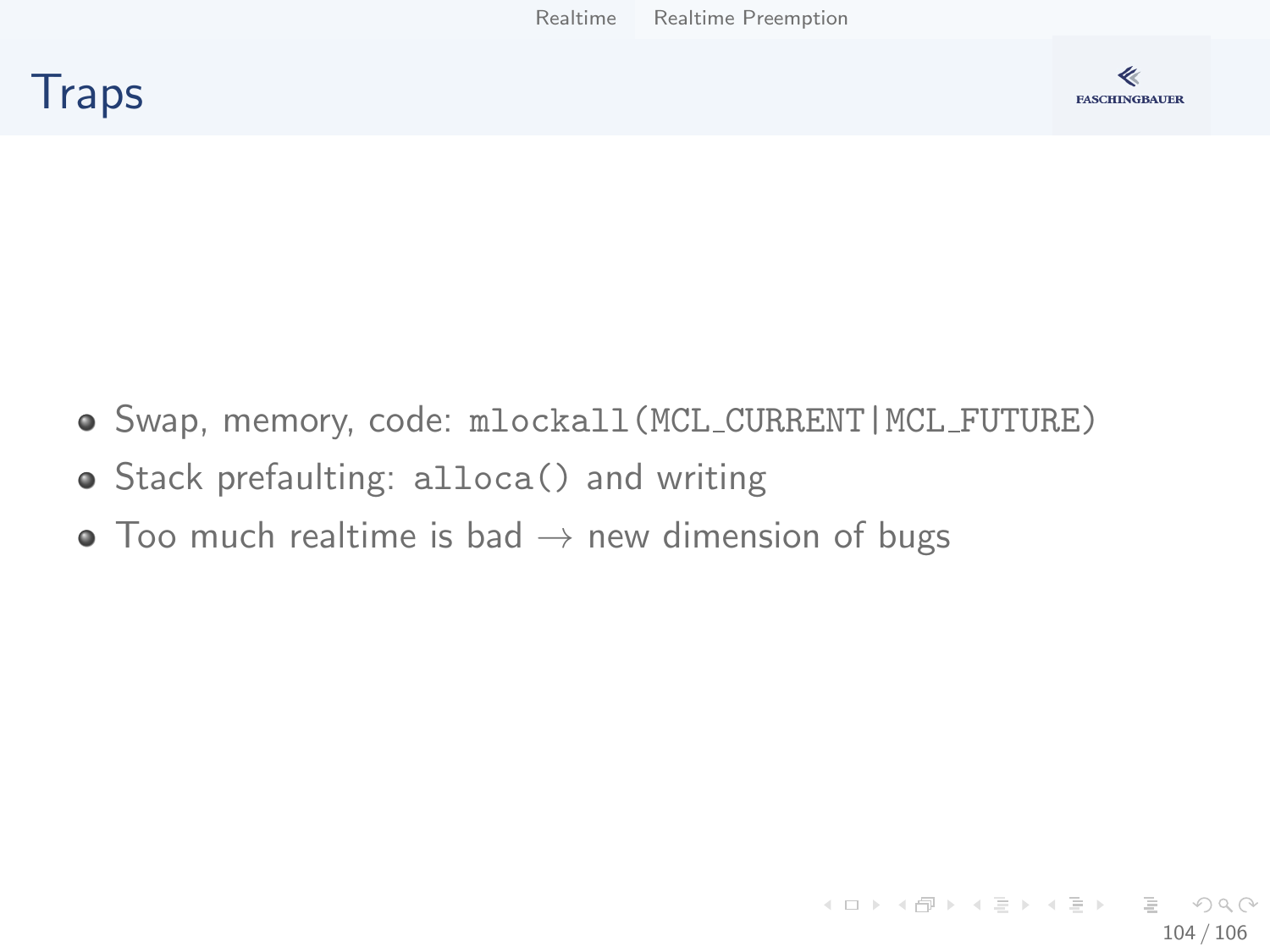### <span id="page-104-0"></span>**O[verview](#page-2-0)**



- <sup>1</sup>How Linux Boots
	- **o** Overview
	- **M[ounting Filesys](#page-14-0)tems**
	- chroot
- Bind and Move Mounts (3) [Kernel Internals](#page-29-0)
- **Early Userspace**
- <sup>2</sup> [Kernel Man](#page-7-0)agement
	- Kernel Source
	- **Kernel Modules**
- - **·** Duplicating
	- **[Character Device](#page-30-0)s**
	- **·** [Locking](#page-34-0)
	- Communication



- Interrupts
- 4 Realtime
	- Realtime Pre[emption](#page-75-0)
	- Xenomai

イロト イ部 トイヨ トイヨト  $\equiv$   $\cap$  a  $\sim$ 105 / 106